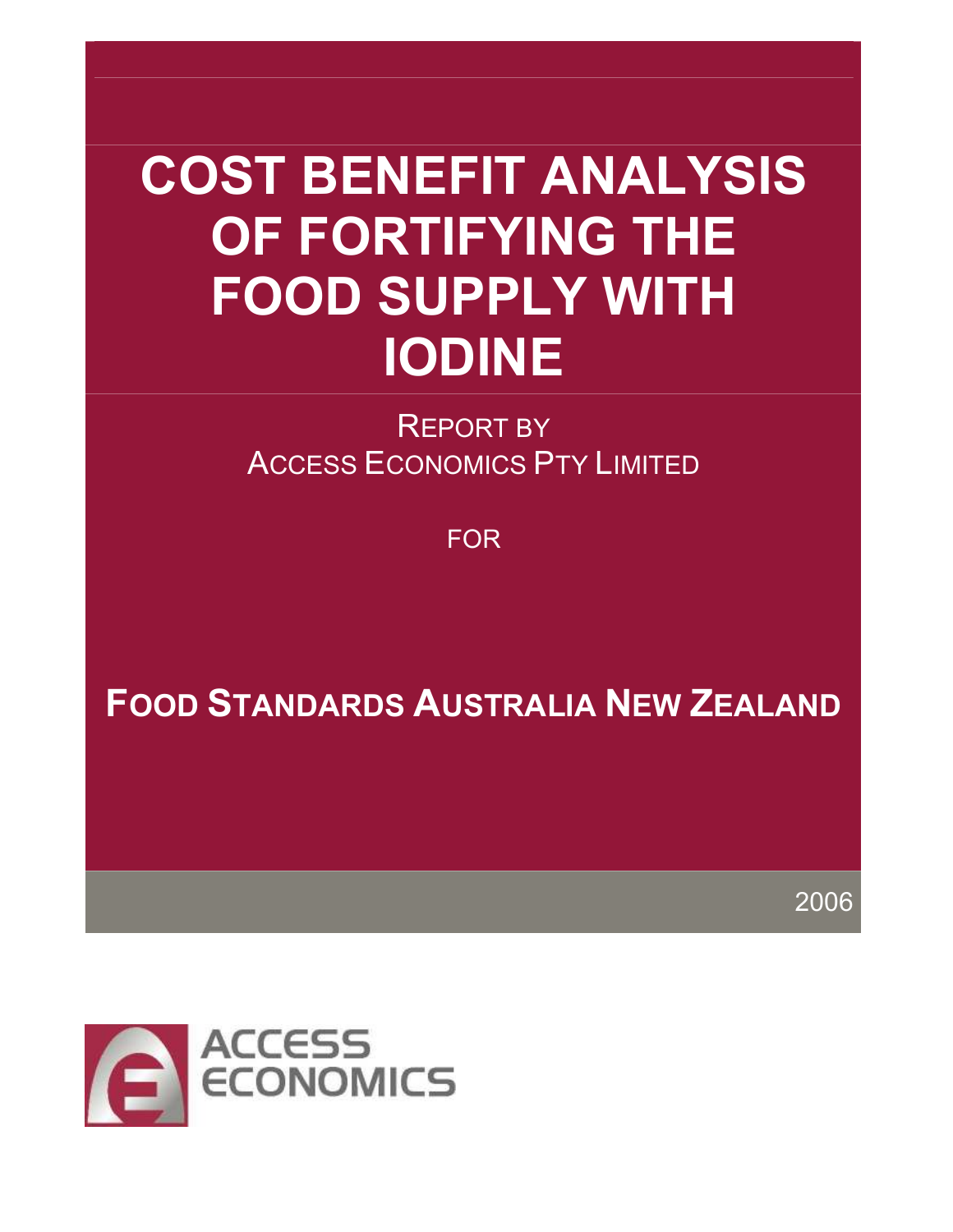

# TABLE OF CONTENTS

|                |     | <b>EXECUTIVE SUMMARY</b>                                       | 4  |
|----------------|-----|----------------------------------------------------------------|----|
| $\mathbf 1$ .  |     | <b>BACKGROUND</b>                                              | 17 |
| 2.             |     | Method - cost benefit analysis                                 | 18 |
| 3.             |     | <b>Iodine deficiency and IDDs</b>                              | 22 |
|                | 3.1 | Iodine status of the Australian and New Zealand population     | 24 |
| 4.             |     | <b>Related experience with iodine fortification</b>            | 26 |
|                | 4.1 | International and Australian experience                        | 26 |
|                | 4.2 | The benefits of iodine fortification/ supplementation policies | 28 |
| 5.             |     | Fortification proposal and impact on iodine intake             | 32 |
|                | 5.1 | <b>FSANZ</b> modelling                                         | 32 |
|                | 5.2 | Findings of the FSANZ modelling                                | 33 |
| 6.             |     | <b>Benefits</b>                                                | 35 |
|                | 6.1 | Modelling the benefits                                         | 35 |
|                | 6.2 | Estimating the population at risk of impairment                | 39 |
|                | 6.3 | <b>Results</b>                                                 | 40 |
| $\mathbf{7}$ . |     | <b>Costs</b>                                                   | 42 |
|                | 7.1 | Consumer choice                                                | 42 |
|                | 7.2 | Industry                                                       | 42 |
|                | 7.3 | Government                                                     | 54 |
|                | 7.4 | Other costs of fortification                                   | 57 |
|                | 7.5 | Summary of costs                                               | 60 |
| 8.             |     | <b>Net benefits</b>                                            | 63 |
| 9.             |     | <b>Conclusion</b>                                              | 67 |
| 10.            |     | <b>References</b>                                              | 68 |
|                |     |                                                                |    |

# FIGURES

| Figure 1 Approach to modelling the benefits of iodine fortification   | <b>20</b>    |
|-----------------------------------------------------------------------|--------------|
| Figure 2: Distribution for Total % Change in Productivity             | 39           |
| Figure 3 Distribution of the NPV of costs for cereal processing firms | 51           |
| Figure 4 Impact of key variables, Australia                           | $52^{\circ}$ |
| Figure 5 Distribution of the NPV of costs for cereal processing firms | 53           |
| Figure 6 Impact of key variables, New Zealand                         | 54           |
| Figure 7 Distribution of net benefits, Australia                      | 65           |
| Figure 8 Distribution of net benefits, New Zealand                    | 66           |

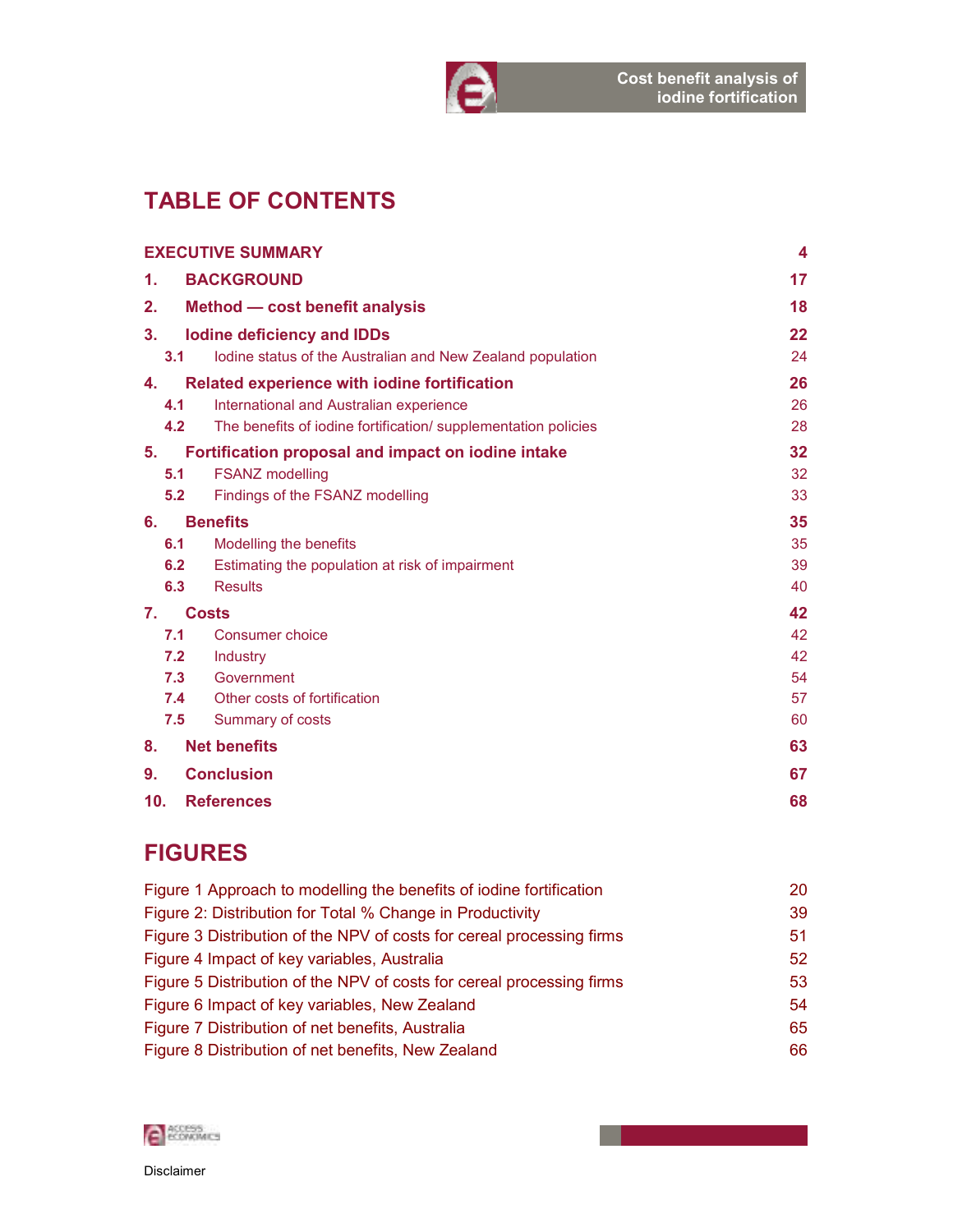# TABLES

| Table 1:1 Modelling projected impact of fortification on intake of iodine                                  | 6               |
|------------------------------------------------------------------------------------------------------------|-----------------|
| Table 1:2 Treatment of population variables in modelling the benefits                                      | 8               |
| Table 1:3: Modelling Scenarios                                                                             | 9               |
| Table 1:4: Size of Benefits per Person                                                                     | 9               |
| Table 1:5: Distribution of Productivity Gains                                                              | 10 <sup>°</sup> |
| Table 1:6 Summary of costs of fortification (rounded), and cost per head                                   | 14              |
| Table 1:7 Net benefits of iodine fortification                                                             | 15              |
| Table 2:1 In principle benefits of iodine fortification                                                    | 18              |
| Table 2:2 In principle costs of iodine fortification                                                       | 19              |
| Table 3:1 lodine status based on MUIC in school aged children                                              | 23              |
| Table 3:2 iodine deficiency levels and associated health conditions                                        | 24              |
| Table 4:1 Losses of adult productivity due to iodine deficiency as a per cent of GDP                       | 29              |
| Table 4:2 Examples of cost estimates of various iodine fortification programs                              | 30              |
| Table 5:1 Nutrient reference values for intake of iodine by selected groups                                | 32              |
| Table 5:2 Modelling projected impact of fortification on intake of iodine                                  | 33              |
| Table 6:1 Treatment of population variables in modelling the benefits                                      | 39              |
| Table 6:2: Modelling Scenarios                                                                             | 40              |
| Table 6:3: Size of Benefits per Person                                                                     | 40              |
| Table 6:4: Distribution of Productivity Gains                                                              | 41              |
| Table 7:1 Distribution of NPV of costs for cereal processing firms of fortification, Australia<br>(AS)     | 51              |
| Table 7:2 Distribution of NPV of costs for cereal processing firms of fortification, New<br>Zealand (NZ\$) | 53              |
| Table 7:3 Costs of government administration of regulation, Australia (A\$)                                | 56              |
| Table 7:4: Costs of government administration of regulation, New Zealand (NZ\$)                            | 57              |
| Table 7:5 Australians with self reported disorders of the thyroid gland, 2004-05(a)                        | 58              |
| Table 7:6 Summary of costs of fortification (rounded), and cost per head                                   | 61              |
| Table 8:1 Net benefits of iodine fortification                                                             | 64              |

A

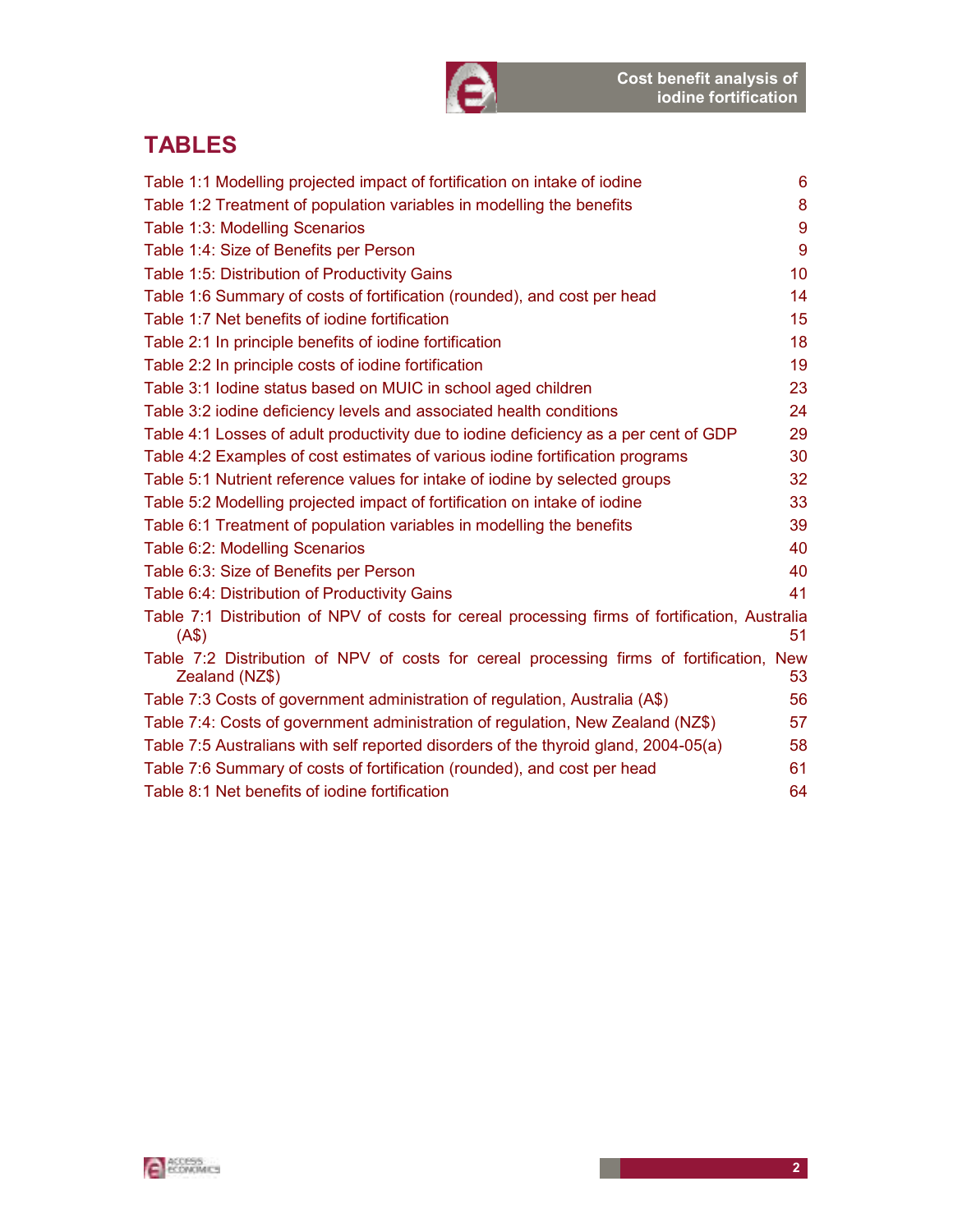

# ACKNOWLEDGEMENTS AND DISCLAIMER

Access Economics would like to acknowledge with appreciation expert input from the following:

Professor Cresswell Eastman Westmead Hospital, NSW

Dr Basil Hetzel Chairman Emeritus, International Council for Control of Iodine Deficiency Disorders

NZ and Australian salt manufacturers and manufacturers of processed cereal products.

While every effort has been made to ensure the accuracy of this document, the uncertain nature of economic data, forecasting and analysis means that Access Economics Pty Limited is unable to make any warranties in relation to the information contained herein. Access Economics Pty Limited, its employees and agents disclaim liability for any loss or damage which may arise as a consequence of any person relying on the information contained in this document.

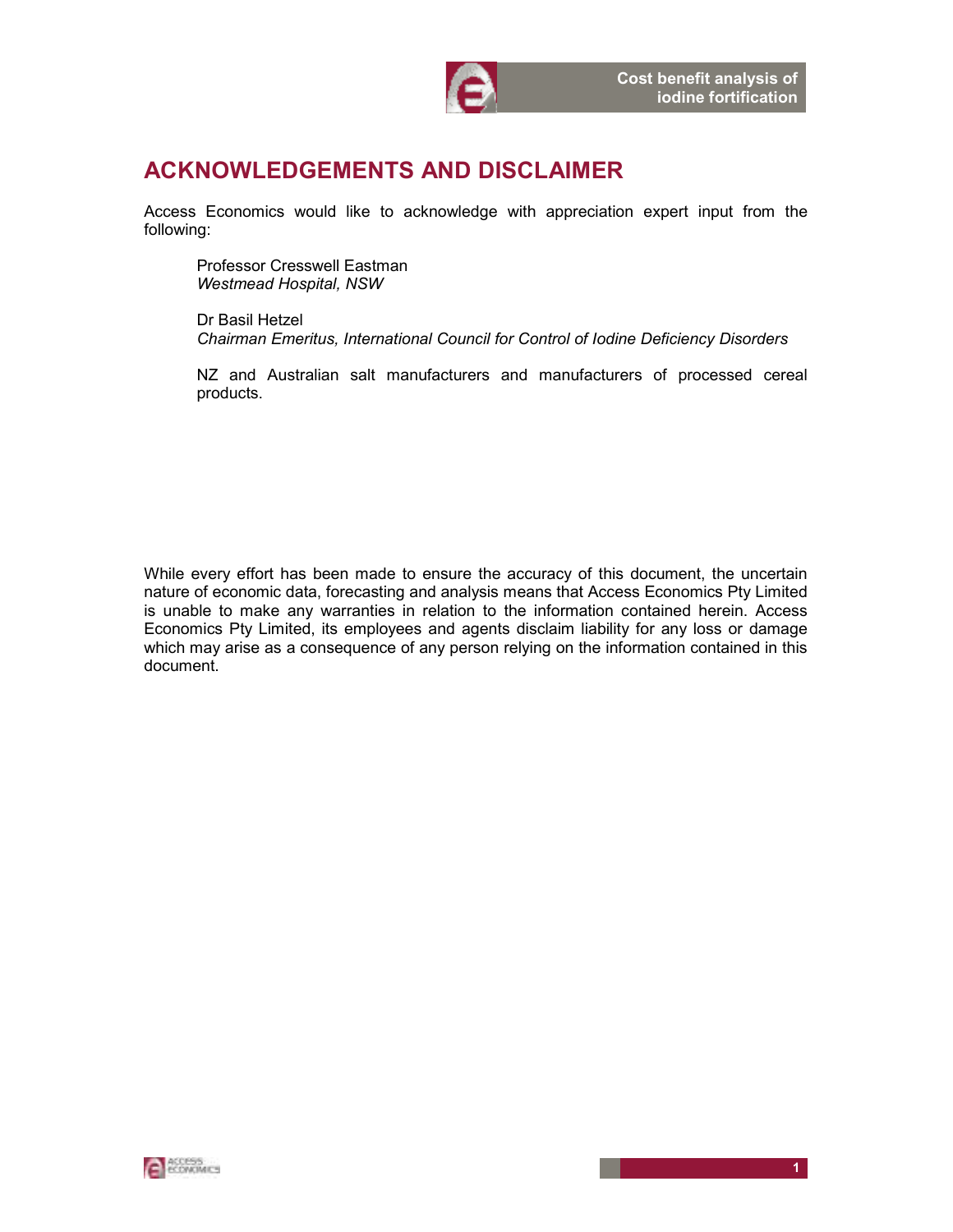

# GLOSSARY AND ACRONYMS

| Cretinism                                 | Cretinism results from severe iodine deficiency during pregnancy which<br>leads to severe mental impairment. There are two types (Hetzel (ed)<br>$2004$ :                                                                                                                                                                                                                                                                                                                                                                                                                                                                                                                                                        |
|-------------------------------------------|------------------------------------------------------------------------------------------------------------------------------------------------------------------------------------------------------------------------------------------------------------------------------------------------------------------------------------------------------------------------------------------------------------------------------------------------------------------------------------------------------------------------------------------------------------------------------------------------------------------------------------------------------------------------------------------------------------------|
|                                           | Ť<br>Neurological cretinism which is the result of iodine deficiency<br>in the first half of pregnancy, and is characterised by severe<br>brain damage, deaf mutism, spastic state of the hands and<br>feet, and squint.                                                                                                                                                                                                                                                                                                                                                                                                                                                                                         |
|                                           | ii.<br>Hypothyroid cretinism which is the result of iodine deficiency<br>late in pregnancy and which is characterised by dwarfism,<br>brain damage and hypothyroidism.<br>It occurs where iodine intake is below about 25µg/day.                                                                                                                                                                                                                                                                                                                                                                                                                                                                                 |
| Estimated<br>Average<br>Requirement (EAR) | EAR refers to a daily nutrient level estimated to meet the requirements of<br>half the healthy individuals in a particular life stage and gender group.                                                                                                                                                                                                                                                                                                                                                                                                                                                                                                                                                          |
| Goitre                                    | Enlargement of the thyroid caused by Graves' or Hashimoto's disease, or<br>iodine deficiency. Goitre itself is usually harmless, but is an indicator that<br>other damaging effects of iodine deficiency may be present. Goitre is the<br>most visible sign of moderate to severe iodine deficiency.                                                                                                                                                                                                                                                                                                                                                                                                             |
| Graves' disease                           | Graves' disease $-$ inflammation of the thyroid $-$ is the most common<br>cause of hyperthyroidism (see below). It is an autoimmune disease in<br>which the body's antibodies attack the body's organs. The antibodies<br>stimulate the thyroid to make excessive amounts of thyroid hormone<br>Graves' disease usually begins in those aged 30 years or more (Health<br>Matters Library, 2006)                                                                                                                                                                                                                                                                                                                  |
| Hashimoto's disease                       | Hashimoto's disease is an autoimmune disease which causes a failure of<br>the thyroid (Health Matters Library, 2006).                                                                                                                                                                                                                                                                                                                                                                                                                                                                                                                                                                                            |
| Hyperthyroidism                           | Hyperthyroidism (or thyrotoxicosis) occurs when the thyroid becomes<br>overactive, secreting too much thyroid hormone and speeding up<br>metabolism. Symptoms include: weight loss, anxiety, tiredness, rapid<br>pulse, shaking, sweating and diarrhoea. Causes of hyperthyroidism<br>include Graves' Disease (see above), viral infection, a nodule in the<br>thyroid or a multinodular goitre (Health Matters Library, 2006)                                                                                                                                                                                                                                                                                   |
| Hypothyroidism                            | In hypothyroidism, the thyroid fails to secrete enough thyroid hormone<br>and metabolism slows. Symptoms include: lethargy and tiredness,<br>concentration difficulties, depression, hair loss and constipation. Causes<br>of hypothyroidism include Hashimoto's disease (see above), lack of iodine<br>in the diet, and certain drugs such as lithium. It is also a longer term effect<br>of Graves' disease and subacute thyroiditis. Severe hypothyroidism is<br>known as myxoedema which can cause progressive lethargy and coma if<br>not treated (Health Matters Library, 2006). This is more common in elderly<br>people who have suffered a heart attack, stroke infection or have<br>undergone surgery. |
| Nodule                                    | Small discrete lump or lumps in the thyroid (Health Matters Library, 2006).                                                                                                                                                                                                                                                                                                                                                                                                                                                                                                                                                                                                                                      |
| <b>ICCIDD</b>                             | International Council for the Control of Iodine Deficiency Disorders                                                                                                                                                                                                                                                                                                                                                                                                                                                                                                                                                                                                                                             |
| IDD.                                      | Iodine Deficiency Disorder                                                                                                                                                                                                                                                                                                                                                                                                                                                                                                                                                                                                                                                                                       |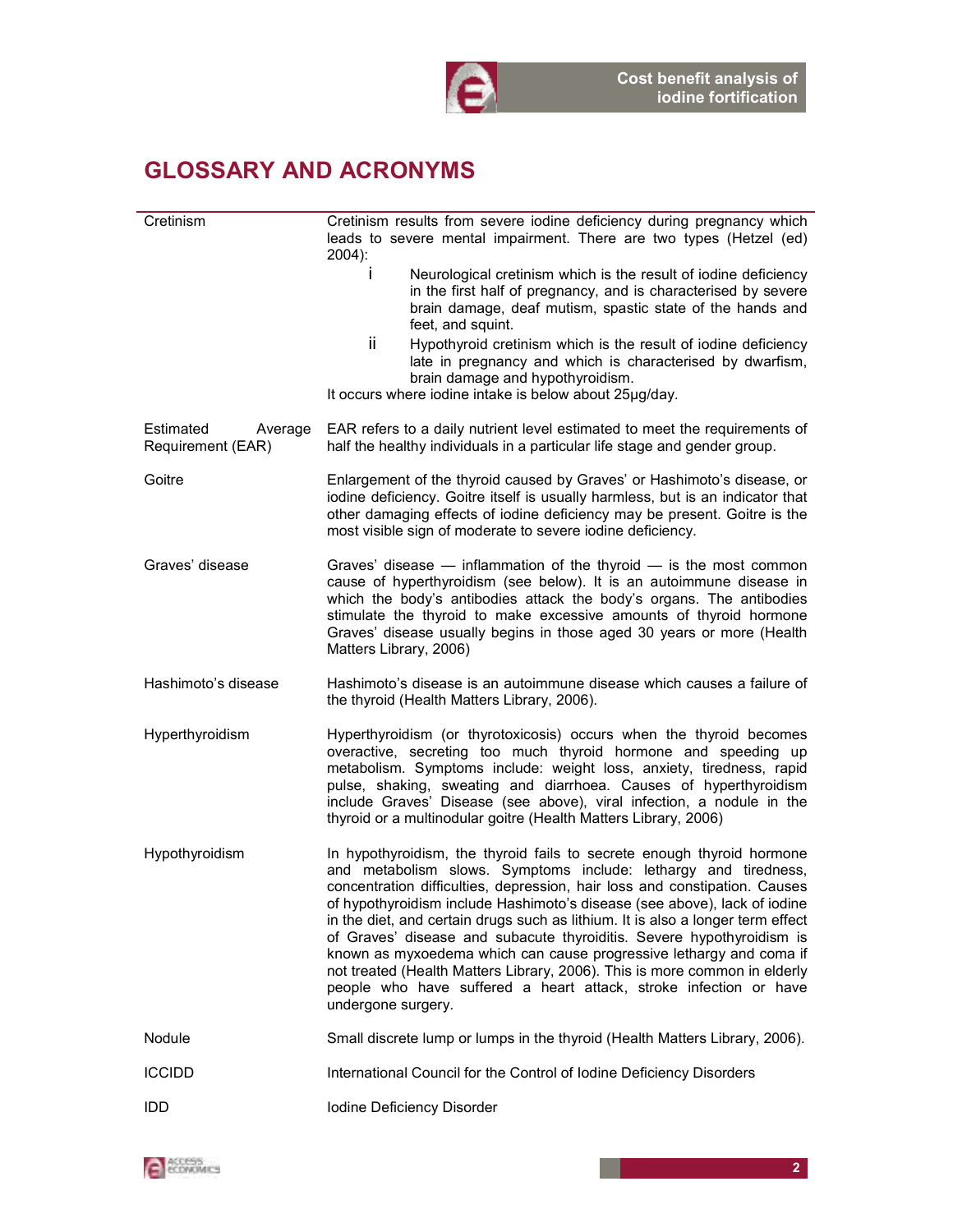

| lodine induced<br>hyperthyroidism (IIH) | lodine-induced hyperthyroidism is an overproduction of thyroid hormones<br>in response to an increased intake of iodine. Prolonged iodine deficiency,<br>even if mild, can lead to physical changes in the thyroid that predispose<br>individuals to the development of iodine-induced hyperthyroidism if iodine<br>intake increases. These thyroid changes develop over a prolonged period<br>of deficiency with those over 40 and a lifetime of deficiency at greatest<br>risk. |
|-----------------------------------------|-----------------------------------------------------------------------------------------------------------------------------------------------------------------------------------------------------------------------------------------------------------------------------------------------------------------------------------------------------------------------------------------------------------------------------------------------------------------------------------|
| IQ                                      | Intelligence quotient                                                                                                                                                                                                                                                                                                                                                                                                                                                             |
| mg                                      | Milligram (one-thousandth of a gram)                                                                                                                                                                                                                                                                                                                                                                                                                                              |
| <b>MUIC</b>                             | Median urinary iodine concentration                                                                                                                                                                                                                                                                                                                                                                                                                                               |
| <b>NINS</b>                             | National Iodine Nutrition Survey (Australia) (Li et al 2006)                                                                                                                                                                                                                                                                                                                                                                                                                      |
| <b>NPV</b>                              | Net present value                                                                                                                                                                                                                                                                                                                                                                                                                                                                 |
| <b>UIC</b>                              | Urinary iodine concentration                                                                                                                                                                                                                                                                                                                                                                                                                                                      |
| μg                                      | Microgram (one-millionth of a gram)                                                                                                                                                                                                                                                                                                                                                                                                                                               |
| Level of Intake<br>Upper<br>(UL)        | UL refers to the highest average daily nutrient intake level likely to pose<br>no adverse health effects to almost all individuals in the general<br>population. The Upper Level is based on level of iodine intake resulting in<br>disturbance of thyroid related hormone levels. An uncertainty factor of 1.5<br>has been applied. As intake increases above the UL, the potential risk of<br>adverse effects increases.                                                        |
| <b>WHO</b>                              | World Health Organization                                                                                                                                                                                                                                                                                                                                                                                                                                                         |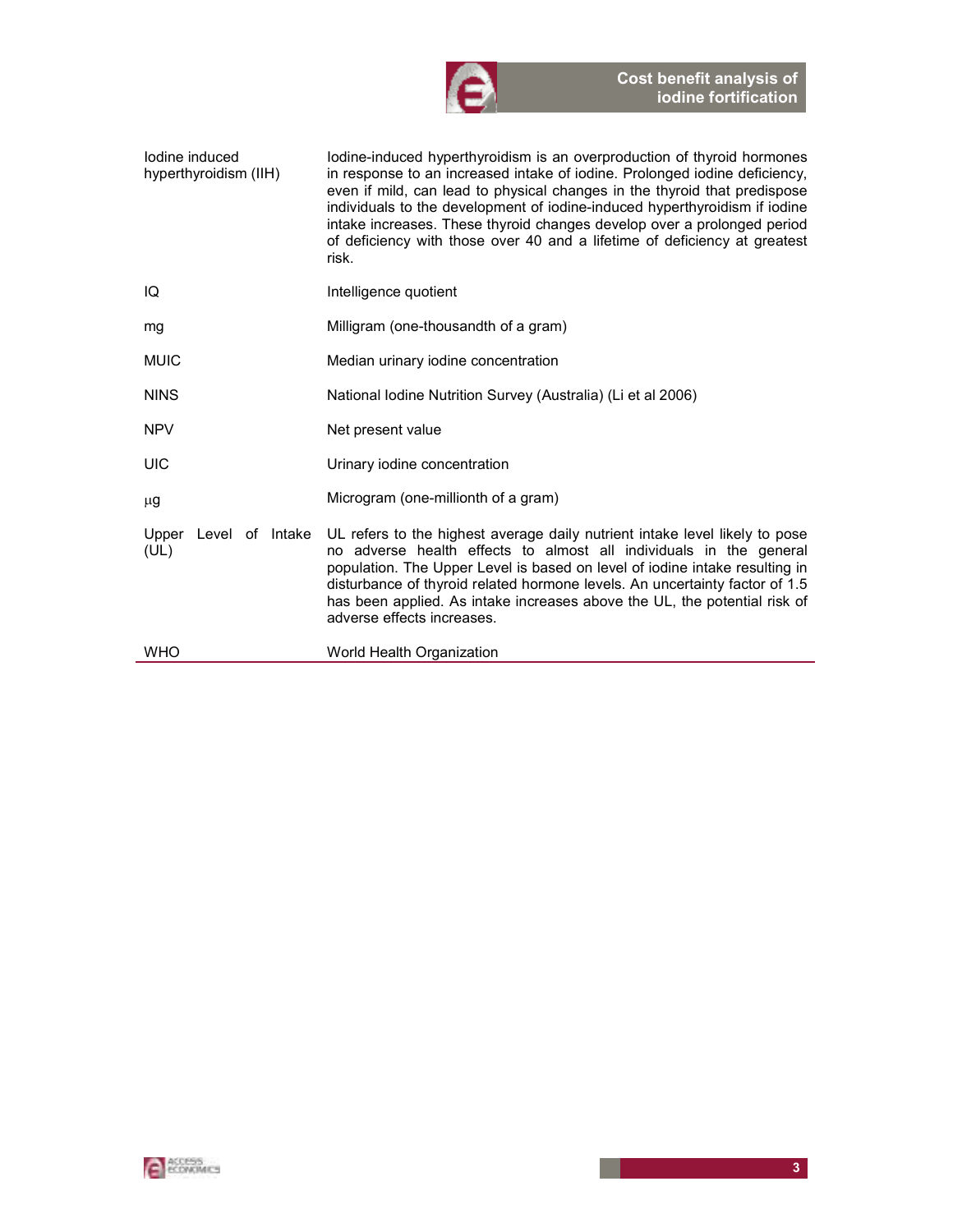

# EXECUTIVE SUMMARY

Food Standards Australia New Zealand (FSANZ) commissioned Access Economics to investigate the benefits and costs in Australia and New Zealand of fortifying salt used in some key cereal based products with iodine. The genesis of the FSANZ iodine fortification proposal resides in concerns amongst the medical community about the recent re-emergence of iodine deficiency in New Zealand and some parts of Australia.

Iodine is integral to the functioning of the thyroid gland and iodine intake within a defined range is important for healthy functioning. Both relatively high and relatively low iodine intake levels can cause illness. However, not all thyroid illness is related to intake of iodine. Genetics and other factors in an individual's medical history can lead to thyroid disease.

#### Iodine deficiency and its impact on health

Iodine deficiency can lead to illness and functional impairment. The degree of seriousness of the disorder (or the extent of impairment in function) depends on the severity and duration of iodine deficiency (FSANZ health benefit-risk assessment). Iodine deficiency disorders (IDDs) include goitre, impaired mental and motor function, impaired growth, infant mortality, low birth weight (which is an indicator of poor health outcomes later in life), and stillbirths. Cretinism can occur where iodine deficiency is severe. For the purposes of this analysis, it needs to be noted that:

- Adequate iodine intake is essential for the normal development of the brain and nervous system during foetal growth and for the first 2 to 3 years. Impairment of the brain due to iodine deficiency during this period can be irreversible.
- $\Box$  Research suggests that some iodine deficiency disorders amongst children and adults are reversible if the deficiency is addressed. However, because of the nature of the problem, the extent to which IDDs are reversible is not clear.

Access Economics is not aware of data revealing the prevalence or incidence of IDDs in Australia or New Zealand. The extent of iodine deficiency has been used internationally as an indicator of the prevalence of IDDs. It is only possible to surmise that IDDs exist in Australia and New Zealand because studies of various segments of the population (including pregnant women and school children) in New Zealand and in some Australian states identified mild or in some cases mild-to-moderate iodine deficiency.

Studies have found mild to moderate iodine deficiency amongst various investigated groups (including school children and pregnant women) in South Eastern Australia and New Zealand. Iodine concentrations have not been tracked over time so from the information available, it is not possible to know whether iodine status is trending down over time, or whether current levels reflect a new steady state. Iodine status may continue to fall in future or it may not. For the purposes of this analysis, it has been assumed that current levels reflect the new steady state and there will be no further deterioration in iodine status. However, iodine status could conceivably fall, in which case the benefits of a fortification program would increase.

Most available scientific evidence has focussed on the impact of severe iodine deficiency particularly on the impact of children born to severely deficient mothers. IDDs associated with mild and moderate deficiency are more difficult to detect, and thus to study. Hence, there is a

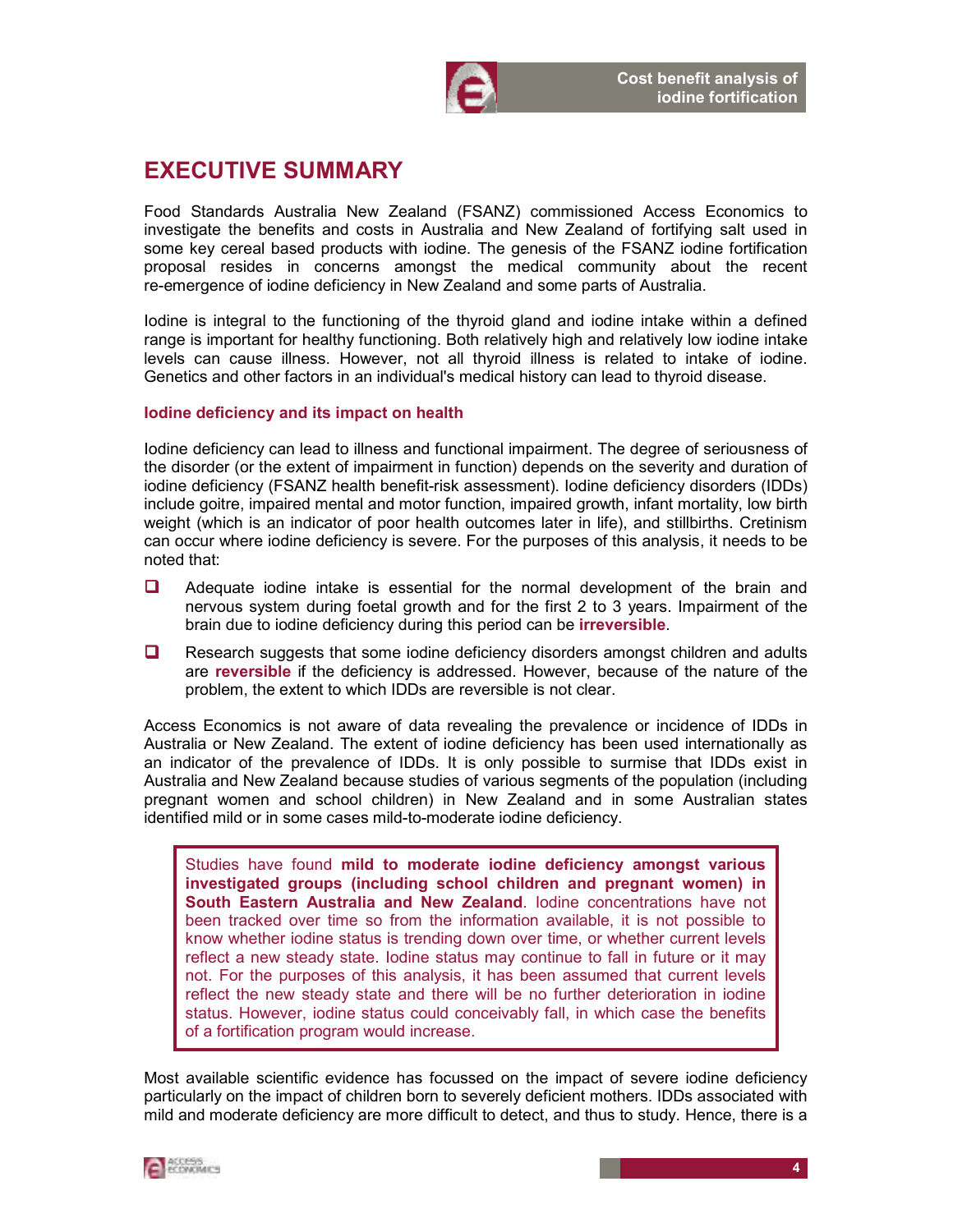

great deal of uncertainty around the quantum of effects associated with mild to moderate iodine deficiency. In any research undertaken, it is difficult to distinguish between the impact on functioning due to iodine deficiency occurring at the time the study was undertaken and the impact of iodine deficiency on the subject during previous periods (eg. formative years). While there is evidence that damage due to iodine deficiency is reversible, there is no scientific evidence of the magnitude of reversibility.

#### Previous research on international and Australian iodine fortification programs

A large number of countries have introduced voluntary iodine fortification, but very few economic analyses (including cost benefit analyses) have been undertaken. Mandatory fortification has been introduced in Canada and Denmark but no cost benefit analyses of these programs are available. Most of the literature records the experience of iodine fortification in underdeveloped countries with severe long standing iodine deficiency. Experience in these countries is not comparable with the situation in Australia or New Zealand. No cost benefit analysis is available for the voluntary fortification program introduced in Tasmania in 2001, although a study of urinary iodine concentration of Tasmanian schoolchildren undertaken in 2003 suggested that their iodine status was borderline/replete.

### THE FSANZ FORTIFICATION PROPOSAL

The FSANZ fortification proposal has two components:

- 1 mandatory addition of iodised salt, in place of non-iodised salt, in processed cereal based foods<sup>1</sup> at 30mg iodine per kg salt; and
- 2 reduction in the voluntary iodine fortification of discretionary (retail) salt to 20mg iodine per kg salt.

FSANZ modelling of the impact of this fortification proposal on the dietary intake of iodine in three target groups in Australia and New Zealand — children aged 0-3 years, women of child bearing age, and the Australian population aged 2 years and above and the New Zealand population aged 15 years and above — is outlined in Table 1:1. The ranges reflect different assumptions about iodisation of discretionary salt.

- $\Box$  In the case of the EAR (Estimated Average Requirement), the lower number in the range is the percentage of the population group with dietary iodine intakes that are less than the EAR when all discretionary salt is iodised; the upper number in the range is the percentage of the population group with dietary iodine intakes that are less than the EAR when all discretionary salt is not iodised.
- $\Box$  In the case of the UL (Upper Level of Intake), the lower number in the range is the percentage of the population group with dietary iodine intakes that are greater than the UL when all discretionary salt is not iodised; the upper number in the range is the percentage of the population group with dietary iodine intakes that are greater than the UL when all discretionary salt is iodised.

<sup>&</sup>lt;sup>1</sup> Processed cereal based foods include bread and bread products (English muffins, buns, bread rolls, fruit breads, pizza bases, crumbed products and stuffings), biscuits (sweet & savoury) and breakfast cereals (pers. comm., FSANZ, 6 June 2006).



1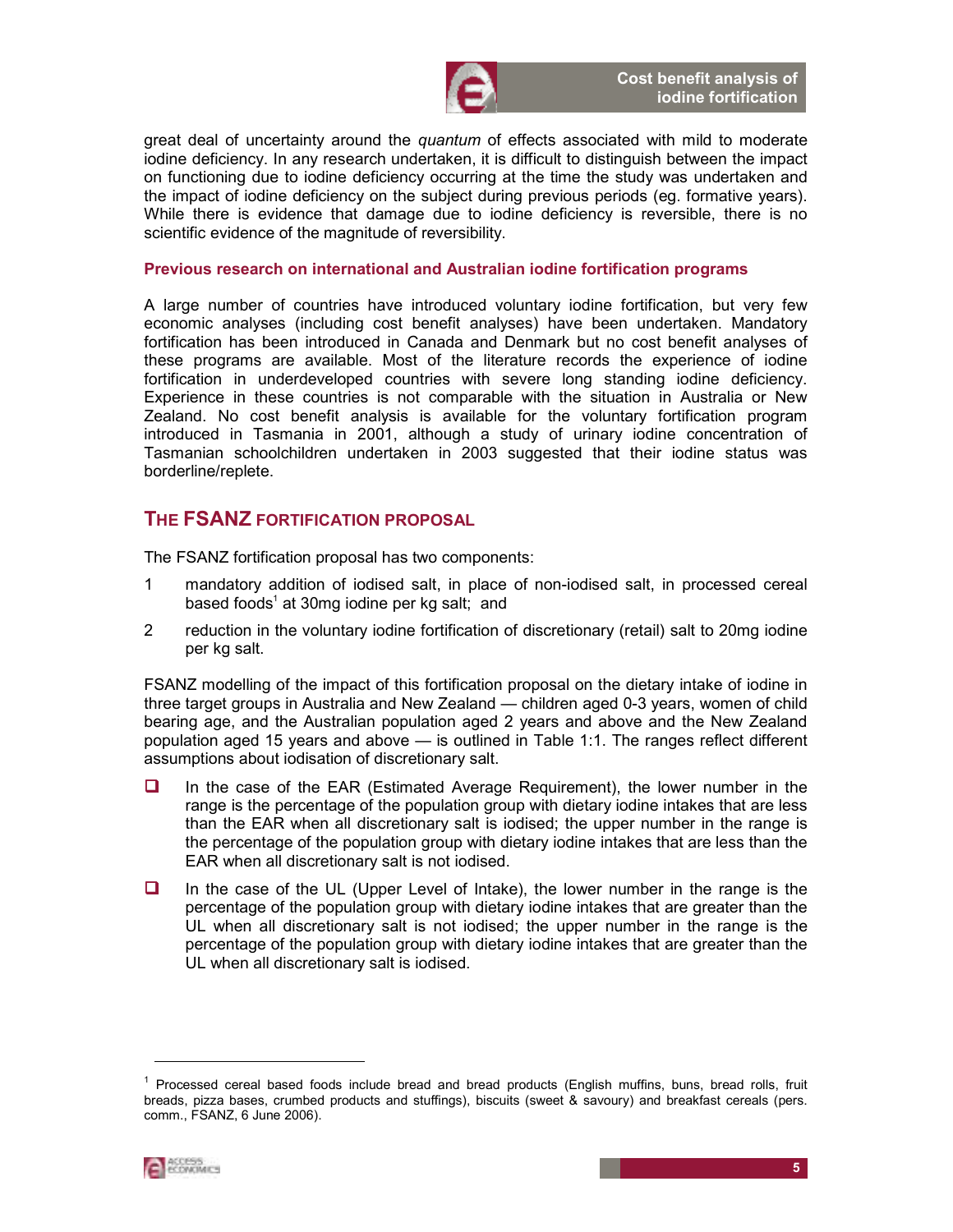| <b>Group</b>                 | Age (years)        | % population with<br>intake <ear<sup>a</ear<sup> |          | <b>%population with dietary</b><br>iodine intake>UL <sup>b</sup> |             |
|------------------------------|--------------------|--------------------------------------------------|----------|------------------------------------------------------------------|-------------|
|                              |                    | Aust                                             | NZ.      | Aust                                                             | NZ          |
| Children                     | $2 - 3$            |                                                  | na       | 6 to 16                                                          | na          |
| $F$ emales —<br>not pregnant | 16-44              | 6 to 14                                          | 3 to 19  | 0                                                                | 0           |
| Females —<br>pregnant        | 16-44              | 43 to 74                                         | 68 to 81 | 0                                                                | $\mathbf 0$ |
| Females —<br>lactating       | 16-44              | 68 to 89                                         | 85 to 91 | $\Omega$                                                         | $\Omega$    |
| Total                        | 2 and above (Aust) | 3 to 7                                           |          | <1                                                               |             |
| population                   | 15 and above (NZ)  |                                                  | 1 to 11  |                                                                  | <1          |

#### TABLE 1:1 MODELLING PROJECTED IMPACT OF FORTIFICATION ON INTAKE OF IODINE

<sup>a</sup> EAR (Estimated Average Requirement) refers to a daily nutrient level estimated to meet the requirements of half the healthy individuals in a particular life stage and gender group. <sup>b</sup> UL (Upper Level of Intake) refers to the highest average daily nutrient intake level likely to pose no adverse health effects to almost all individuals in the general population.

It should be noted that the FSANZ modelling in table 1.1 was undertaken on a slightly broader selection of processed cereal products than is proposed in footnote 1. As a result, the costs and benefits have a different scope — the costs have been estimated based on the selection of goods actually proposed. The scope difference arises because the proposal was refined by FSANZ during the period of this particular analysis to better target only those products that have a material impact on intake of iodine through use of iodised salt. The modelling reflects an earlier version of the proposal which defined processed cereal based foods as: breads (sweet & savoury), biscuits (sweet & savoury), cakes, cake/biscuit style puddings, scones, slices, muffins, crumpets, pancakes & pikelets, doughnuts, pastries, pizza bases, breadcrumbs and breakfast cereals. The impact on the estimated benefits is unlikely to be material given removal of products from the proposal was based on their very small impact on intake of iodine.

The modelled projections of intake show that:

- **Q** mandatory fortification of the food supply cannot deliver sufficient amounts to all pregnant and lactating women. Even after fortification, most pregnant and lactating women will have intakes below the EAR and will need to take an iodine supplement. Examination of alternative options that may capture a greater proportion of the benefits associated with preventing irreversible harm caused by iodine deficiency during pregnancy or infancy was outside the scope of this brief.
- $\Box$  In Australia, iodine intakes of a significant proportion of 2-3 year olds and possibly 0.5% and 1.2% of 4-8 year old children may exceed the upper limit depending on the amount of discretionary iodised salt in their diet. Projections for this age group were not available for New Zealand because of the nature of the underlying data on which the modelling was based.

The modelling is based on the best available information. However, there is a high degree of uncertainty associated with the projections given gaps in the underlying data.

- $\Box$  There is uncertainty surrounding the intake of discretionary salt, and no data on consumption of iodine supplements. Supplement intake was not able to be included in the FSANZ projections.
- $\Box$  The FSANZ projections are based on nutritional/dietary intakes data from 1995 in Australia and 1997 in New Zealand (the most recent data available).

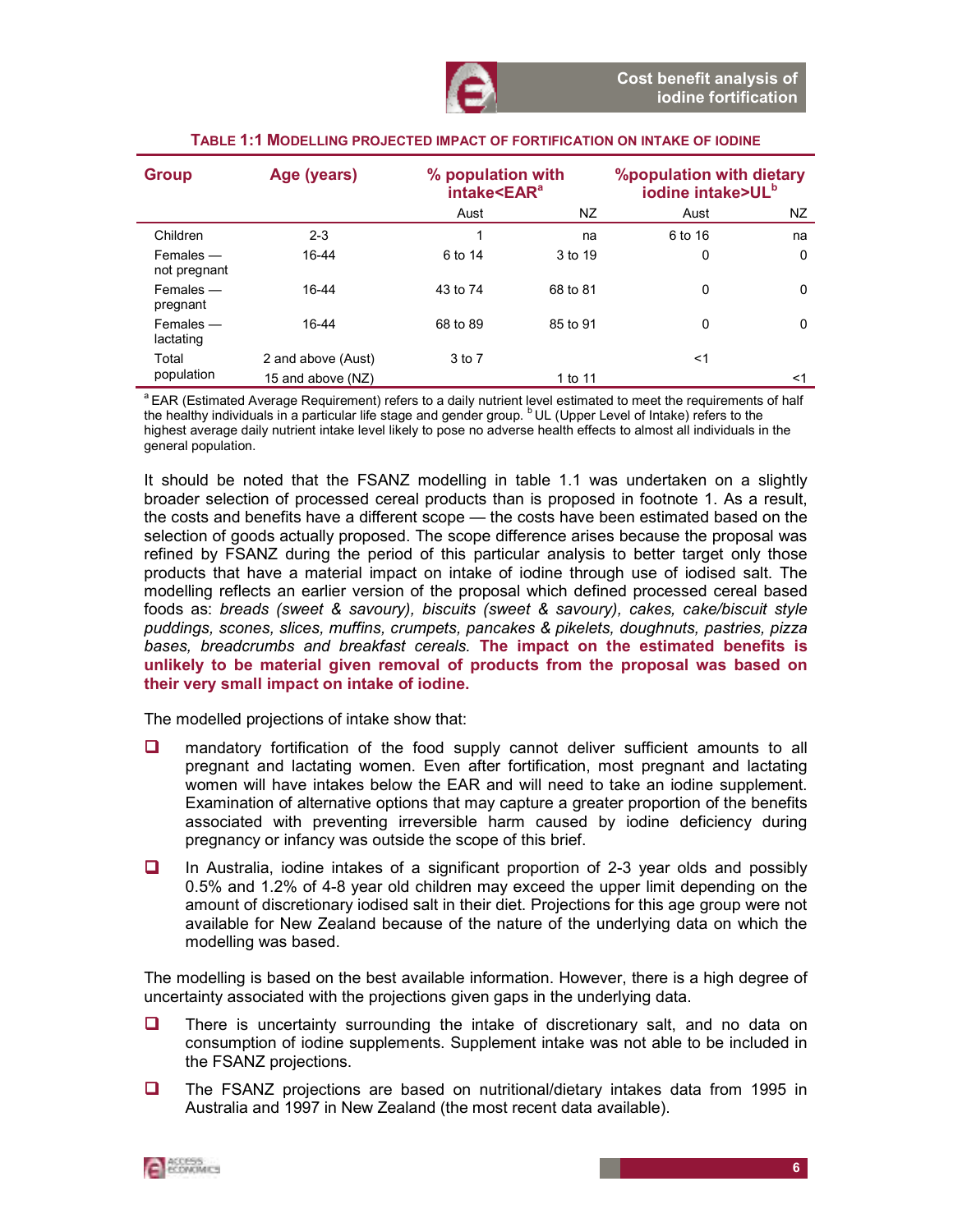

- $\Box$  In Australia, there was geographic diversity in iodine status which could not be taken into account in the projections of intake by FSANZ (because of the lack of state/territory food composition data). The projections cannot show whether fortification will result in those living in Victoria and NSW, Tasmania and SA will become replete — the modelling indicates only that the average Australian will become replete. Similarly, it cannot determine whether those already replete populations in WA and Queensland will be at greater risk of iodine intakes above the upper limit.
- $\Box$  The modelling reveals that a proportion of toddlers are likely to have intakes above the upper limit, but does not indicate where or in what demographic groups they are so it is not possible to target monitoring of possible negative health impacts. Likewise, the nature of the data available as the basis for modelling, in concert with the lack of detailed information about the prevalence or incidence of those likely to be susceptible to adverse health effects (for example, people with Graves disease), means that monitoring of these groups will be difficult.

There will therefore be a large variation around the national average intakes projected by FSANZ, but given data limitations, very little indication of the extent of this variation, or which demographic groups or which geographic areas might be most affected by either continued deficiency or consumption above the upper limit.

#### **METHOD**

The cost benefit analysis in this report compares the benefits of avoiding reversible cognitive harm caused by iodine deficiency, with the costs to industry and government associated with mandatory fortification. The analysis focuses on avoiding reversible harm because fortification as proposed cannot deliver sufficient amounts to all pregnant and lactating women.

Productivity and other gains due to cognitive harm avoided (the Benefits) minus Costs of mandatory fortification = Net benefit  $(+ or -)$ 

Briefly, a 15 year snapshot is modelled in which:

- $\Box$  fortification gives rise to benefits one year after implementation; and
- $\Box$  benefits accrue to those who become iodine replete before the age of 15 years and remain iodine replete to the age of 15 years.

The net benefits are calculated on the basis that iodine fortification is implemented consistently over a 15 year period. (The net present value of the stream of benefits is compared with the net present value of the stream of costs over 15 years.) This is the minimum period required for iodine fortification to benefit all children aged between 0 and 13 years at time period zero (see Figure 1 in the body of this Report). It is envisaged that monitoring and review would occur at intervals during this time period (consistent with COAG Guidelines that regulation should be reviewed at intervals of less than 10 years (COAG 2004)).

#### **Benefits**

The 'in principle' benefits of iodine fortification include reduced morbidity from reduction in iodine deficiency disorders (IDDs), fewer years of life lost due to premature death, reduction of absenteeism from work by sufferers of IDDs or their carers and related management costs, improved productivity as a result of increased IQ and improved concentration and

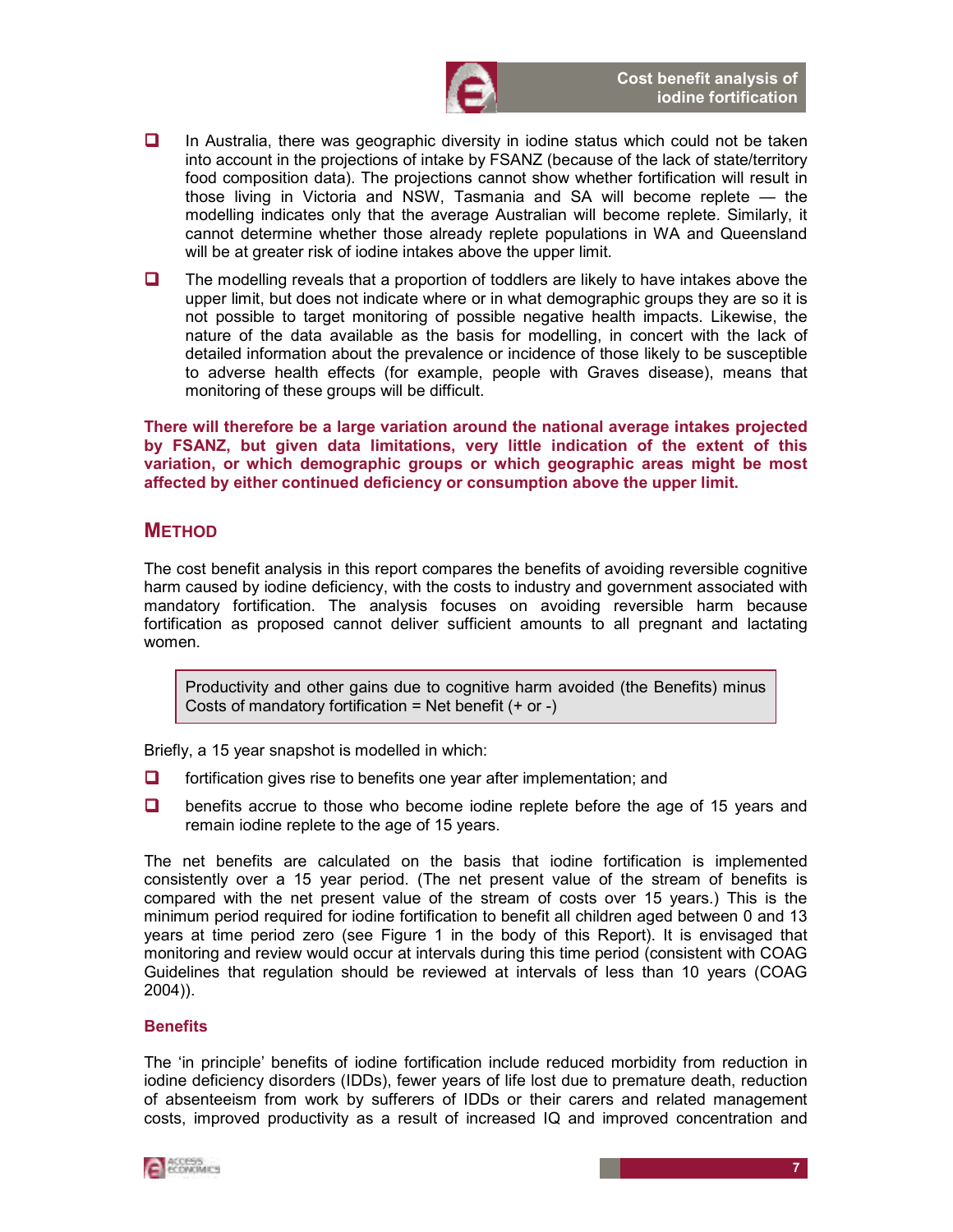

hearing, improved school attendance and enhanced performance at school. However, not all of these are able to be measured in this study because of the paucity of data. While the analysis of benefits here focuses on productivity losses avoided due to fortification, this comprises a subset of the potential positive outcomes from fortification (albeit, the major component of benefit). Even though some of the benefits are not quantified, they should not be ignored.

The basis for the modelling is that an increase in the average IQ of a proportion of the population as a consequence of fortification is linked to an increase in their average weekly earnings. The implicit and probable economic assumption is that the numbers of such people would not be of sufficient magnitude to substantially influence the overall clearing of the labour market, thus making a net addition to productive capacity. However, if the proportion of the population was large enough, a wholesale rise in the number of people with a certain IQ may affect the level of earnings at which the market clears — more specifically, in the long term, while average IQ may increase, earnings may not be affected. A full economic analysis examining the long-run situation where the impact of an increase in average IQ would be passed on to society through adjustments in wages and prices is not in scope here. However, considerable sensitivity analysis has been undertaken to account for the partial nature of the study.

There is a paucity of data allowing quantification of the benefits of fortification. Randomised controlled trials of the effectiveness of iodine fortification are scarce and not necessarily comparable either with the situation in Australia and New Zealand, or with iodine fortification of the type proposed by FSANZ. While there is evidence of health benefits arising from addressing iodine deficiency, an empirical relationship between iodine status and improvements in productivity and health has not been established. It is therefore very difficult to quantify the benefits except within a large range to account for the high degree of uncertainty. This is not to say that there is no potential for benefit arising from the FSANZ proposal, just that it is very difficult to quantify.

The evidence base underlying the treatment of key variables in the analysis of benefits is discussed in detail in section 6. Sensitivity analysis was undertaken to address as much as possible the high degree of uncertainty surrounding most variables. The treatment of age, gender and iodine status in the model — determined by data limitations and evidence — is summarised in Table 1.2.

| <b>Variable</b>                | <b>Treatment</b>                                                                                                                                                                                                                                                                                                                                              |
|--------------------------------|---------------------------------------------------------------------------------------------------------------------------------------------------------------------------------------------------------------------------------------------------------------------------------------------------------------------------------------------------------------|
| Age                            | Children aged 0-14 years benefit from iodine fortification.                                                                                                                                                                                                                                                                                                   |
| groups                         | The model assumes that children must become iodine replete prior to age 15 and<br>must remain replete until age 15.                                                                                                                                                                                                                                           |
| <b>Gender</b>                  | The model treats males and females identically (except, in the Australian case, for<br>the wages and rates of employment). The proportion of the population experiencing<br>an increase in IQ, the size of the increase in IQ experienced, and the size of<br>increase in productivity per extra IQ point is assumed to be the same for males and<br>females. |
| <b>lodine</b><br><b>status</b> | The modelled benefits reflect a reduction in the proportion of the population whose<br>iodine intake is below the EAR. More specifically, it is assumed that all those whose<br>iodine intake was below the EAR before fortification (and who use iodised salt), will<br>have an iodine intake above the EAR as a result of fortification.                    |

#### TABLE 1:2 TREATMENT OF POPULATION VARIABLES IN MODELLING THE BENEFITS

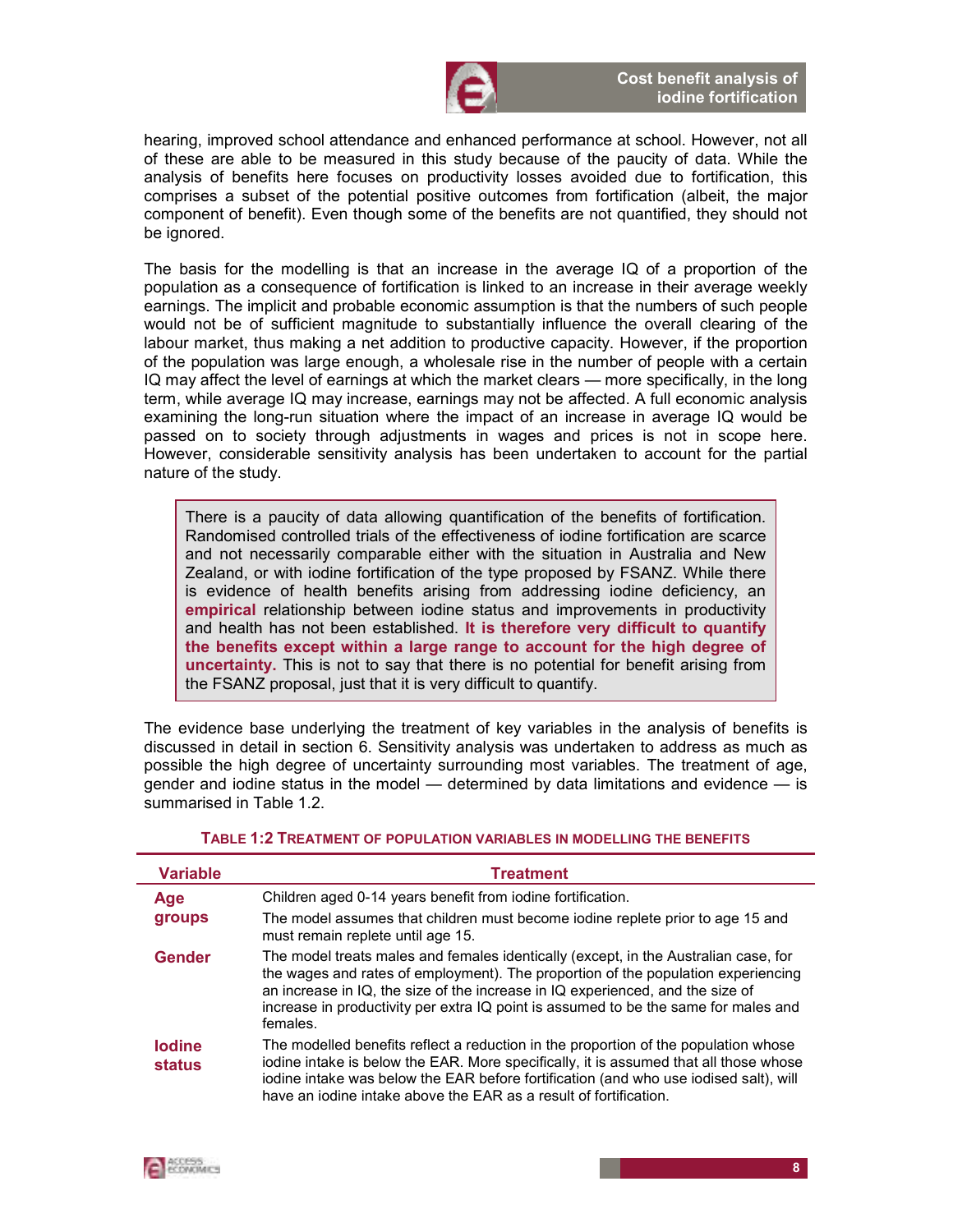

Increase in IQ by Modelling is based on all age groups reacting to fortification in the same way — that is, the increase in IQ points is the same at every age.

age

The population proportions benefiting from fortification are specified in more detail in Table 1.3.

#### TABLE 1:3: MODELLING SCENARIOS

|                         | <b>Australia</b>                                                                                             |                            | <b>New Zealand</b> |                                                                                                              |
|-------------------------|--------------------------------------------------------------------------------------------------------------|----------------------------|--------------------|--------------------------------------------------------------------------------------------------------------|
| <b>Beneficiaries</b>    | All people whose iodine intake<br>moves from below the EAR to above<br>the EAR as a result of fortification. |                            |                    | All people whose iodine intake<br>moves from below the EAR to above<br>the EAR as a result of fortification. |
| <b>Population Share</b> | $0-4$ vrs<br>5-9yrs                                                                                          | 11 per cent<br>11 per cent | $0-14$ vrs         | 10 per cent                                                                                                  |
|                         | $10-14$ yrs<br>(FSANZ modelling)                                                                             | 12 per cent                | year olds)         | (FSANZ modelling for 15-18                                                                                   |

The values assigned to key variables determining the magnitude of the productivity benefit per person from mandatory fortification are summarised in Table 1.4.

#### TABLE 1:4: SIZE OF BENEFITS PER PERSON

|                                                           | <b>Unit</b>                                               | <b>Distribution for</b><br>sensitivity<br>analysis                  | <b>Distribution parameters</b>                                                                                                        |
|-----------------------------------------------------------|-----------------------------------------------------------|---------------------------------------------------------------------|---------------------------------------------------------------------------------------------------------------------------------------|
| Size of IQ increase<br>from mild deficiency<br>to replete | IQ point                                                  | Lognormal                                                           | Mean = $0.8$ point,<br>standard deviation = $1$ point,<br>$minimum = 0$ points.                                                       |
| <b>Size of productivity</b><br>increase per IQ point      | Per cent<br>increase in<br>earnings                       | Lognormal                                                           | Most likely = $0.9\%$<br>minimum = $0\%$ ,<br>maximum = $3.5\%$                                                                       |
| Size of total<br>productivity increase<br>per person      | Calculated as<br>the product of<br>the above<br>variables | Distribution<br>parameters drawn<br>from simulation<br>using @Risk. | Mean = $0.48\%$ .<br>standard deviation = $1.06\%$ .<br>minimum = $0.0005%$ ,<br>maximum = $28.25%$<br>$90\%$ CI = $(0.01\%, 1.93\%)$ |

Lastly, evidence suggests that cognitive functioning does not improve immediately after iodine status becomes replete (although the exact timeframe has not been scientifically determined). It was therefore assumed here that cognitive function improves one year after fortification is introduced.

#### **Costs**

The costs of mandatory fortification quantified here include the costs to government of administering and enforcing mandatory fortification, the costs to industry of fortification and the costs of health monitoring. Other potential costs include restriction of consumer choice, potential adverse health effects from excess iodine intake (likely to be rare), and the introduction of policies complementary to fortification but which are outside the purview of FSANZ (for example, public health advice for pregnant women on the need to supplement

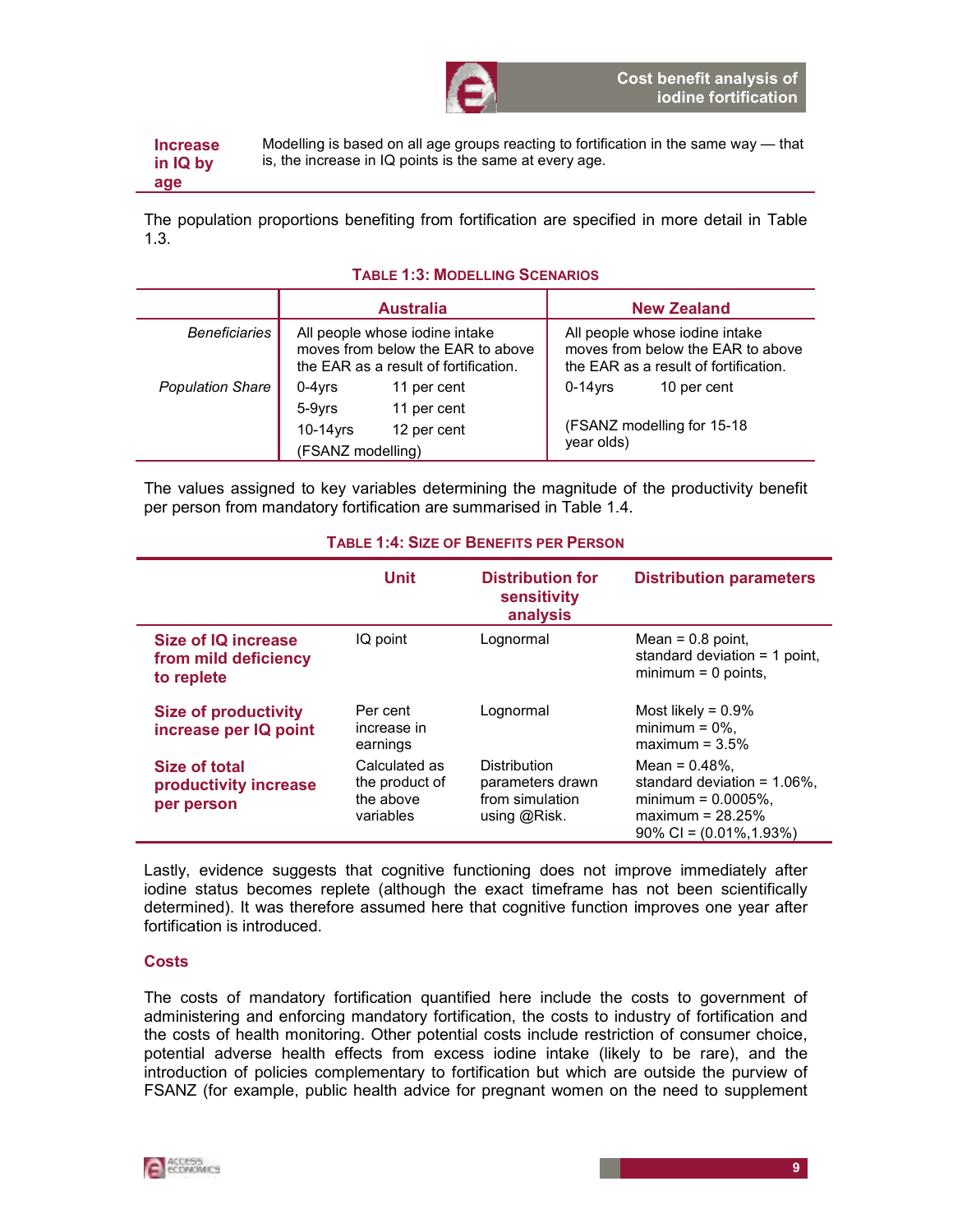

their iodine intake). These have not been quantified in this analysis due to lack of data and FSANZ advice on scope.

Cost estimates were obtained from close to a census of salt suppliers, and from a sample of cereal processing firms (manufacturers of bread and bread products, biscuits and breakfast cereals). While the sample is small and not necessarily representative, both large and small firms from all three industry sectors provided data. Costs of iodine fortification for cereal processing firms were calculated by dividing total cost estimates from each company by the amount of salt input the company purchased, to obtain a cost per kilogram of salt. These unit costs were then multiplied by the total production of salt supplied to the processed cereal products industry to obtain total industry costs.

Australian jurisdictional government costs were based on indicative estimates from two jurisdictions and New Zealand government cost estimates were provided by the New Zealand Food Safety Authority.

#### **RESULTS**

#### THE BENEFITS

The estimated benefits arising from mandatory fortification are described in Table 1.5. The estimated mean productivity gain from the proposed fortification policy is A\$1.85 billion for Australia and NZ\$286 million for New Zealand. It is most likely that the size of productivity gain resulting from mandatory fortification will fall in the interval (A\$44.9 million, A\$7.23 billion) for Australia, and in the interval (NZ\$6.56 million, NZ\$1.14 billion) for New Zealand.

|                             | <b>I APLE TIVI PIDITNEU I DI UN DI TIVIO DI ITTI DAINU</b> |                    |  |
|-----------------------------|------------------------------------------------------------|--------------------|--|
|                             | Australia (A\$)                                            | New Zealand (NZ\$) |  |
| Minimum                     | 2,125,429                                                  | 289,031            |  |
| Mean                        | 1,850,000,000                                              | 286,000,000        |  |
| Maximum                     | 91,300,000,000                                             | 16,700,000,000     |  |
| Std Dev                     | 3,980,000,000                                              | 629,000,000        |  |
| 5 <sup>th</sup> Percentile  | 44.900.940                                                 | 6,560,331          |  |
| 95 <sup>th</sup> Percentile | 7,231,350,000                                              | 1,136,772,000      |  |

#### TABLE 1:5: DISTRIBUTION OF PRODUCTIVITY GAINS

#### THE COSTS

#### Consumer choice

As a result of mandatory fortification, consumers will face reduced choice and a slight increase in the price of processed cereal products. The cost of reduced choice was not quantified. However, given the possible adverse effects of excess iodine intake, mandatory fortification prevents consumers from avoiding fortified products unless they make considerable changes to their dietary habits. This may result in significant costs in terms of consumer choice. A willingness-to-pay vehicle could be used to estimate this cost, but was not able to be undertaken for this project. It was beyond the scope if this brief to examine alternatives to mandatory fortification (such as expanding the range of voluntary fortification allowed).

#### **Industry**

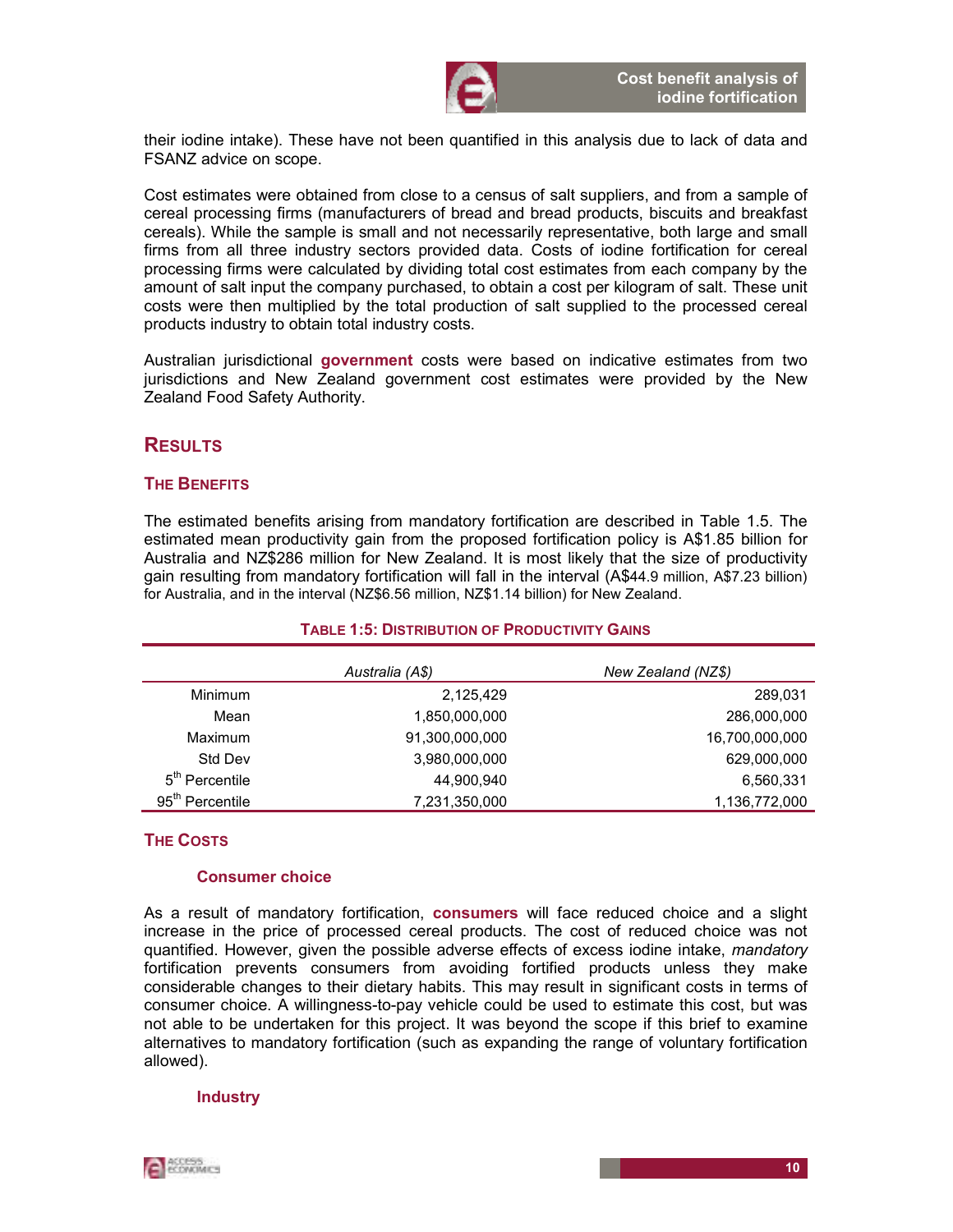

Estimates of salt production used by Australian cereal processing firms were in the range 20,000 tonnes per year to 30,000 tonnes per year. Salt production for cereal processing in New Zealand is around 2,900 tonnes.

#### Salt manufacturers indicated that

- $\Box$  some machinery and equipment would need to be installed to expand output of iodised salt. In addition, where salt products are certified as an organic allowed input, firms need to ensure that there are no cross contamination issues, so a separate processing area would be required. The cost of installation and maintenance were included in the cost estimates as well as the initial outlay on the machines.
- $\Box$  In some cases, changes to labelling would be necessary of a type to ensure that iodised and non-iodised salt are not confused.
- $\Box$  an iodine compound would be added in a premix of fine salt.
- $\Box$  analytical testing would be undertaken, with the approach differing across firms
- $\Box$  additional ware-housing costs may be incurred to separately store multipurpose noniodised salt with sector specific iodised salt.
- $\Box$  In one case (Australia), there would be additional transport costs because only one plant would be upgraded and iodised salt from that plant would be transported to satisfy customers in other parts of Australia.
- $\Box$  a transition period of six to 12 months would ameliorate the costs of stock in trade and allow preparation of plant and installation of machinery.

In Australia, the net present value (NPV) of the costs of fortification for salt manufacturers over a 15 year period would be A\$5.9 million. The net present value of the costs of fortification for salt manufacturers over a 15 year period in New Zealand would be NZ\$508,000. Given that costs for salt manufacturers were based on close to a census of firms, no sensitivity testing has been undertaken on the estimates.

Manufacturers of processed cereal products affected by the proposed iodine fortification strategy would include makers of breakfast cereals, bread and bread products and biscuits. Data from a one-off survey undertaken in 1998-99 suggested that the three sectors (breakfast cereals, bread and bread products and biscuits) make up around one third each of total production of foods that would be affected by iodine fortification. Cost centres affected by the fortification proposal include: changes to labels, analytical testing and trade related costs. There may also be transitional costs.

- **Q** While iodised salt would cost cereal processing firms around 10% more than non-iodised salt this is reflected in the estimates of the costs of fortification to salt manufacturers.
- $\Box$  If mandatory fortification were introduced, cereal processing firms would be obliged to redesign label templates to ensure compliance with labelling standards for food containing salt. The upfront costs of labelling changes required if fortification was introduced would be around A\$15.5 million in Australia and NZ\$341,000 in New Zealand.
- $\Box$  Indicated approaches to analytical testing varied. Taking an average of the estimates provided and applying this to total salt used in cereal processing, ongoing costs per year for analytical testing would result in outlays each year of A\$413,000 in Australia and NZ\$51,000 in New Zealand.

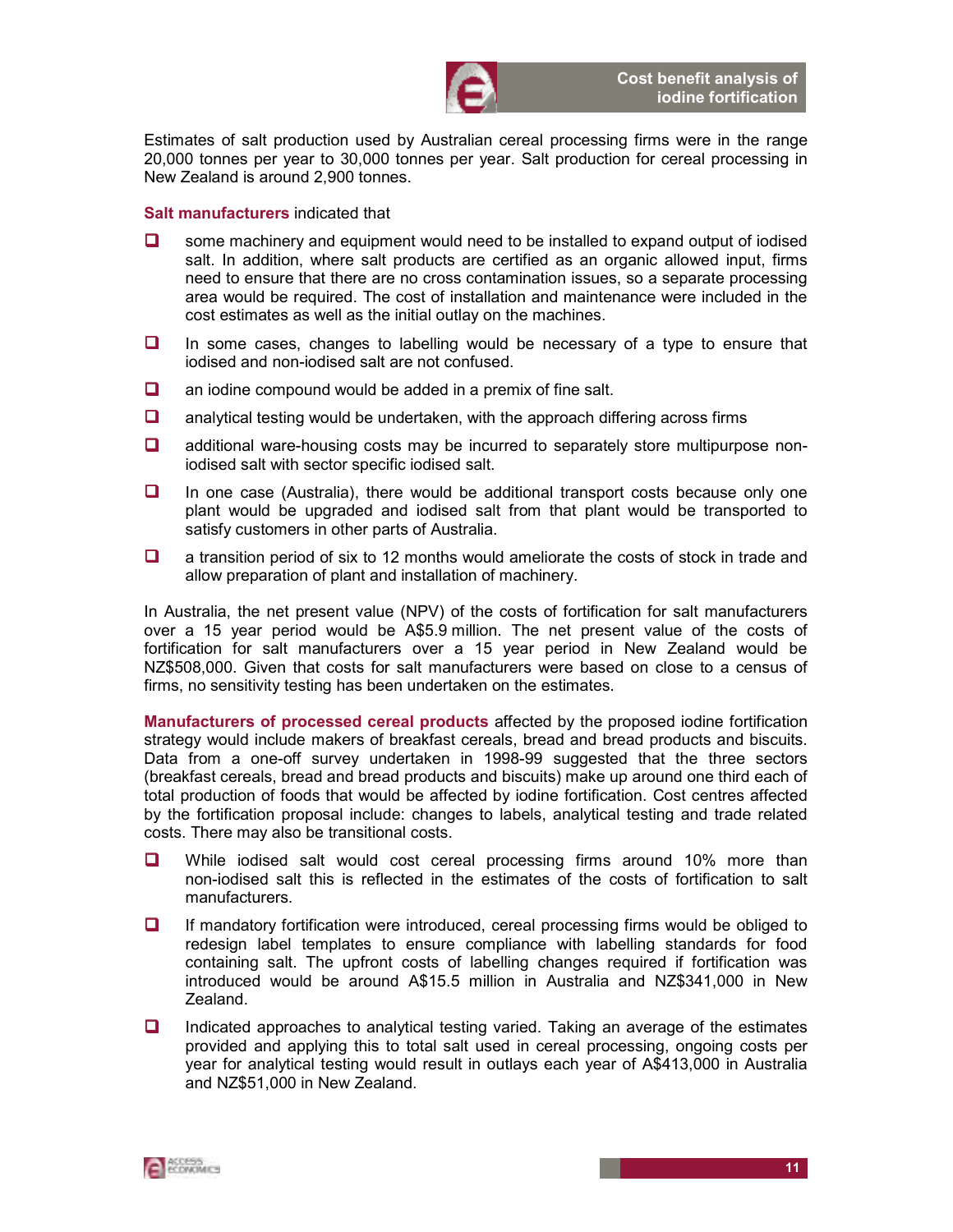

- $\Box$  A number of stakeholders indicated in submissions to FSANZ (for example, the New Zealand Food and Grocery Council) that iodine fortification would increase trade related costs because imports of foods fortified with iodine are proscribed in some countries, for example, Japan. Companies exporting to these countries need to maintain separate product lines, with the associated ongoing warehousing and label switching costs<sup>2</sup>. Trade related costs could entail over A\$2.3 million in ongoing outlays per year in Australia and more than NZ\$280,000 in ongoing outlays per year in New Zealand. Importantly, trade related costs comprise 85% of all ongoing costs to cereal processing firms per year associated with iodine fortification.
- $\Box$  Firms have requested a transition period of 12 months to four years to ameliorate labelling costs, and facilitate adjustments necessary to accommodate exports of unfortified products. Based on labelling estimates for the folic acid cost benefit analysis (Access Economics 2006), implementation of folic acid and iodine fortification together would save industry A\$2.5million in Australia and NZ\$220,000 in New Zealand compared with the separate implementation of these policies.

Sensitivity testing was undertaken on the cost estimates for cereal processing firms because of the uncertainty surrounding some of the input variables.

- $\Box$  In Australia, the mean of the NPV over 15 years of costs for cereal processing firms is A\$38 million. While the maximum possible NPV of costs could be A\$245 million, it is most likely that costs will fall below A\$64 million.
- $\Box$  In New Zealand, the mean of the NPV of costs over 15 years for cereal processing firms is NZ\$3 million. While the maximum possible NPV of costs could be NZ\$5.8 million, it is most likely that costs will fall below A\$4.6 million.

#### **Government**

Cost centres included training and awareness, auditing, administration, and dealing with complaints. Interpreting the estimates as an indicative range, the average ongoing cost used in the calculation of the overall net benefits of the fortification proposal was A\$156,045 per year (which is similar to that estimated for folic acid (Access Economics 2006)). The higher of the two estimates for upfront costs has been adopted for the net benefit calculations (A\$138,182) on the basis that in a cost benefit analysis it is better to err on the side of overestimating rather than underestimating compliance costs.

In New Zealand, the New Zealand Food Safety Authority estimated that it might spend NZ\$7,800 upfront and then NZ\$84,800 on an ongoing basis per year to administer and enforce the proposed regulations.

#### Other costs

 $\Box$  The health benefit-risk assessment commissioned by FSANZ concluded that there may be small health risks to identified vulnerable groups, but that any adverse effects would be extremely rare. While potential adverse health effects should not be ignored, not least because of the potential impact on quality of life of those possibly affected, assessment of their costs is outside the designated scope of this particular project. Even so, there is a lack of data available to quantify the possible adverse effects. For these reasons, the associated costs are not included in the calculations here.

1

 $^2$  Man hours involved in switching labels for domestic good to labels for exported good for the same product line.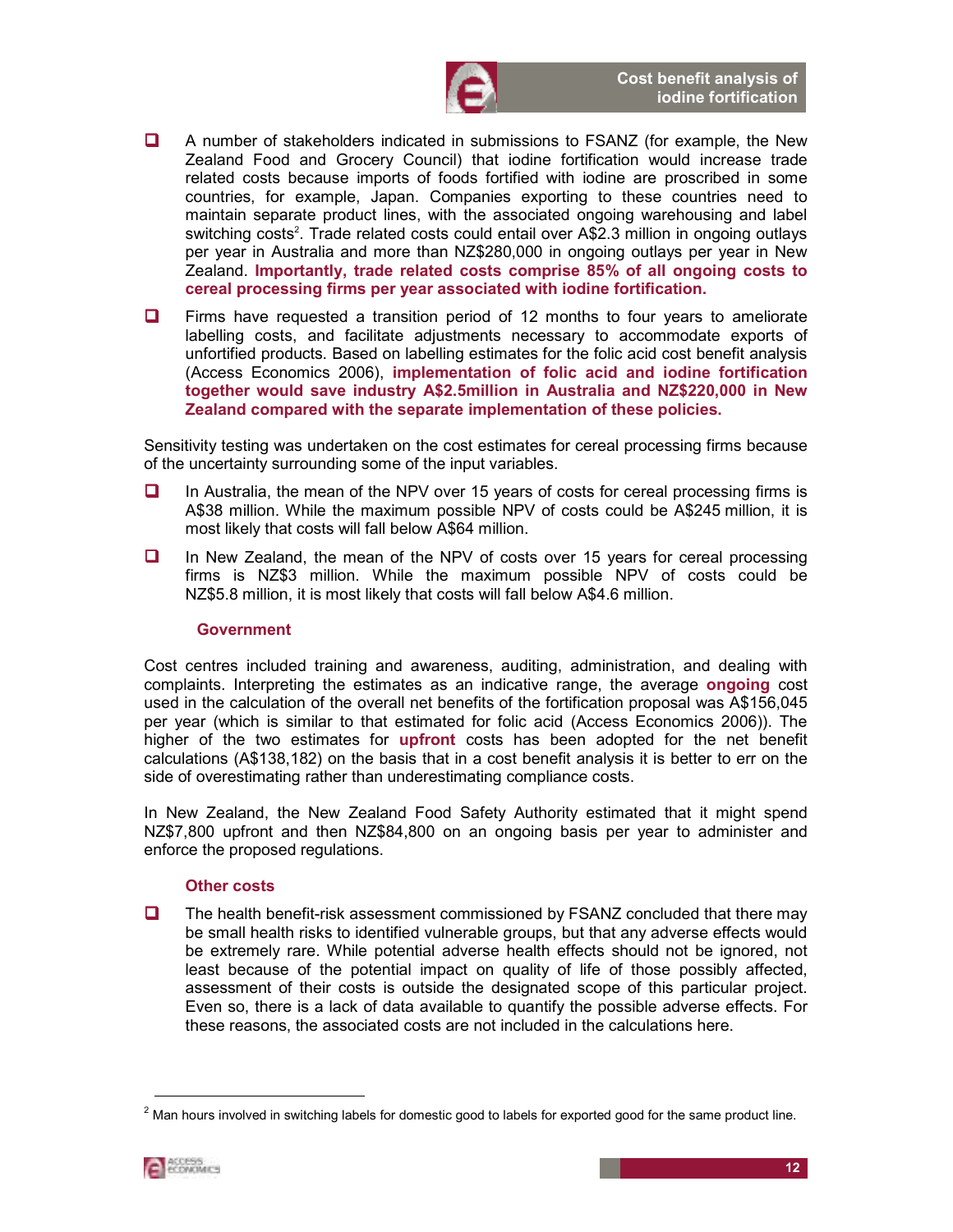

- $\Box$  There are a number of programs that are outside the purview of FSANZ, but are nevertheless important complements to fortification.
	- One is monitoring of population iodine status and iodine intake particularly important because of the reduced margin of safety associated with the impact of fortification on the intakes for young children, the potential for adverse effects of fortification on those susceptible, the likely differential impact of fortification across Australian geographic regions and the uncertainty surrounding the underlying data. The costs of monitoring included in the analysis encompass costs of surveys of nutrient intake (based on estimates provided to Access Economics by FSANZ) and the cost of monitoring population urinary iodine concentration (based on the costs of the Australian National Iodine Nutrition Survey).
	- The other two complementary programs include the provision of advice to pregnant and lactating women on the need for iodine supplementation (necessary because even after fortification, most pregnant and lactating women will have intakes below the EAR and will need to take an iodine supplement), and awareness raising amongst health practitioners of the possibility of adverse health consequences associated with fortification. Costing of these was not in scope for this project.

#### Summary of costs

Financial costs, incorporating the costs to salt manufacturers, cereal processing firms, government and monitoring costs, but excluding the costs of consumer choice, complementary policies and any adverse health effects, are presented in Table 1.6 for Australia and New Zealand.

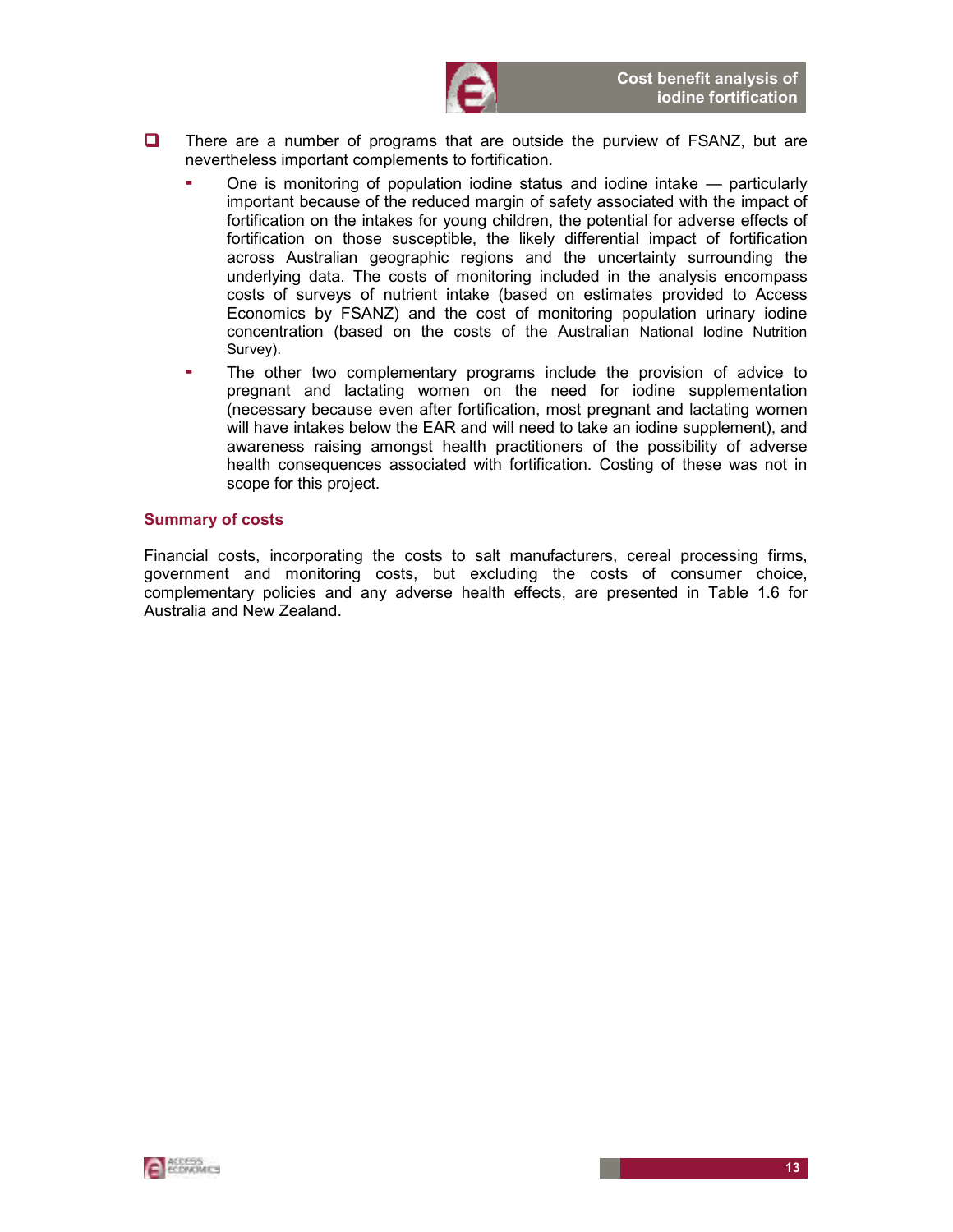|                                                                                      | <b>Australia (A\$)</b> | <b>New Zealand (NZ\$)</b> |
|--------------------------------------------------------------------------------------|------------------------|---------------------------|
| <b>Upfront costs</b>                                                                 |                        |                           |
| Government - administration<br>enforcement<br>and<br>οf<br>regulation                | 138,000                | 7,800                     |
| Salt industry (machines and<br>labelling)                                            | 159,000                | 303,000                   |
| Cereal processing industry<br>(labelling)                                            | 15,500,000             | 341,000                   |
| Total upfront                                                                        | 15,800,000             | 651,556                   |
| Ongoing costs (per year)                                                             |                        |                           |
| Government - administration<br>enforcement<br>and<br>οf<br>regulation                | 156,000                | 84,800                    |
| Salt industry (maintenance,<br>iodine, analytical testing,<br>transport and storage) | 488,000                | 18,170                    |
| Cereal processing industry<br>(analytical testing and trade<br>related costs)        | 2,675,000              | 331,500                   |
| Total ongoing (per year)                                                             | 3,319,000              | 434,000                   |
| <b>Monitoring costs</b>                                                              |                        |                           |
| Monitoring<br>(nutritional<br>survey) (in 2007 and 2017)                             | 110,000                | 117,000                   |
| Monitoring (MUIC) (in 2010<br>and 2015)                                              | 522,000                | 89,700                    |
| Discount rate                                                                        | 3.3%                   | 3.8%                      |
| Net Present Value of costs (over 15<br>years)                                        | 55,600,000             | 5,882,000                 |
| Costs of iodine fortification per person                                             |                        |                           |
| Population                                                                           | 20,111,297             | 4,120,900                 |
| Upfront cost per head                                                                | A\$0.79                | NZ\$0.16                  |
| Ongoing cost per head                                                                | A\$0.17                | NZ\$0.11                  |

#### TABLE 1:6 SUMMARY OF COSTS OF FORTIFICATION (ROUNDED), AND COST PER HEAD

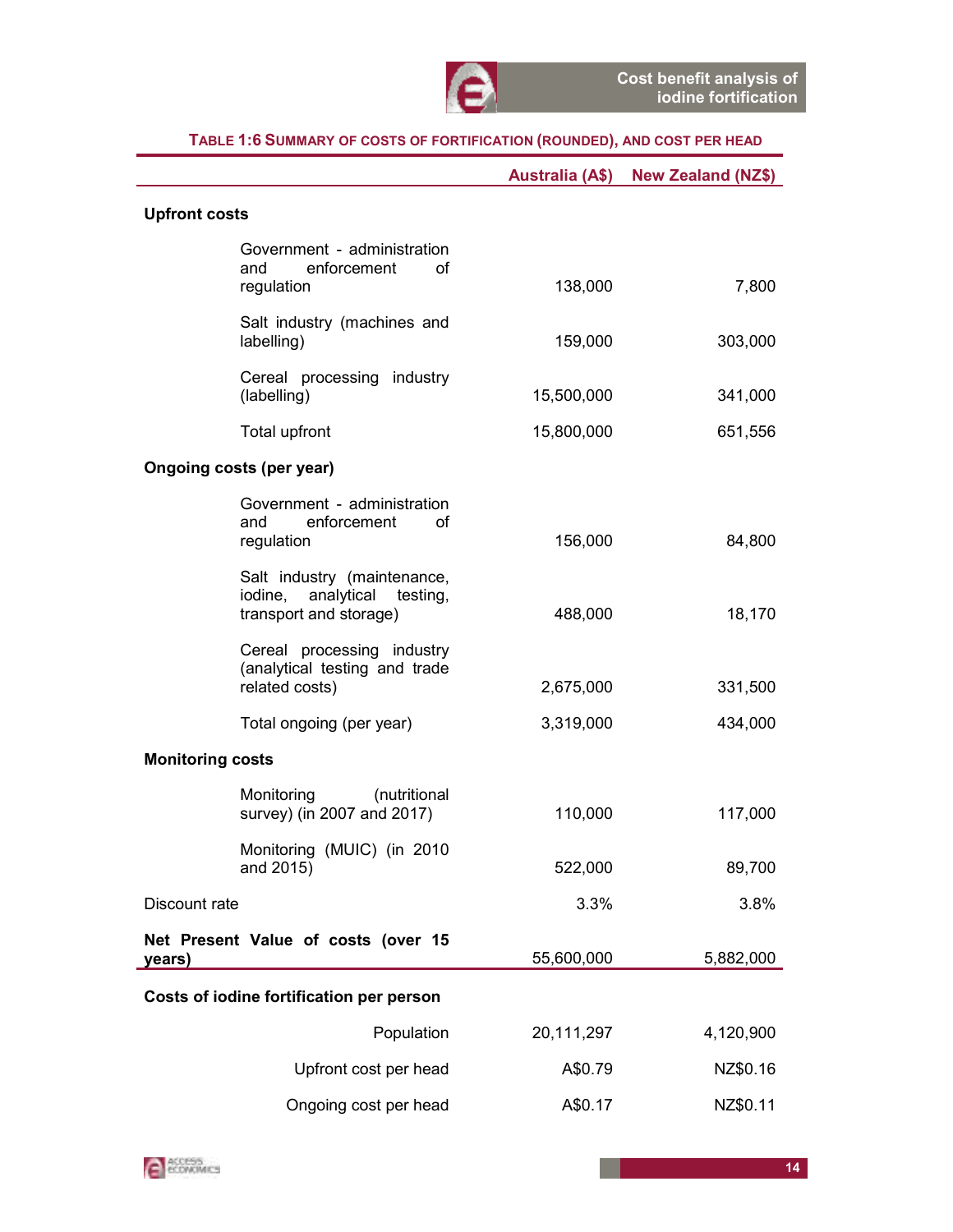

#### NET BENEFITS

In light of the high degree of uncertainty surrounding many of the underlying variables, the figures are indicative only and the caveats discussed in sections 5, 6 and 7 should be kept in mind. The net benefit ranges (including by percentile) are outlined in Table 1.7.

- $\Box$  For Australia, the most likely outcome is that fortification as proposed will lead to net benefits of A\$1.8 billion. While there is a chance that the proposal will result in a net cost of (A\$162 million), it is more likely that net benefits will be in the range (–A\$9.8 million) and A\$7.3 billion.
- $\Box$  For New Zealand, the likely outcome is that fortification as proposed will lead to net benefits of NZ\$265 million. While there is a chance that the proposal will results in a net cost of (NZ\$7.9 million), it is more likely that net benefits will be in the range NZ\$910,000 to NZ\$1.0 billion.

|                             | Australia (A\$) | New Zealand (NZ\$) |
|-----------------------------|-----------------|--------------------|
| Minimum                     | $-161,840,400$  | $-7,885,350$       |
| Mean                        | 1,759,772,000   | 265,180,900        |
| Maximum                     | 124,026,500,000 | 10,706,680,000     |
| <b>Standard Deviation</b>   | 3,991,378,000   | 559,302,000        |
| 5th percentile              | $-9,835,839$    | 909,763            |
| 10th percentile             | 27,649,490      | 6,078,189          |
| 50 <sup>th</sup> percentile | 571,817,400     | 89,968,930         |
| 85th percentile             | 2,986,907,000   | 471,879,400        |
| 90th percentile             | 4,168,812,000   | 664,897,800        |
| 95th percentile             | 7,329,940,000   | 1,044,035,000      |

#### TABLE 1:7 NET BENEFITS OF IODINE FORTIFICATION

#### **CONCLUSION**

In conclusion, there is a large degree of uncertainty surrounding the calculation of net benefits for the FSANZ proposal. This high degree of uncertainty in the results reflects the lack of research of a nature which facilitates quantification of the links between iodine status, cognitive impairment and productivity.

It should be noted that

- $\Box$  the benefits as estimated do not include all potential benefits of the proposal. Lack of data precluded the estimation of other potential benefits of fortification — such as the potentially positive impact on improvement in quality of life for those with IDDs, and the benefits of reducing harm from lack of iodine on hearing ability, concentration, reproduction, fertility and infant survival.
- $\Box$  There are also some elements of costs that were not able to be covered by the analysis, including the costs of complementary policies such as dietary supplementation of the majority of pregnant and lactating women (outside the purview of FSANZ), and the costs associated with possible adverse health outcomes for those susceptible to Iodine induced hyperthyroidism, or hypothyroidism.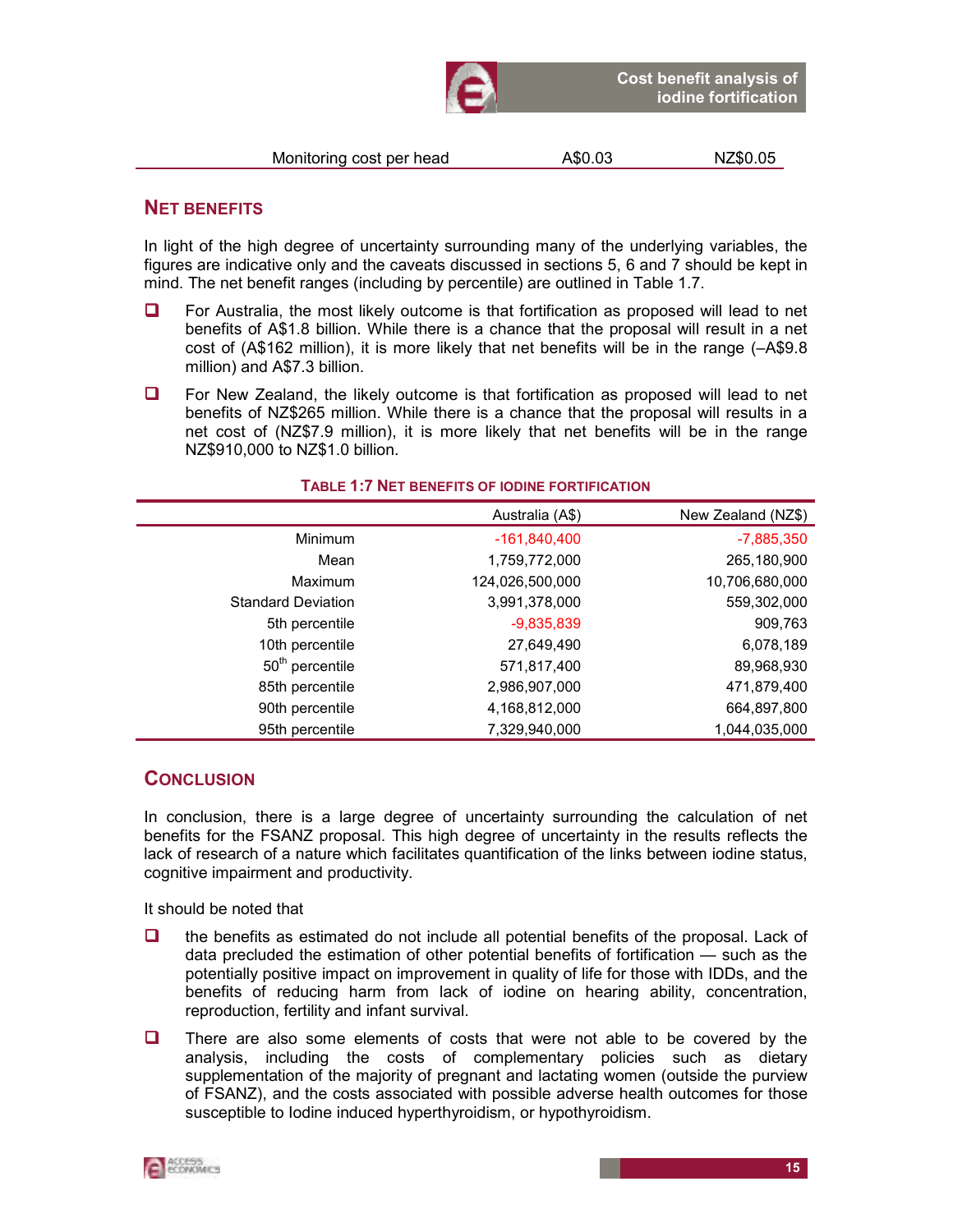

 $\Box$  The basis for the modelling is that population iodine status will remain the same in future. However, iodine concentrations have not been tracked over time so from the information available, it is not possible to know whether iodine status is trending down over time, or whether current levels reflect a new steady state. Iodine status may conceivably fall in future or it may not. If iodine status continued to fall, the benefits of a fortification program would increase.

The current proposal does not capture all the benefits that may arise from assisting those who are currently iodine deficient to repletion, and it may therefore be worth exploring an alternative proposal that embraces all of the potential benefits. Further, another vehicle may be available which better targets those in need, including targeting those in geographic regions in Australia where iodine deficiency was identified.

## ACCESS ECONOMICS

JUNE 2006

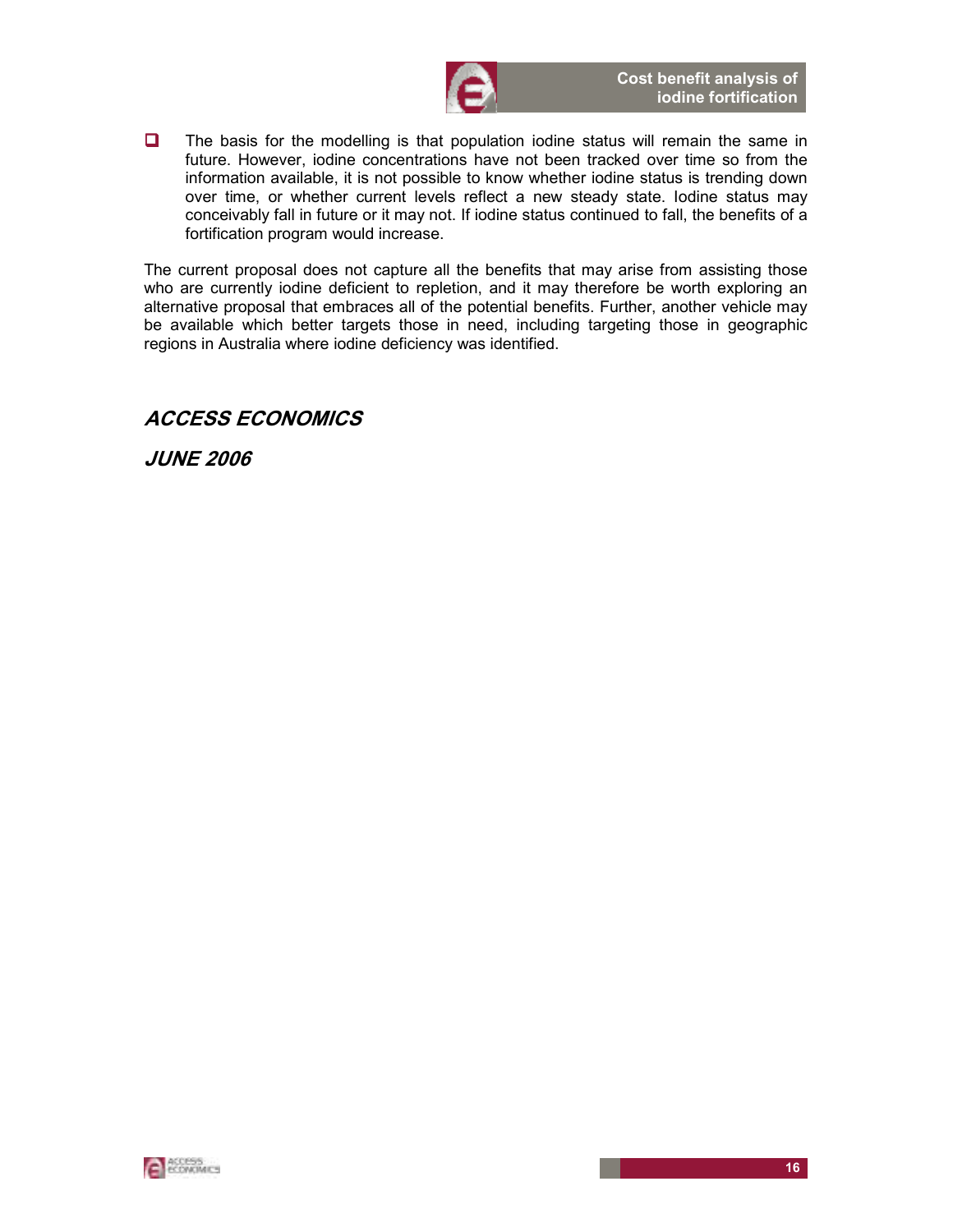

# 1. BACKGROUND

Food Standards Australia New Zealand (FSANZ) commissioned Access Economics to investigate the benefits and costs in Australia and New Zealand of fortifying salt used in cereal based products with iodine. The genesis of the FSANZ iodine fortification proposal resides in concerns amongst the medical community about the recent re-emergence of iodine deficiency in New Zealand and some parts of Australia.

Iodine is integral to the functioning of the thyroid gland. The thyroid gland secretes thyroid hormones that contain iodine and which:

- $\Box$  regulate metabolism;
- $\Box$  boost protein synthesis;
- $\Box$  increase heart rate and blood flow to other organs; and
- $\Box$  are essential for the normal development of organs such as the heart and brain in children and for normal reproductive functioning (Health Matters Library, 2006).

Iodine intake within a defined range is important for healthy functioning. Both relatively high and relatively low iodine intake levels can cause illness.

- $\Box$  Iodine deficiency (ID) can have serious adverse health consequences or iodine deficiency disorders (IDDs).
- $\Box$  Relatively high iodine intakes on the other hand can also result in serious illness.

It should be noted, however, that not all thyroid illness is related to intake of iodine. Genetics and other factors in an individual's medical history such as anaemia (Allen and Gillespie 2001) can lead to thyroid disease.

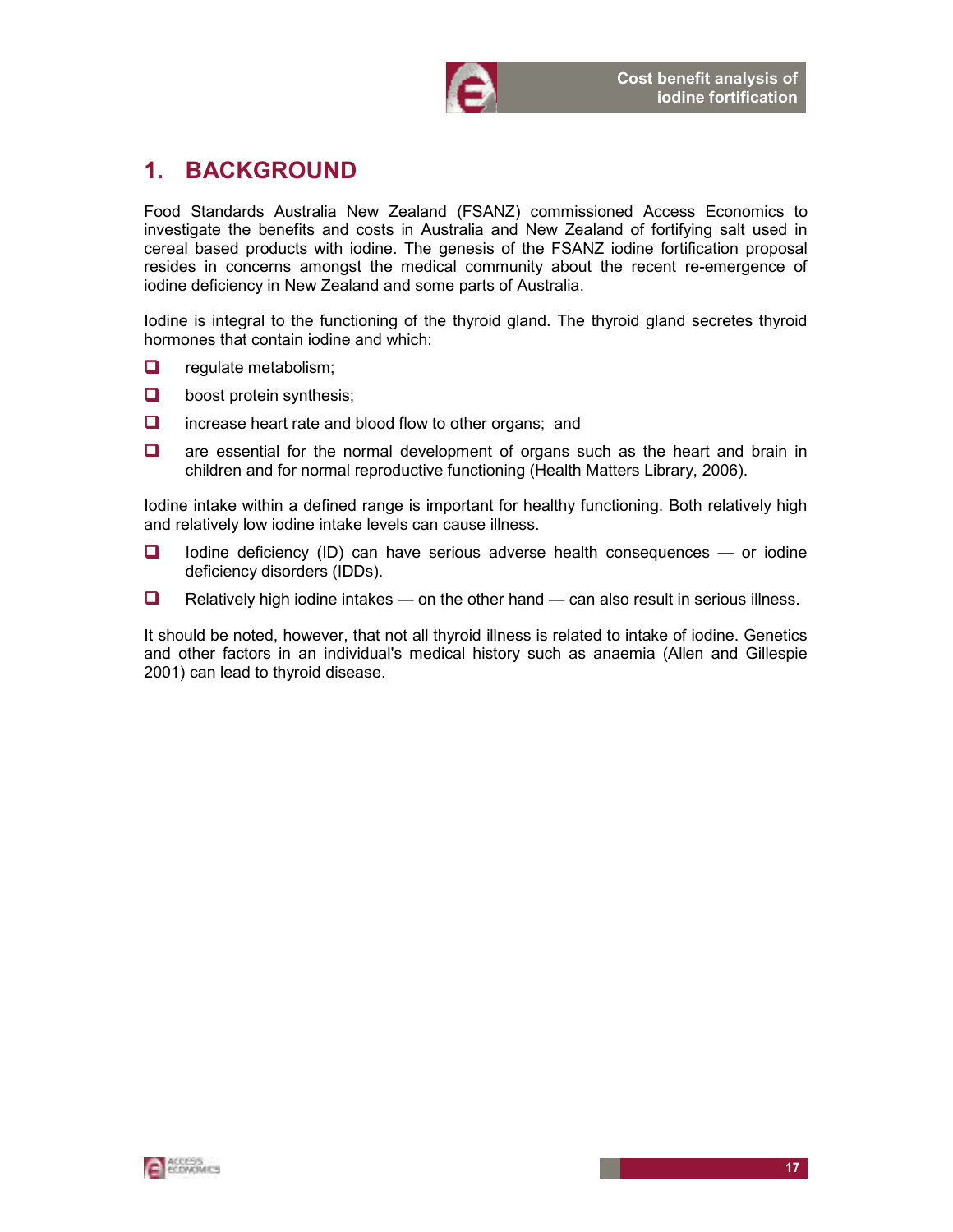

# 2. METHOD — COST BENEFIT ANALYSIS

The cost benefit analysis in this report compares the benefits of avoiding cognitive harm caused by iodine deficiency, with the costs to industry and government associated with mandatory fortification.

Productivity and other gains due to cognitive harm avoided (the Benefits) minus Costs of mandatory fortification = Net benefit  $(+ or -)$ 

#### **Benefits**

The 'in principle' benefits of iodine fortification are outlined in Table 2:1, however, not all of these are measured in this study because of the paucity of data. While the analysis of benefits here focuses on productivity losses avoided due to fortification, this comprises a subset of the potential positive outcomes from fortification. Even though some of the benefits are not quantified, they should not be ignored. The methodology and assumptions for the calculation of benefits are discussed in detail in section 6.

#### TABLE 2:1 IN PRINCIPLE BENEFITS OF IODINE FORTIFICATION

| <b>Beneficial outcome of fortification</b>                                                                 | <b>Realisation of economic</b><br>benefit              | <b>Included</b><br>in this<br>analysis |
|------------------------------------------------------------------------------------------------------------|--------------------------------------------------------|----------------------------------------|
| Reduced morbidity from reduction in IDDs                                                                   | Reduction in health care spending                      | ×                                      |
| Fewer years of life lost due to premature death<br>(eg. still birth and neonatal death)                    | Improved productivity due to<br>increased labour force | ×                                      |
| Reduction of absenteeism from work by<br>sufferers of IDDs or their carers and related<br>management costs | Improved productivity at work                          | ×                                      |
| Increased IQ                                                                                               | Improved productivity at work                          | ✓                                      |
| Improved school attendance and performance<br>at school                                                    | Greater efficiency in education<br>spending            | ×                                      |

#### Costs

The 'in principle' costs of iodine fortification are outlined in Table 2:2. The costs of mandatory fortification quantified here include the costs to government of administering and enforcing mandatory fortification, and the costs to industry of fortification. Other potential costs include restriction of consumer choice, potential adverse health effects from excess iodine intake, and the introduction of complementary policies that would need to be introduced alongside fortification but which are outside the purview of FSANZ (for example, advice to pregnant women on supplementing their iodine intake). These have not been quantified in this analysis or are only provided on an indicative basis due to lack of data, and FSANZ advice on scope.

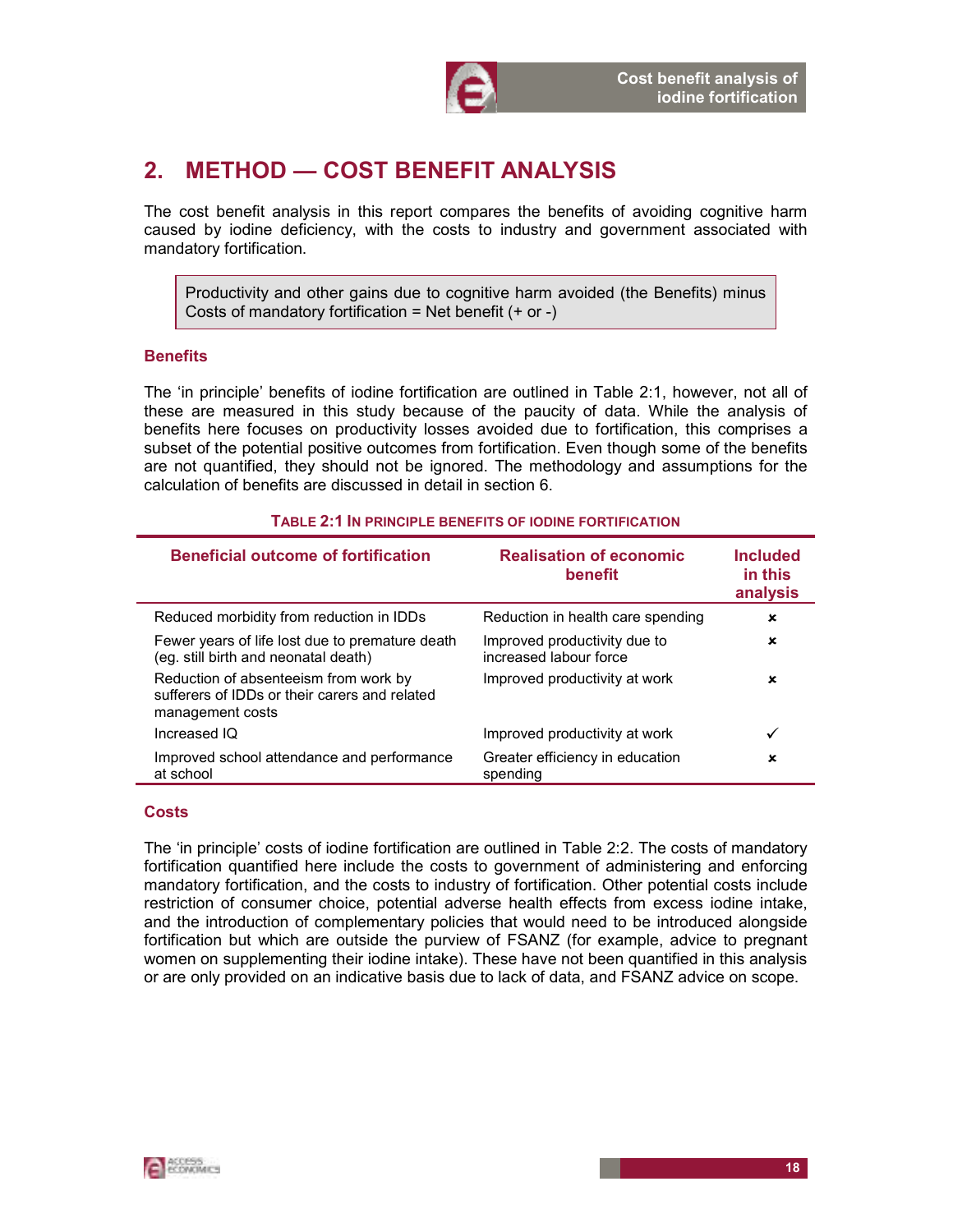

| <b>Type of cost</b>                                                                         | Data source                       | Included in<br>this analysis |
|---------------------------------------------------------------------------------------------|-----------------------------------|------------------------------|
| Restriction of consumer choice                                                              |                                   | $\pmb{\times}$               |
| Cost to government of administering and enforcing regulation                                | governments                       | ✓                            |
| Cost to industry of complying with regulation                                               | Industry                          | ✓                            |
| Potential adverse health effects from excess jodine intake                                  |                                   | $\mathbf x$                  |
| Cost of monitoring nutrient intake and urinary iodine<br>concentration                      | FSANZ and<br>Professor<br>Eastman | ✓                            |
| Complementary policies required alongside fortification but<br>outside the purview of FSANZ |                                   | ×                            |

#### TABLE 2:2 IN PRINCIPLE COSTS OF IODINE FORTIFICATION

#### Modelling approach and time period

The evidence and details of the approach used in this project to model the benefits is discussed in more detail throughout the document. However, briefly, and in order to summarise the methodology, a 15 year snapshot is modelled in which:

- $\Box$  fortification gives rise to benefits one year after implementation; and
- $\Box$  benefits accrue to those who become iodine replete before the age of 15 years and remain iodine replete to the age of 15 years.

The modelling approach is depicted in Figure 1 below. The shaded cells indicate the children who benefit and their age. As a consequence of fortification, these children have improved cognitive functioning for the rest of their lives (reflected in higher productivity and earnings). On the other hand, child O and child P do not necessarily benefit from fortification because they do not become iodine replete before the age of 15 years.

Net benefits are calculated on the basis that iodine fortification is implemented consistently over a 15 year period. This is the minimum period required for iodine fortification to benefit all children aged between 0 and 13 years at time period zero (see Figure 1). It is envisaged that monitoring and review would occur at intervals during this time period (consistent with COAG Guidelines that regulation should be reviewed at intervals of less than 10 years (COAG 2004)).

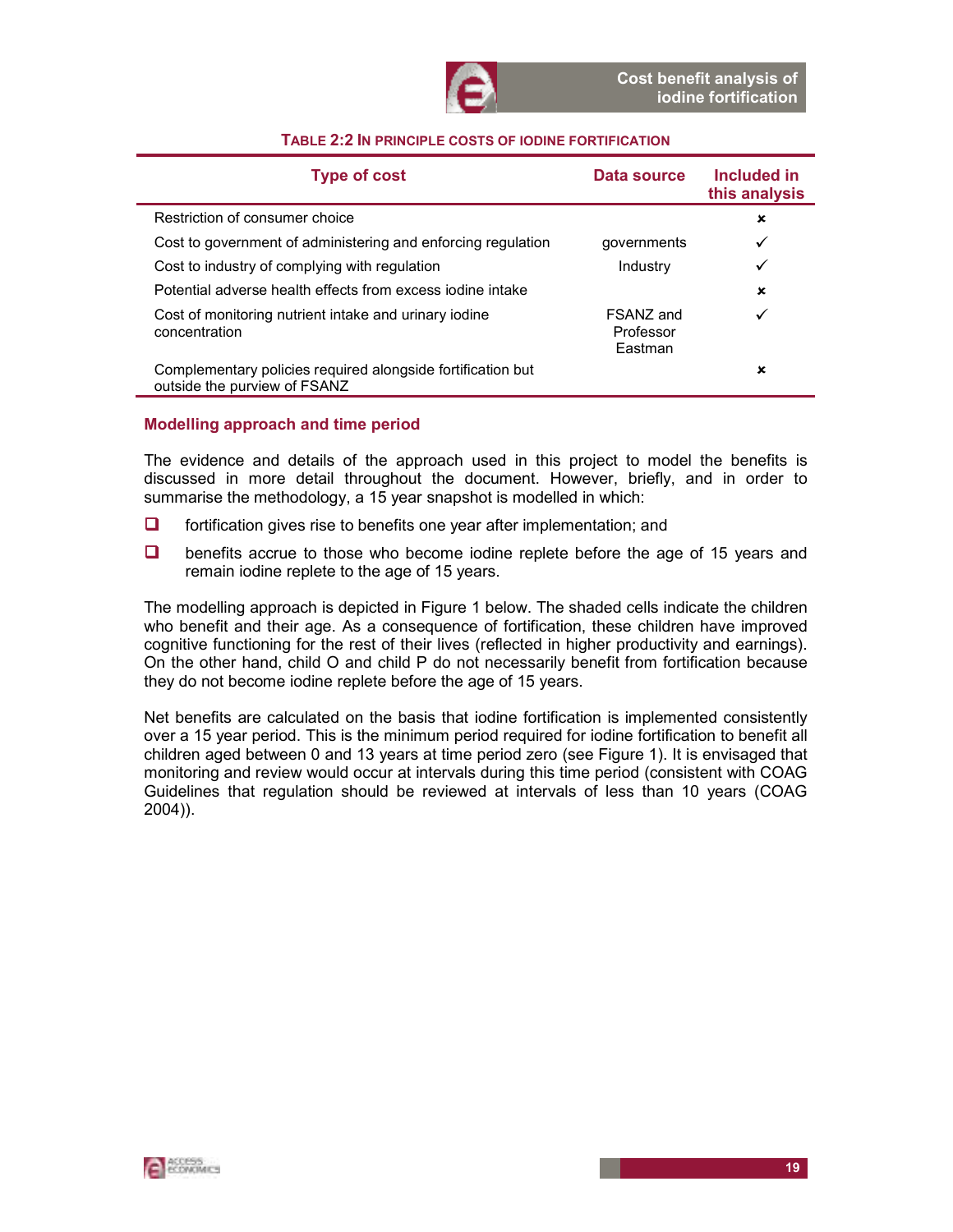

Cost benefit analysis of iodine fortification

### FIGURE 1 <sup>A</sup>PPROACH TO MODELLING THE BENEFITS OF IODINE FORTIFICATION

| Year                                                                                 | 0              | 1  | $\mathbf{2}$   | 3              | 4              | 5  | 6               | 7              | 8  | 9  | 10 | 11 | 12 | 13 | 14 | 15 | $\cdots$             |
|--------------------------------------------------------------------------------------|----------------|----|----------------|----------------|----------------|----|-----------------|----------------|----|----|----|----|----|----|----|----|----------------------|
| Fortification of<br>salt in selected<br>processed cereal<br>products with<br>liodine |                |    |                |                |                |    |                 |                |    |    |    |    |    |    |    |    |                      |
| Age (years)                                                                          |                |    |                |                |                |    |                 |                |    |    |    |    |    |    |    |    |                      |
| child A                                                                              | 0              |    | $\overline{2}$ | 3              | $\overline{4}$ | 5  | $6\phantom{1}6$ | $\overline{7}$ | 8  | 9  | 10 | 11 | 12 | 13 | 14 | 15 | $\cdots$             |
| child B                                                                              | 1              | 2  | 3              | $\overline{4}$ | 5              | 6  |                 | 8              | 9  | 10 | 11 | 12 | 13 | 14 | 15 | 16 | $\sim$ $\sim$ $\sim$ |
| child C                                                                              | $\overline{2}$ | 3  | $\overline{4}$ | 5              | 6              |    | 8               | 9              | 10 | 11 | 12 | 13 | 14 | 15 | 16 | 17 | $\sim$ $\sim$ $\sim$ |
| child D                                                                              | 3              | 4  | 5              | 6              |                | 8  | 9               | 10             | 11 | 12 | 13 | 14 | 15 | 16 | 17 | 18 | $\cdots$             |
| child E                                                                              | 4              | 5  | 6              | $\overline{7}$ | 8              | 9  | 10              | 11             | 12 | 13 | 14 | 15 | 16 | 17 | 18 | 19 | $\ldots$             |
| child F                                                                              | 5              | 6  | $\overline{7}$ | 8              | 9              | 10 | 11              | 12             | 13 | 14 | 15 | 16 | 17 | 18 | 19 | 20 | $\cdots$             |
| child G                                                                              | 6              | 7  | 8              | 9              | 10             | 11 | 12              | 13             | 14 | 15 | 16 | 17 | 18 | 19 | 20 | 21 | $\sim$ $\sim$ $\sim$ |
| child H                                                                              | 7              | 8  | 9              | 10             | 11             | 12 | 13              | 14             | 15 | 16 | 17 | 18 | 19 | 20 | 21 | 22 | $\sim$ $\sim$ $\sim$ |
| child I                                                                              | 8              | 9  | 10             | 11             | 12             | 13 | 14              | 15             | 16 | 17 | 18 | 19 | 20 | 21 | 22 | 23 | $\cdots$             |
| child J                                                                              | 9              | 10 | 11             | 12             | 13             | 14 | 15              | 16             | 17 | 18 | 19 | 20 | 21 | 22 | 23 | 24 | $\cdots$             |
| child K                                                                              | 10             | 11 | 12             | 13             | 14             | 15 | 16              | 17             | 18 | 19 | 20 | 21 | 22 | 23 | 24 | 25 | $\ldots$             |
| child L                                                                              | 11             | 12 | 13             | 14             | 15             | 16 | 17              | 18             | 19 | 20 | 21 | 22 | 23 | 24 | 25 | 26 | $\sim$ $\sim$ $\sim$ |
| child M                                                                              | 12             | 13 | 14             | 15             | 16             | 17 | 18              | 19             | 20 | 21 | 22 | 23 | 24 | 25 | 26 | 27 | $\cdots$             |
| child N                                                                              | 13             | 14 | 15             | 16             | 17             | 18 | 19              | 20             | 21 | 22 | 23 | 24 | 25 | 26 | 27 | 28 | $\cdots$             |
| child O                                                                              | 14             | 15 | 16             | 17             | 18             | 19 | 20              | 21             | 22 | 23 | 24 | 25 | 26 | 27 | 28 | 29 |                      |
| child P                                                                              | 15             | 16 | 17             | 18             | 19             | 20 | 21              | 22             | 23 | 24 | 25 | 26 | 27 | 28 | 29 | 30 |                      |



20

 $\overline{O}$  and  $\overline{O}$  and  $\overline{O}$  and  $\overline{O}$  and  $\overline{O}$  and  $\overline{O}$  and  $\overline{O}$  and  $\overline{O}$  and  $\overline{O}$  and  $\overline{O}$  and  $\overline{O}$  and  $\overline{O}$  and  $\overline{O}$  and  $\overline{O}$  and  $\overline{O}$  and  $\overline{O}$  and  $\overline{O}$  and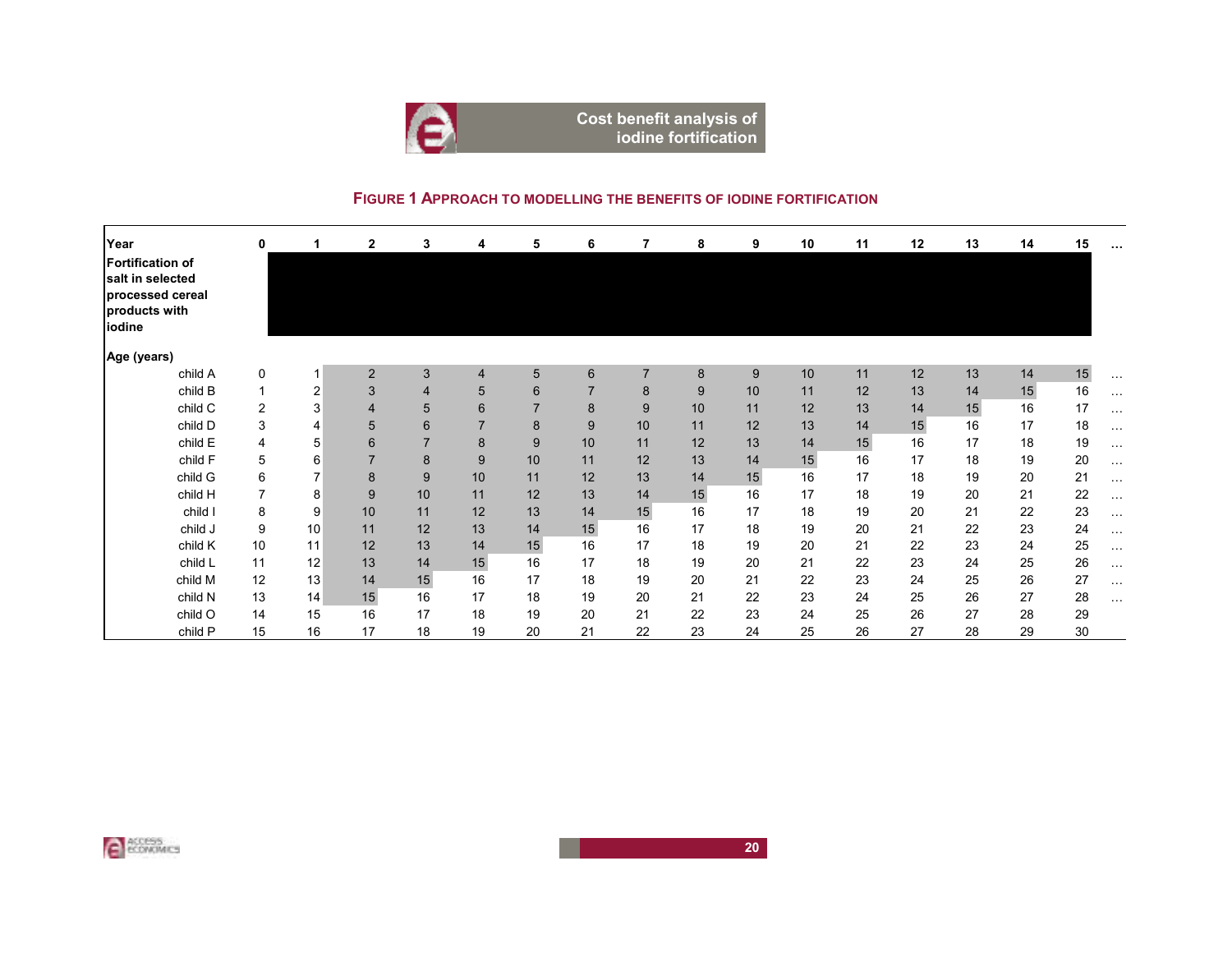

#### Discount rate

Choosing an appropriate discount rate for present valuations is a subject of some debate, and can vary depending on which future income or cost stream is being considered. There is a substantial body of literature, which often provides conflicting advice, on the appropriate mechanism by which costs should be discounted over time, properly taking into account risks, inflation, positive time preference and expected productivity gains.

The absolute minimum option that one can adopt in discounting future income and costs is to set future values in current day dollar terms on the basis of a risk free assessment about the future (that is, assume the future flows are similar to the certain flows attaching to a long term Government bond). We have settled upon the following as the preferred approach for Australia.

- **Positive time preference:** The long term nominal bond rate of 5.8% pa from recent history is used as the parameter for this aspect of the discount rate. If there were no positive time preference, people would be indifferent between having something now or a long way off in the future, so this applies to all flows of goods and services.
- **Inflation:** The Reserve Bank has a clear mandate to pursue a monetary policy that delivers 2 to 3% inflation over the course of the economic cycle. This is a realistic longer run goal and we therefore endorse the assumption of 2.5% pa for this variable. It is important to allow for inflation in order to derive a real (rather than nominal) rate.
- **D** Productivity growth: The Australian Government's Intergenerational report assumed productivity growth of 1.7% in the decade to 2010 and 1.75% thereafter. We suggest 1.75% for the purposes of calculating the value of earnings over an individual's life time with a life expectancy of 70 years or so.

The discount rate applied to estimates of the benefits is therefore: 5.8 - 2.5 - 1.75 = 1.55%. The discount rate applied to estimates of the **costs** differs to that of benefits since productivity growth is incorporated in the cost estimates The discount rate used is:  $5.8 - 2.5$  $= 3.3\%$ .

In selecting discount rates for New Zealand, we have settled upon the following as the preferred approach.

- **Positive time preference:** The long term nominal bond rate of 6.0% pa (from recent history in trading of NZ Government 10 year bonds) is used as the parameter for this aspect of the discount rate.
- □ Inflation: The Reserve Bank of New Zealand has an agreement with the New Zealand government to pursue monetary policy that delivers 1% to 3% inflation on average over the medium term. Over the past few years inflation has consistently remained in the top half of this band, and is expected to remain above 2.5% until 2008 (New Zealand Treasury) and so we use an assumption of 2.2% pa for this variable.
- **Productivity growth:** The New Zealand Treasury expects labour productivity growth of around 2% per annum in the year to March 2007, before returning to its long-term trend of around 1.5% per annum (New Zealand Treasury, 2005). For New Zealand based disease costing, this estimate of 1.5% will be used.

The discount rate applied to estimates of the **benefits** is therefore:  $6.0 - 2.2 - 1.5 = 2.3\%$ . The discount rate applied to estimates of the **costs** differs to that of benefits since productivity growth is incorporated in the cost estimates The discount rate used is: 6.0 - 2.2  $= 3.8\%$ .

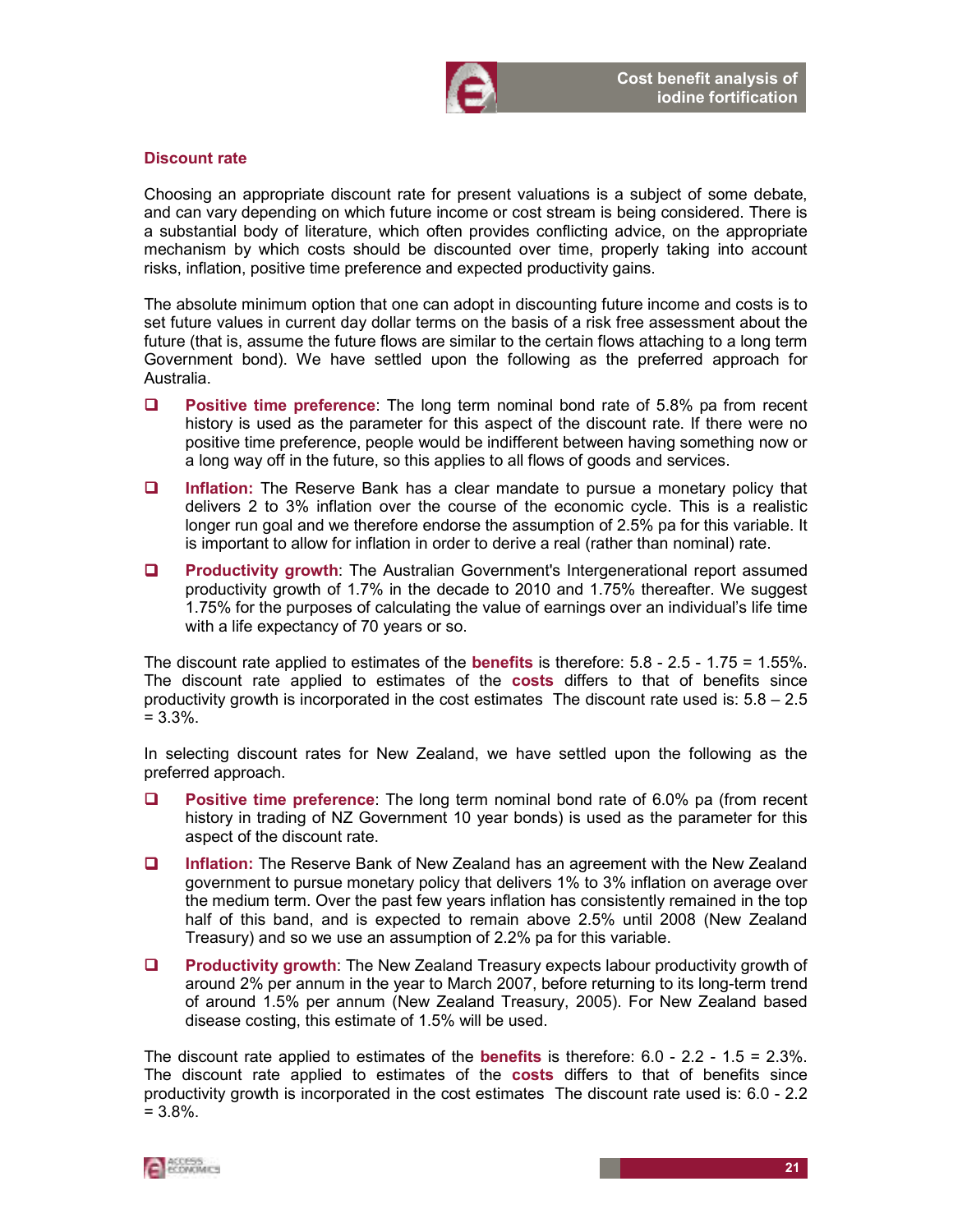

# 3. IODINE DEFICIENCY AND IDDS

Iodine deficiency can lead to illness and functional impairment. The degree of seriousness of the disorder (or the extent of impairment in function) depends on the severity and duration of iodine deficiency (FSANZ health benefit-risk assessment). Iodine deficiency disorders include goitre, impaired mental and motor function, impaired growth, infant mortality, low birth weight (which is an indicator of poor health outcomes later in life), and stillbirths. Cretinism can occur where iodine deficiency is severe. For the purposes of this analysis, it needs to be noted that:

- **Q** Adequate iodine intake is essential for the normal development of the brain and nervous system during foetal growth and for the first 2 to 3 years. Impairment of the brain due to iodine deficiency during this period can be **irreversible**.
- $\Box$  Research suggests that some iodine deficiency disorders amongst children and adults are reversible if the deficiency is addressed. However, because of the nature of the problem, the extent to which IDDs are reversible is not clear.

#### Prevalence and incidence of IDDs

Access Economics is not aware of data revealing the prevalence or incidence of IDDs in Australia or New Zealand.

- $\Box$  According to data from the AIHW hospital morbidity data base, during the period 1998-99 to 2004-05, there were 34,091 separations for disorders of the thyroid gland, of which less than 20 separations were attributed to a principal diagnosis related to iodine deficiency (pers. comm., AIHW, 6 June)<sup>3</sup>. However, it is difficult to know how accurately thyroid problems attributable to iodine deficiency are coded, and whether the proportional relationships for hospitalisation of thyroid disorders by cause also apply to primary or community care.
- In 1996, advice from clinicians and nutritionists to Mathers et al (1999) suggested that the proportion of goitre attributable to dietary iodine deficiency was very low (around 5%), with most goitre due to thyroid diseases. Mathers et al (1999) based their burden of disease estimates for goitre due to iodine deficiency on the assumption that 5% of the annual admissions for goitre at that time (1225 males and 6048 females) were grade 2 goitre (palpable and visible goitre) due to iodine deficiency, and that any resulting disability lasted for 2 years. They assumed the incidence of other sequelae (for example, developmental disability and cretinism) was zero. Given studies since 1996 suggesting some states in Australia are iodine deficient, it is possible that the proportion of goitre attributable to iodine deficiency has increased, but it is unclear by how much. The incidence of sequelae is also unclear.
- Given that there is no severe iodine deficiency in Australia (Li et al 2006), the prevalence of cretinism is likely to remain zero.

The extent of iodine deficiency has been used internationally as an indicator of the prevalence of IDDs. It is only possible to surmise that IDDs exist in Australia and New Zealand because the population (including pregnant women and school children) in

<sup>&</sup>lt;sup>3</sup> ICD codes relating to IDDs are E00 Congenital iodine-deficiency syndrome, E01 Iodine-deficiency related thyroid disorders and allied conditions, and E02 Subclinical iodine-deficiency hypothyroidism.



1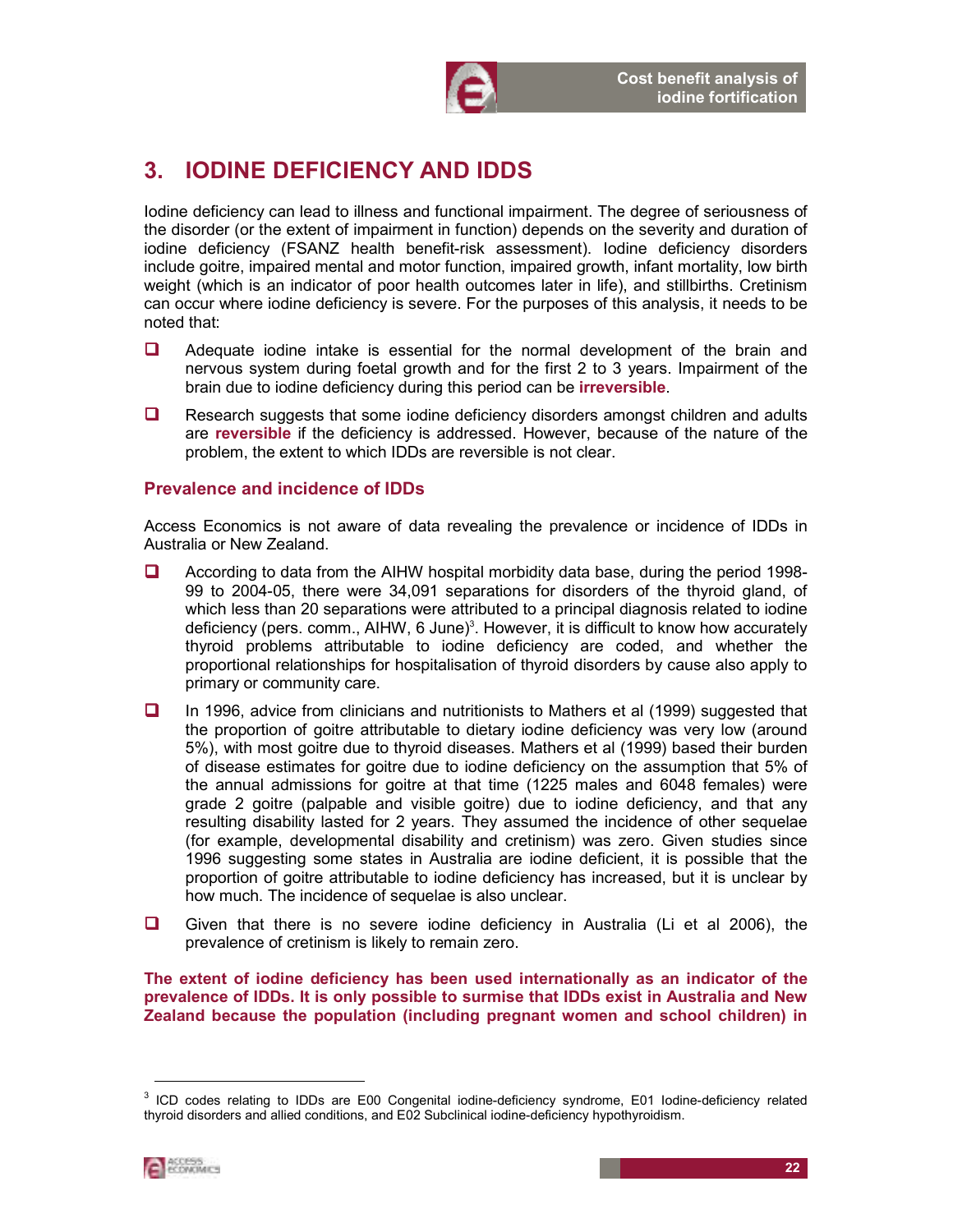

New Zealand and in some Australian states have been found to be iodine deficient (see below).

#### The extent of iodine deficiency and the types of IDDs

Urinary iodine concentration is the preferred measure of iodine status by the International Council for the Control of IDDs (ICCIDD) and World Health Organization (WHO) as it is the most sensitive indicator of recent changes in iodine intake and therefore the most appropriate for assessing fortification strategies. Table 3:1 outlines the ICCIDD criteria for assessing iodine status in a population based on median urinary iodine concentration (MUIC) amongst school aged children.

| <b>Median urinary iodine</b><br>concentration (µg/L) | lodine intake      | lodine status                                                      |
|------------------------------------------------------|--------------------|--------------------------------------------------------------------|
| ~120                                                 | Insufficient       | Severe iodine deficiency                                           |
| $20 - 49$                                            | Insufficient       | <b>Moderate</b> iodine deficiency                                  |
| $50 - 99$                                            | Insufficient       | <b>Mild</b> iodine deficiency                                      |
| $100 - 199$                                          | Adequate           | Optimal                                                            |
| $200 - 299$                                          | More than adequate | Risk of jodine induced<br>hyperthyroidism in susceptible<br>groups |
| >300                                                 | Excessive          | Risk of adverse health<br>consequences                             |

#### TABLE 3:1 IODINE STATUS BASED ON MUIC IN SCHOOL AGED CHILDREN

Source: provided to Access Economics by FSANZ.

IDDs associated with each level of deficiency (or sufficiency) are summarised in Table 3:2. Whether a certain level of deficiency will result in the disorders listed in Table 3:2 depends on thyroid functioning, family history, or other factors in the individual's medical history (such as anaemia [Allen and Gillespie 2001]). However, for the purposes of modelling the benefits here (see below), we have assumed that there is a direct correlation between iodine status and reversible cognitive harm.

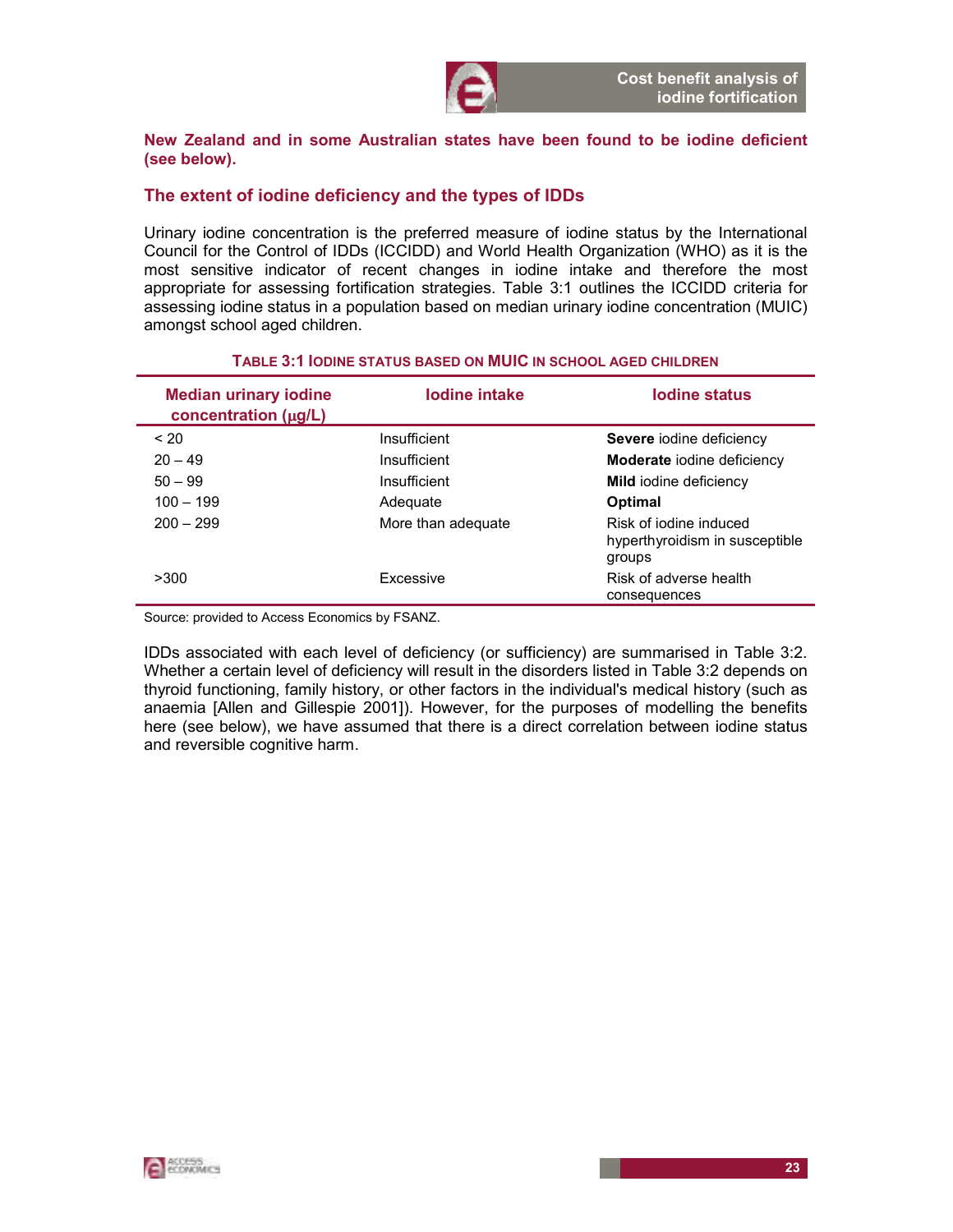

| TABLE 3:2 IODINE DEFICIENCY LEVELS AND ASSOCIATED HEALTH CONDITIONS |
|---------------------------------------------------------------------|
|---------------------------------------------------------------------|

| <b>lodine status</b>        | <b>Associated health conditions</b>                                                                                                                                                                                                                                                       |
|-----------------------------|-------------------------------------------------------------------------------------------------------------------------------------------------------------------------------------------------------------------------------------------------------------------------------------------|
| Severe deficiency           | Children born to severely deficient mothers are at risk of cretinism,<br>or premature death.                                                                                                                                                                                              |
| Moderate to mild deficiency | Children born to moderately deficient mothers, and who are<br>moderately deficient during childhood and adolescence may have:                                                                                                                                                             |
|                             | reduced IQ (possibly 4 to 7 IQ points and increased risk of an<br>IQ below the 85 <sup>th</sup> percentile) <sup>a</sup><br>Impaired visual acuity<br>Impaired fine motor control<br>reduced ability to concentrate<br>lower learning capacity<br>hearing impairment                      |
| Mild deficiency             | Children born to mildly deficient mothers, and who are mildly<br>deficient during childhood and adolescence may have:<br>Elevated hearing threshold<br>Reduced performance in tests of cognitive function (fluency,<br>concentration, hand movements) and reduced IQ of up to 3<br>points |
|                             | Mild iodine deficiency for a sustained period can result in the<br>development of autonomous nodular goitres. Those over 40 with<br>lifelong deficiency are considered at greatest risk. Iodine fortification<br>increases the risk of iodine induced hyperthyroidism in these people.    |
| More than adequate iodine   | Can lead to subclinical hypothyroidism                                                                                                                                                                                                                                                    |
| Excessive jodine            | Can lead to hypothyroidism (subclinical or clinical) and goitre                                                                                                                                                                                                                           |
|                             | <sup>a</sup> The average IQ is by definition 100 with a standard deviation of 15 points.                                                                                                                                                                                                  |

Source: FSANZ health benefit-risk assessment and Tiwari et al 1996.

Most available scientific evidence has focussed on the impact of severe iodine deficiency particularly on the impact on children born to severely deficient mothers. IDDs associated with mild and moderate deficiency are more difficult to detect, and thus to study. Hence, there is a great deal of uncertainty around the quantum of effects associated with mild to moderate iodine deficiency. In any research undertaken, it is difficult to distinguish between the impact on functioning due to iodine deficiency occurring at the time the study was undertaken and the impact of iodine deficiency on the subject during previous periods (eg. formative years). While there is evidence that damage due to iodine deficiency is reversible, there is no scientific evidence of the magnitude of reversibility.

### 3.1 IODINE STATUS OF THE AUSTRALIAN AND NEW ZEALAND POPULATION

A number of studies of the prevalence of iodine deficiency in Australia and New Zealand have been undertaken. FSANZ concluded from these studies that there is mild to moderate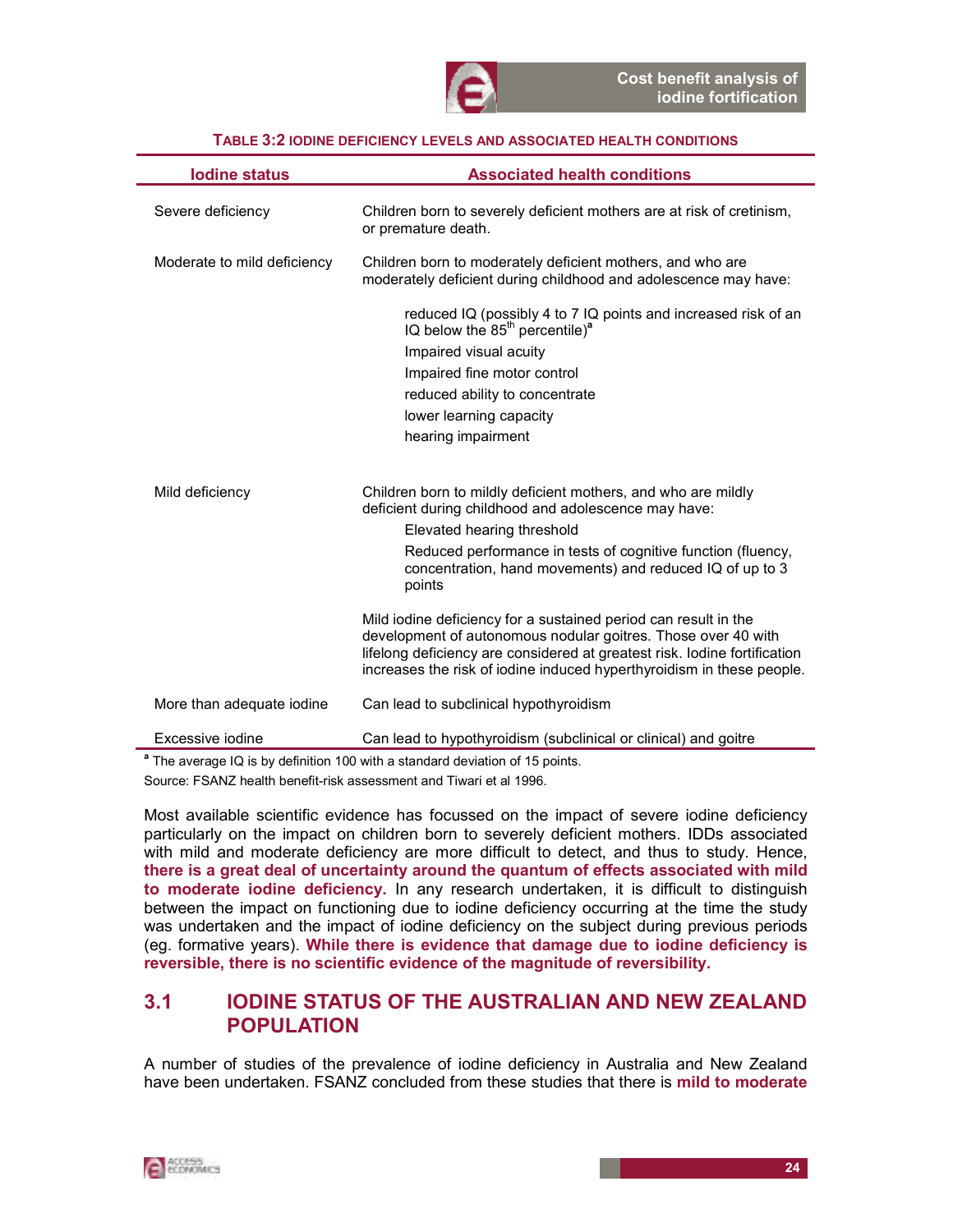#### deficiency among various investigated groups (including school children and pregnant women) in South Eastern Australia and New Zealand. Notably:

- The largest and most recent study, the National Iodine Nutrition Survey (NINS) of year 4 primary school children (aged 8 to 10 years old) from NSW, Victoria, SA, WA and Queensland undertaken in 2003-4, found that primary school children in NSW and Victoria suffered from mild deficiency and those in SA had borderline iodine status (Li et al 2006). There were no severe cases of iodine deficiency (pers. comm. Mu Li, 14 June 2006). Tasmania was excluded from the study as it has an iodine fortification program, and the Northern Territory was excluded because of logistical problems.
- Recent studies in Melbourne and Sydney suggest that many pregnant women border on moderate deficiency. Compared to school age children, pregnant women appear to be more deficient (literature review by FSANZ).
- The 2002 Children's Nutrition Survey conducted amongst New Zealand children aged 5 to 14 years showed an overall mild deficiency, with a substantial proportion of children being moderately deficient (25% of males and 31% of females). In addition, breast fed infants in New Zealand showed moderate deficiency indicating a poor iodine status in their mothers and formula fed infants were bordering on mildly deficient (literature review by FSANZ).

#### Iodine status over time — deficiency duration and future trends

It is important to understand the duration of deficiency because — as noted earlier duration determines the likelihood of adverse health effects arising from increasing iodine intake through a fortification program. Iodine deficiency in Australia is a relatively recent phenomenon. Studies indicated that iodine status was sufficient in 1992, so iodine deficiency in Australia is not longstanding.

Iodine concentrations have not been tracked over time so from the information available, it is not possible to know whether iodine status is trending down over time, or whether current levels reflect a new steady state. Iodine status may continue to fall in future or it may not. For the purposes of this analysis, it has been assumed that current levels reflect the new steady state and there will be no further deterioration in iodine status. However, iodine status could conceivably fall, in which case the benefits of a fortification program would increase.

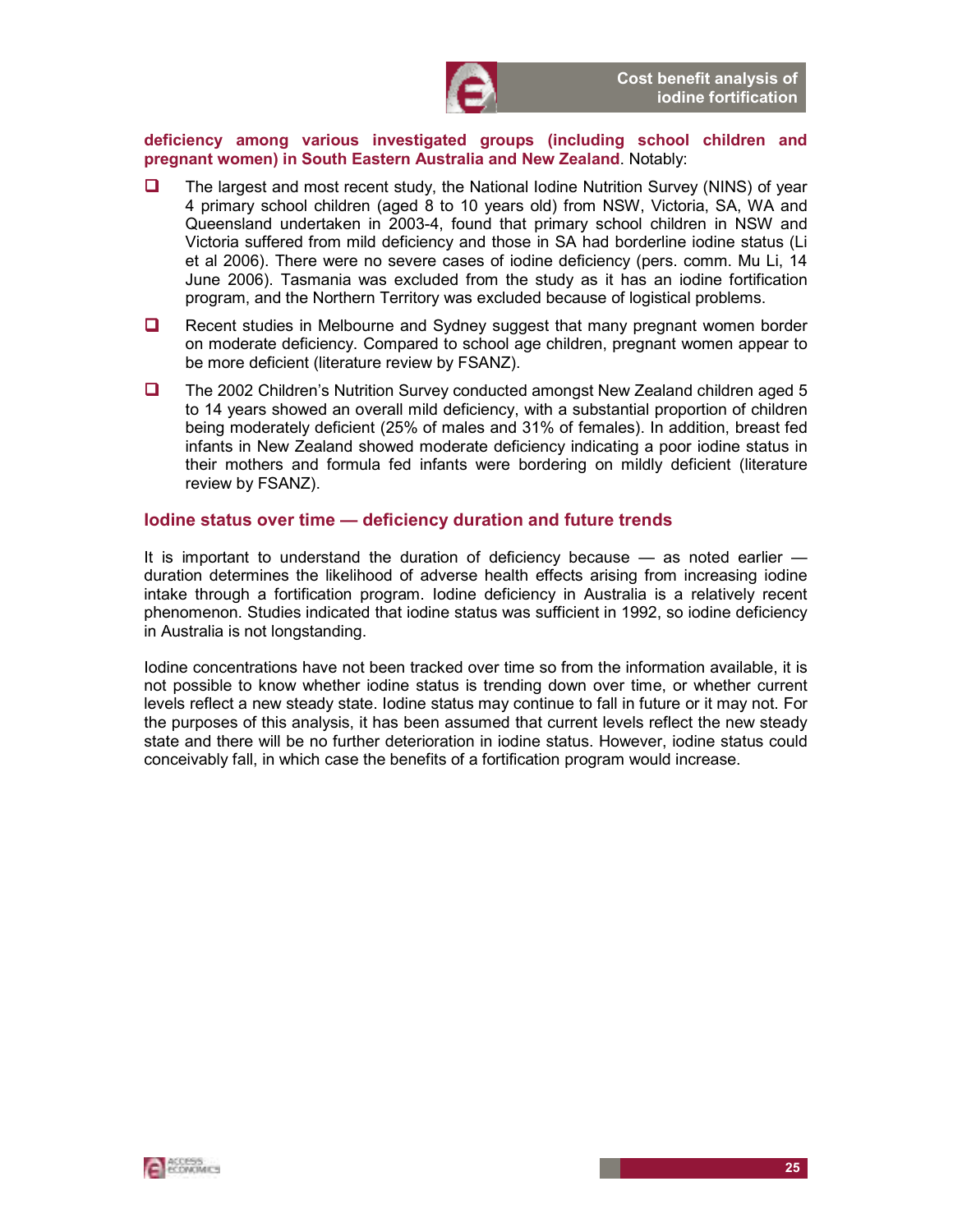

# 4. RELATED EXPERIENCE WITH IODINE FORTIFICATION

### 4.1 INTERNATIONAL AND AUSTRALIAN EXPERIENCE

### 4.1.1 INTERNATIONAL EXPERIENCE

Iodine deficiency generally occurs in populations living in areas where iodine is leached from the soil through glaciation, flood or high rainfall.

- $\Box$  The highest prevalence of severe IDDs (such as cretinism) associated with severe iodine deficiency appears to exist in developing countries such as around the Andes, the Himalayas, Bangladesh and India and other countries in Asia and South East Asia. A wide variety of vehicles have been used in these countries for supplementation with iodine, including: salt, oil (injected), and drinking and irrigation water (Allen and Gillespie 2001).
- $\Box$  Populations exhibiting mild to moderate iodine deficiency that are more comparable with Australia and New Zealand include Canada, Germany, Switzerland, Denmark and the Netherlands (FSANZ 2004). Of these, most have introduced some form of voluntary iodine fortification. Only Canada and Denmark have mandatory fortification programs (FSANZ 2004).
	- Mandatory fortification of table salt was introduced in 1949 in Canada but does not appear to have been monitored or assessed (FSANZ 2004).
	- In Denmark, the population had mild or moderate iodine deficiency that varied geographically with the iodine content of ground water. Iodine deficiency was correlated with a very high prevalence of goitre and hyperthyroidism, especially in elderly subjects, and thyroid function of pregnant women was slightly impaired. Mandatory iodisation of household salt and salt used in commercial production of bread and cakes was introduced in July 2000, after a voluntary program lacked sufficient population coverage. Stocks of non-iodised salt were allowed to be used up. Iodine content and use of salt is monitored, and iodine intake and occurrence of thyroid disorders is tracked in populations previously having mild or moderate deficiency (Laurberg et al 2003). There were plans to undertake a study post-fortification, in 2004-05. The results do not appear to be available yet.

#### 4.1.2 AUSTRALIAN EXPERIENCE — TASMANIA

Iodine fortification and supplementation schemes have been introduced in Tasmania at various times to avoid iodine deficiency<sup>4</sup>. Most recently, in 2001, the Tasmanian Government introduced a voluntary iodine supplementation program encouraging bakeries to use iodised salt in preference to regular salt in bread. There was a 12 month phase-in of the policy to allow Tasmanian bakeries to use up their packaging (pers. comm., Tasmanian Department of Health and Human Services (DHHS), 31 May 2006). Around 70% of bakeries were participating in the supplementation program in July 2003 (Turnbull et al 2004). After some initial variation in iodine concentration in bread, the concentration is now between 25µg and 75µg per 100grams of bread (pers. comm., Tasmanian DHHS 1 June 2006).

1

<sup>4</sup> Tasmanian iodine monitoring program, http://www.iodine.com.au/content.php?page=aboutprogram accessed 1 June 2006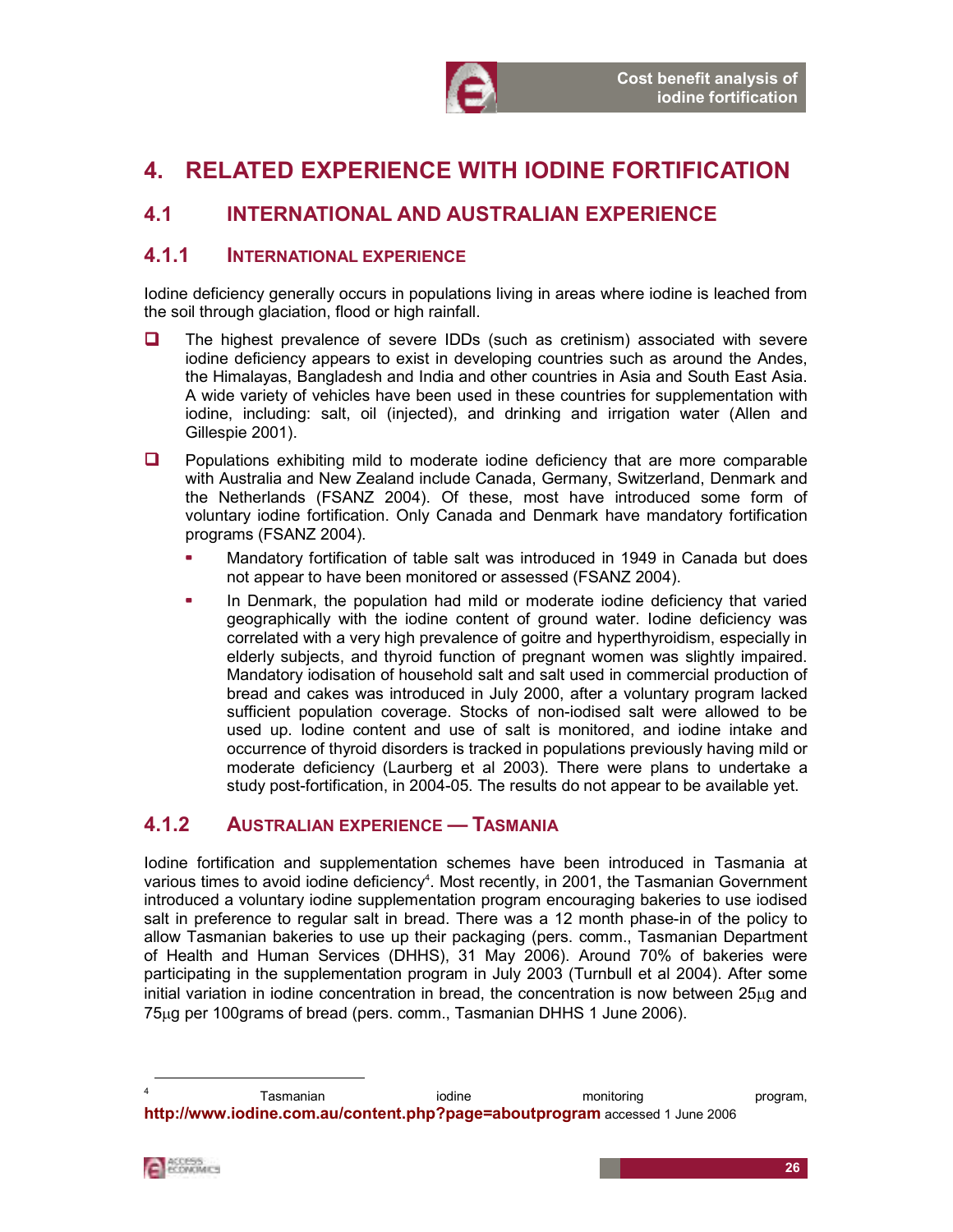Discussion with a large plant bakery participating in the Tasmanian fortification program (pers. comm., 5 June 2006) suggested:

- $\Box$  Consumer surveys showed that the switch to use of iodised salt did not affect the taste or quality of bread.
- $\Box$  Iodised salt is more expensive, but given the negligible amounts of salt in bread made by that particular bakery, the additional cost was negligible.
- $\Box$  The 12 month transition period meant that old labelling could be used before new labels were printed. Print runs can last between 12 weeks and 2 years depending on whether the product is a high seller or not.
- $\Box$  A change was made to the ingredients list to specify the use of 'iodised salt'. Typesetting changes cost around \$2000 per plate, and alterations to more complex coloured designs cost around \$5000 per plate. Bread recipes change only infrequently so the costs of any labelling change would be attributable to iodine fortification alone.
- $\Box$  There was no additional analytical testing undertaken for the iodine fortification program. The bakery instead relied on monitoring by the Tasmanian government for information about iodine intake more generally.

Excluding the initial set up costs, the total Government outlays per year on the Tasmanian supplementation program have been \$140,000 per annum over 5 years (pers. comm. Tasmanian DHHS, 1 June 2006). This is made up of some salary costs to cover a range of issues and outsourcing for monitoring health impacts. Monitoring costs are around \$100,000 per year. The monitoring program involves measuring urinary iodine in school children and pregnant women, and checking indicators associated with potential negative side effects including use of thyroid drugs, referrals for thyroid function tests, admission to hospital for thyroid procedures and neonatal thyroid stimulating hormone levels.

There is some evidence that the program has contributed to improved iodine status. A study undertaken in 2000 found the MUIC in school children was 84 µg/L and the percentage of school children with MUIC below 50 µg/L was 20%, suggesting mild iodine deficiency. While these results are not necessarily comparable to more recent surveys, monitoring of urinary content amongst a sample of school children aged around 9 years in Tasmania in 2003<sup>5</sup> found that the MUIC was 105 µg/L (confidence interval 98.5 µg/L - 111.5 µg/L), with 10.9% of school children below 50 µg/L. Based on these results, the DHHS has suggested that the Tasmanian population is now iodine replete, in part due to the supplementation program (although acknowledging that many different factors can influence the level of iodine in the diet)<sup>6</sup>. However, concerns have been expressed that this level of iodine may be insufficient to address the needs of pregnant and lactating women (for example, pers. comm. Tasmanian DHHS, 1 June 2006), and results of a similar order of magnitude for MUIC in South Australia (Li et al 2006) were interpreted as indicative of borderline deficiency. Given its voluntary nature, concerns have also been expressed about the sustainability of the program.

-

<sup>&</sup>lt;sup>5</sup> Under the school children monitoring program, urine samples were collected from 347 children, in 31 different classes from 29 different schools.

<sup>&</sup>lt;sup>6</sup> Tasmanian iodine monitoring program, http://www.iodine.com.au/content.php?page=results, accessed 1 June 2006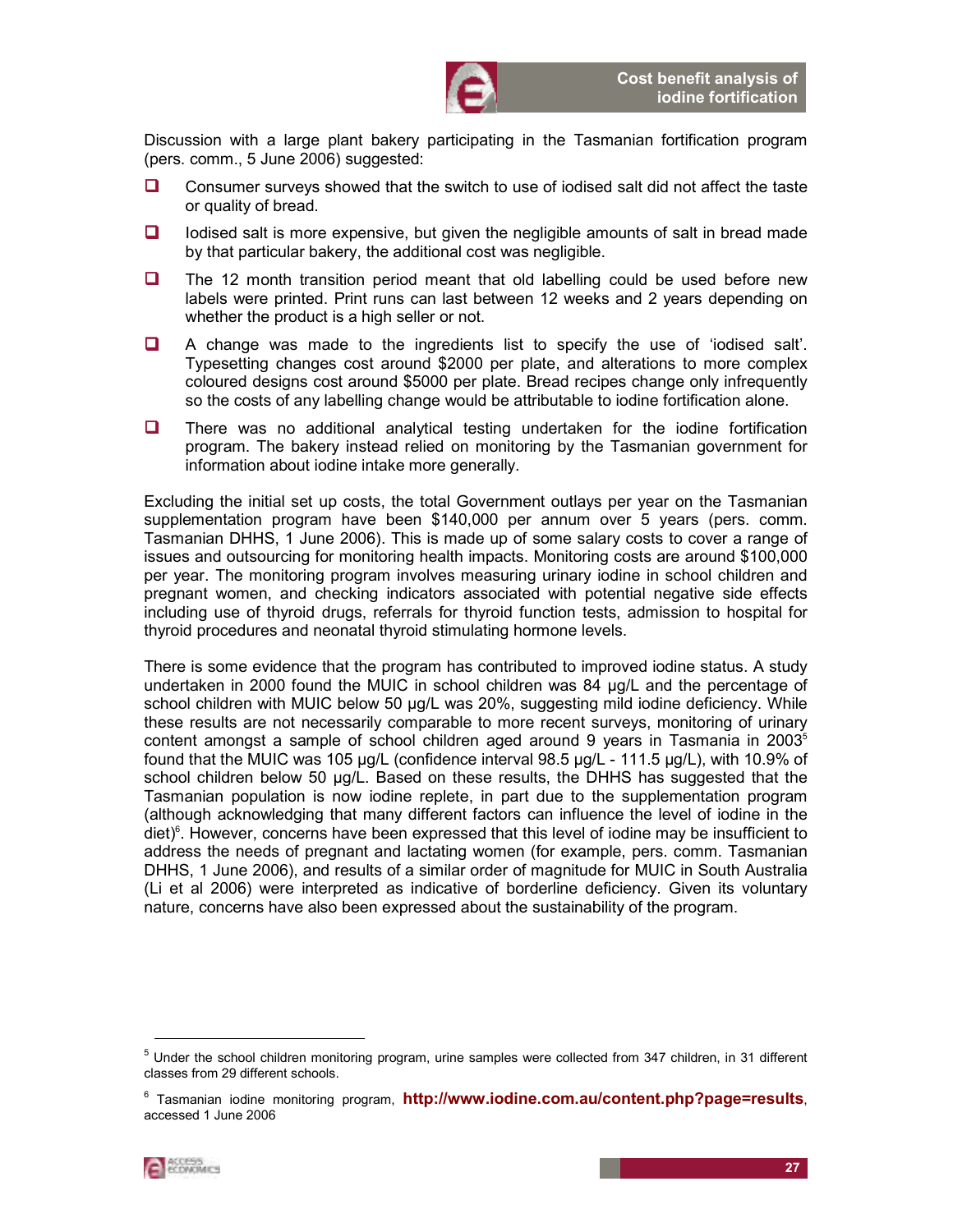

### 4.2 THE BENEFITS OF IODINE FORTIFICATION/ SUPPLEMENTATION POLICIES

Prospective detailed epidemiological studies of the effects of iodine supplementation on a population are scarce even though several billion people in the world are more or less covered by some public iodine supplementation program. (Laurberg et al 2003 p. 56)

The obvious need for interventions probably explains why there have been relatively few randomised, placebo-controlled trials of the efficacy of iodine supplementation on different aspects of human function. (Allen and Gillespie 2001, in the chapter titled 'Preventing and treating iodine deficiency')

There is a paucity of research allowing quantification of the links between iodine fortification or supplementation programs and consequent improvements in health and productivity associated with reduced IDDs. Most studies of the health impacts of ID have been undertaken in developing countries with severe rather than mild deficiency. In addition, the studies that have been undertaken generally had very small sample sizes which are likely to have large statistical errors. By way of illustration, the frequently cited meta-analysis by Bleichrodt and Born (1993) which concluded that iodine deficiency could lead to a reduction in IQ of around 13 points was based on 21 studies (of which only 18 were useable for their purposes) — all samples sizes were between 20 and 200, except one from China which had a sample size of 499. The countries covered were: Indonesia (3 studies), New Guinea (1), Spain (3), China (4), Ecuador (7), Zaire (1), Chile (1) and Bolivia (1).

#### 4.2.1 IMPACTS ON COGNITIVE IMPAIRMENT

The lack of data on which to base a cost benefit analysis reflects in part the difficulties associated with measurement of the impact of iodine fortification or supplementation on cognitive impairment. Measurement of cognitive impairment is most often measured by IQ tests. In order for the results of research to be transferable, IQ tests need to be selected carefully to rule out the impact of environment and culture. Further, around seven different cognitive processes have been identified for measurement by IQ tests and iodine deficiency may not affect all of these. Even if an appropriate test is selected,

- $\Box$  The underlying distribution of IQs amongst those in iodine deficient populations is unknown.
- $\Box$  It can be difficult to isolate the impact of iodine deficiency, particularly in developing countries where a number of vitamin and mineral deficiencies may result in cognitive harm and generally work in concert with environmental and geographical factors that can limit intellectual development.

### 4.2.2 REVERSIBILITY

Reversibility is important to the analysis here because the FSANZ proposal will not increase iodine intakes in all pregnant women to repletion — it is projected that after fortification, most pregnant and lactating women will have intakes below the estimated average requirement. (The FSANZ proposal is discussed in detail in Section 5.) The major benefit to the Australian and New Zealand population is therefore to ameliorate reversible adverse effects of iodine deficiency in children.

As noted above, the evidence on reversibility is not conclusive because it is hard to measure, and hence there are few robust studies of the effects of iodine supplementation on cognitive

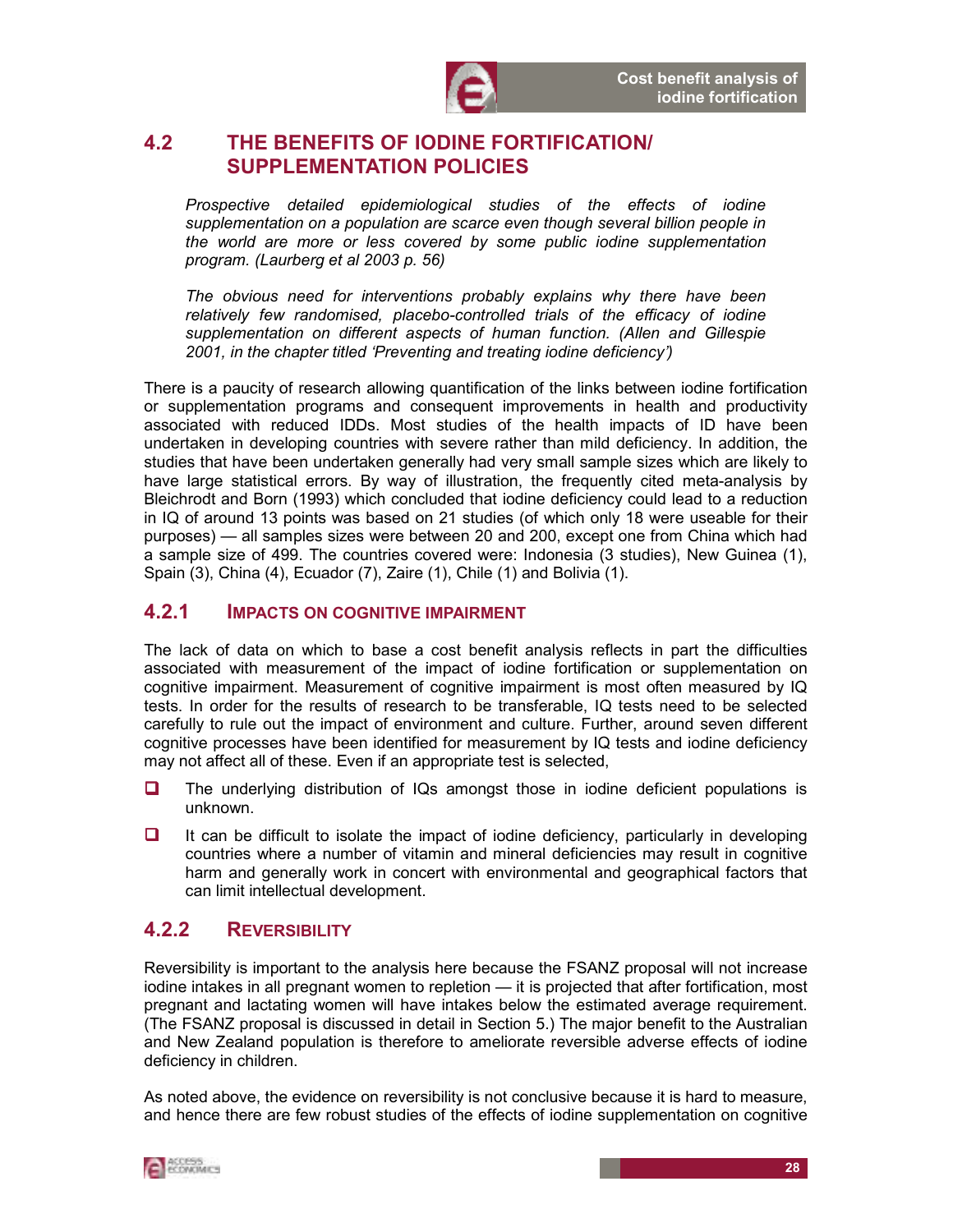

function in children (with the exception of a recent study by Zimmerman et al. (2006) outlined below). Allen and Gillespie (2001) cited a joint Pan American Health Organization-World Bank review of this question which concluded that:

the data from childhood supplementation studies are less clear than those from maternal supplementation studies, probably because so few studies have been undertaken with this design (Bank PW 1999 Nutrition, Health and Child Development. Research Advances and Policy Recommendations. Washington DC: Pan American Health Organization).

#### While the impact of iodine deficiency on children does appear to have a reversible element (Zimmerman 2006), the empirical relationship between moderate to mild iodine deficiency and the reversible impacts of this on IQ is not well established.

Estimates of the impact on productivity of permanent (irreversible) brain damage due to iodine deficiency — that is, the loss in productivity caused by mental impairment of children born to iodine deficient mothers — are cited by Horton (1999). The cost estimates for India, Pakistan and Vietnam are presented here in Table 4:1. The estimates are based on evidence from seven countries suggesting that approximately 3.4% of all infants born to iodine deficient women are cretins and another 10.2% are mentally impaired (Horton 1999). It was assumed that cretins have 100% productivity loss (are unproductive), that the other severely mentally impaired infants are 25% less productive relative to children born to iodine replete mothers, and that the rest of the children born to mothers with palpable goitre (86.4%), are 5% less productive than 'normal' children. The rate of palpable goitre was used as the measure of iodine deficiency amongst pregnant women, but the iodine status of these women was not stated in Horton (1999) — i.e. whether mothers in these countries were severely, moderately or mildly deficient. Even so, given the assumptions about cretinism, (which does not exist in Australia), it is unlikely that these estimates are comparable with the situation in Australia and New Zealand.

| <b>Country</b> | <b>Loss of productivity (%GDP)</b> |  |
|----------------|------------------------------------|--|
| India          | 0.3                                |  |
| Pakistan       | 3.3                                |  |
| Vietnam        | 1.0 <sub>1</sub>                   |  |

#### TABLE 4:1 LOSSES OF ADULT PRODUCTIVITY DUE TO IODINE DEFICIENCY AS A PER CENT OF GDP

Source: Horton (1999) based on calculations for adult productivity from Administrative Staff College (1998), AERC (1998) and Horton (1998) — references cited in Horton (1999).

Overall, the majority of evidence on the benefits of iodine fortification or supplementation relates to treatment with iodine of pregnant women and the consequent impacts on their children. However, the FSANZ proposal will not increase intakes in all pregnant women by enough to ensure they are iodine replete.

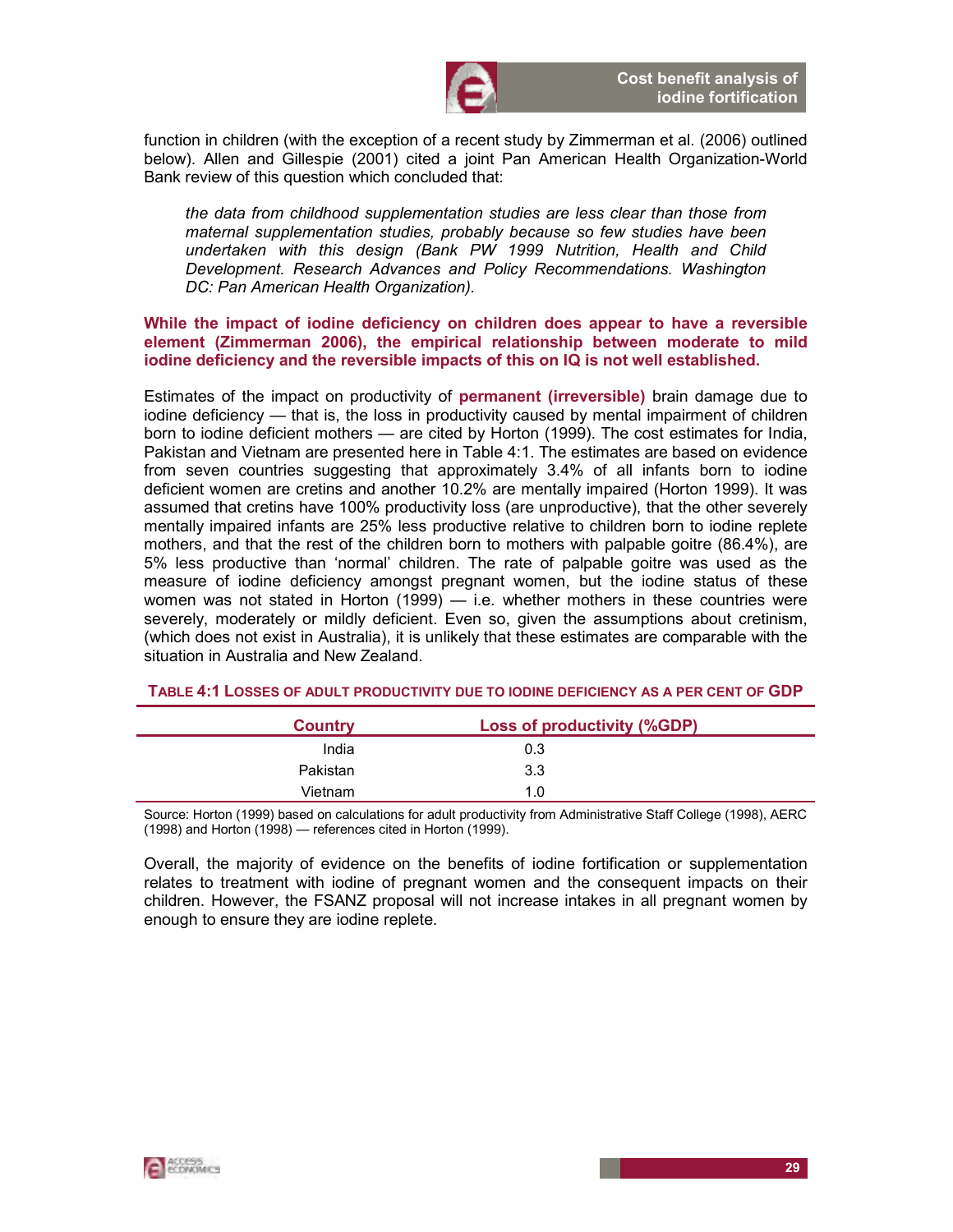

There is a paucity of data allowing quantification of the benefits of fortification. Randomised controlled trials of the effectiveness of iodine fortification are scarce and not necessarily comparable either with the situation in Australia and New Zealand, or with iodine fortification of the type proposed by FSANZ. While there is evidence of health benefits arising from addressing iodine deficiency, an empirical relationship between iodine status and improvements in productivity and health has not been established. It is therefore very difficult to quantify the benefits except within a large range to account for the high degree of uncertainty. This is not to say that there is no potential for benefit arising from the FSANZ proposal, just that it is very difficult to quantify.

### 4.2.3 COSTS

While many studies quote data from other sources on the costs of iodine fortification programs, in most cases, it is not clear where the data originated or how the costs were estimated (see for example, Darn ton-Hill et al 2005, table 1). Estimates of costs included in a World Bank publication (World Bank 2006), are listed here in Table 4:2. In the time frame for this project, Access Economics was not able to obtain the source publications to verify whether these cost estimates provide a valid comparator for the FSANZ proposal analysed here.

| <b>Type of</b><br>program | Year         | <b>Country</b> | <b>Cost per child</b><br>(USD) | <b>Cost per</b><br>death<br>averted<br>(USD) | <b>Cost per</b><br><b>DALY</b><br>gained<br>(USD) |
|---------------------------|--------------|----------------|--------------------------------|----------------------------------------------|---------------------------------------------------|
| Oil injection             |              |                |                                |                                              |                                                   |
|                           | 1994         | Peru           | 2.75 per child                 |                                              |                                                   |
|                           |              | Zaire          | 0.80 per child                 |                                              |                                                   |
|                           |              |                | 1.25 per child                 |                                              |                                                   |
| <b>Fortification</b>      |              |                |                                |                                              |                                                   |
| Water                     | Not provided | Indonesia      | 0.05 per child                 |                                              |                                                   |
| Salt                      | Not provided | Italy          | 0.02-0.05 per child            | 1000                                         | 34-36                                             |
| Salt                      | Not provided | India          | 0.05 per child                 |                                              |                                                   |

TABLE 4:2 EXAMPLES OF COST ESTIMATES OF VARIOUS IODINE FORTIFICATION PROGRAMS

Source: Table taken directly from World Bank, 2006, Disease Control Priorities in Developing Countries, second edition, Editors: Dean T. Jamison Joel G. Bremen Anthony R. Meacham George Allene Miriam Clawson David B. Evans Rabat Johan Anne Mills Philip Musgrove. Sources of data in this table listed as Institute of Medicine. 1998. Prevention of Micronutrient Deficiencies: Tools for Policy Makers and Public Health Workers Washington DC: National Academy Press. World Bank. 1994. Enriching Lives: Overcoming Vitamin and Mineral Malnutrition in Developing Countries Washington, DC World Bank.

### 4.2.4 COST BENEFIT ANALYSES

There are no cost benefit analysis studies of iodine fortification programs that could be usefully compared with the situation in Australia and New Zealand. In his discussion of key economic issues associated with micronutrient fortification in Allen and Gillespie (2001), Pipkin notes that there have been very few economic analyses of the elimination of micronutrient deficiencies through fortification:

At this point, the major gap appears to be application of economic analysis to actual large-scale fortification efforts.

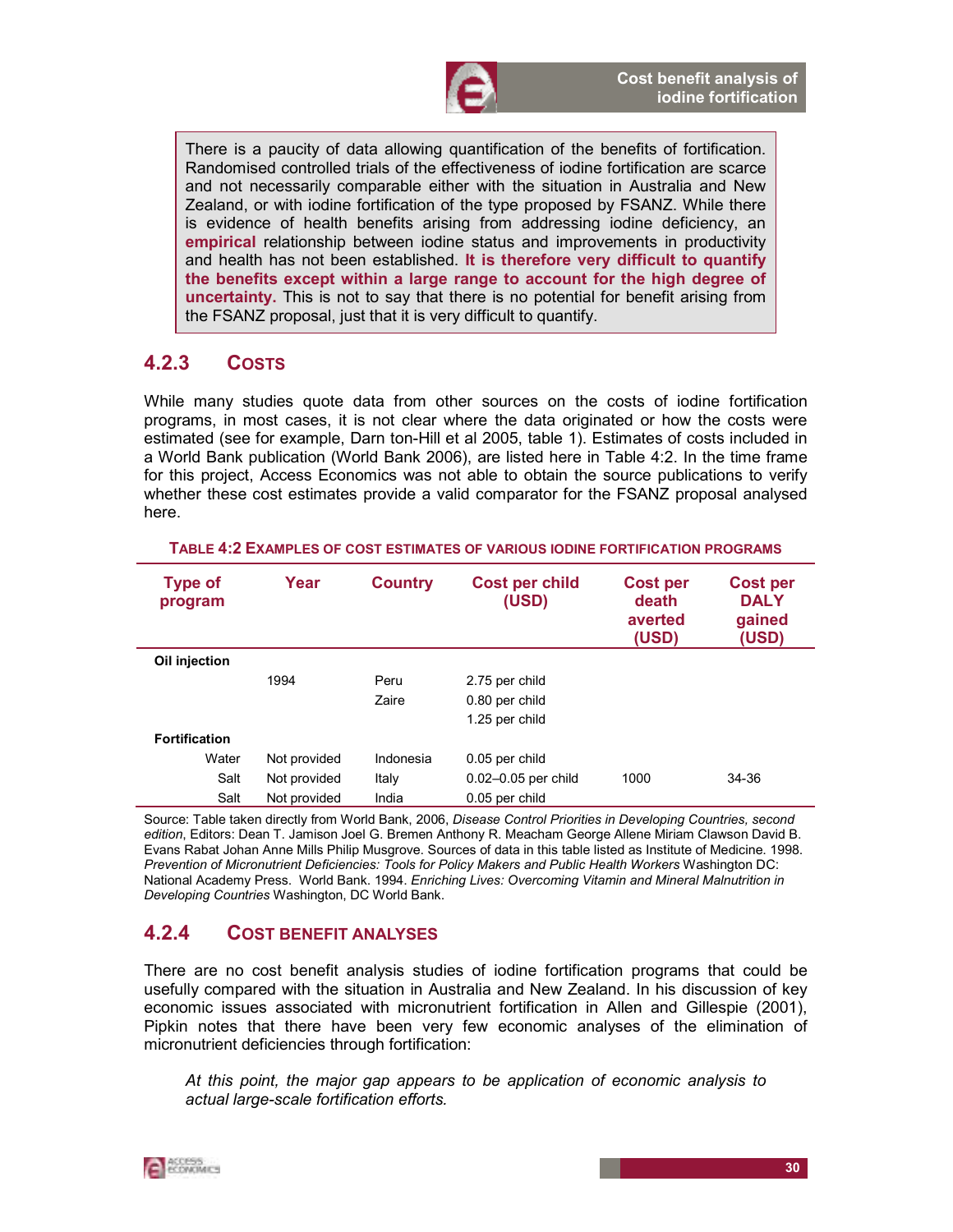

Part of the problem is the lack of data allowing quantification of the benefits of fortification. Pandav (1997) noted the problem when he compared the impacts of the introduction of an iodised oil program and an iodated salt program in preventing the *irreversible* effects of iodine deficiency in Skim — an area with severe endemic iodine deficiency. Both programs were found to be preferred to the status quo, but iodised oil was preferred to iodated salt. The quantification of the costs and benefits was not outlined (i.e. no numbers were included in the version seen by Access Economics). Pandav (1997) outlined the many gaps in data which hindered the analysis, for example, there was no information on the age and sex distribution of goitre prevalence, the prevalence of irreversible IDDs, the reduction in goitre prevalence for the programs analysed, health care utilisation by those with IDDs, and estimated productivity losses associated with cretinism, mild motor and mental impairment and care givers of severely impaired cretinous individuals. The analysis focussed on goitre, since information on the other physical consequences of iodine deficiency (cretinism, mild IDD and deaths due to iodine deficiency) was not available. The benefits of prevention programs were measured in terms of the savings in resources allocated to the treatment of IDDs and the savings in lost work time (productivity gains) due to prevention of IDDs.

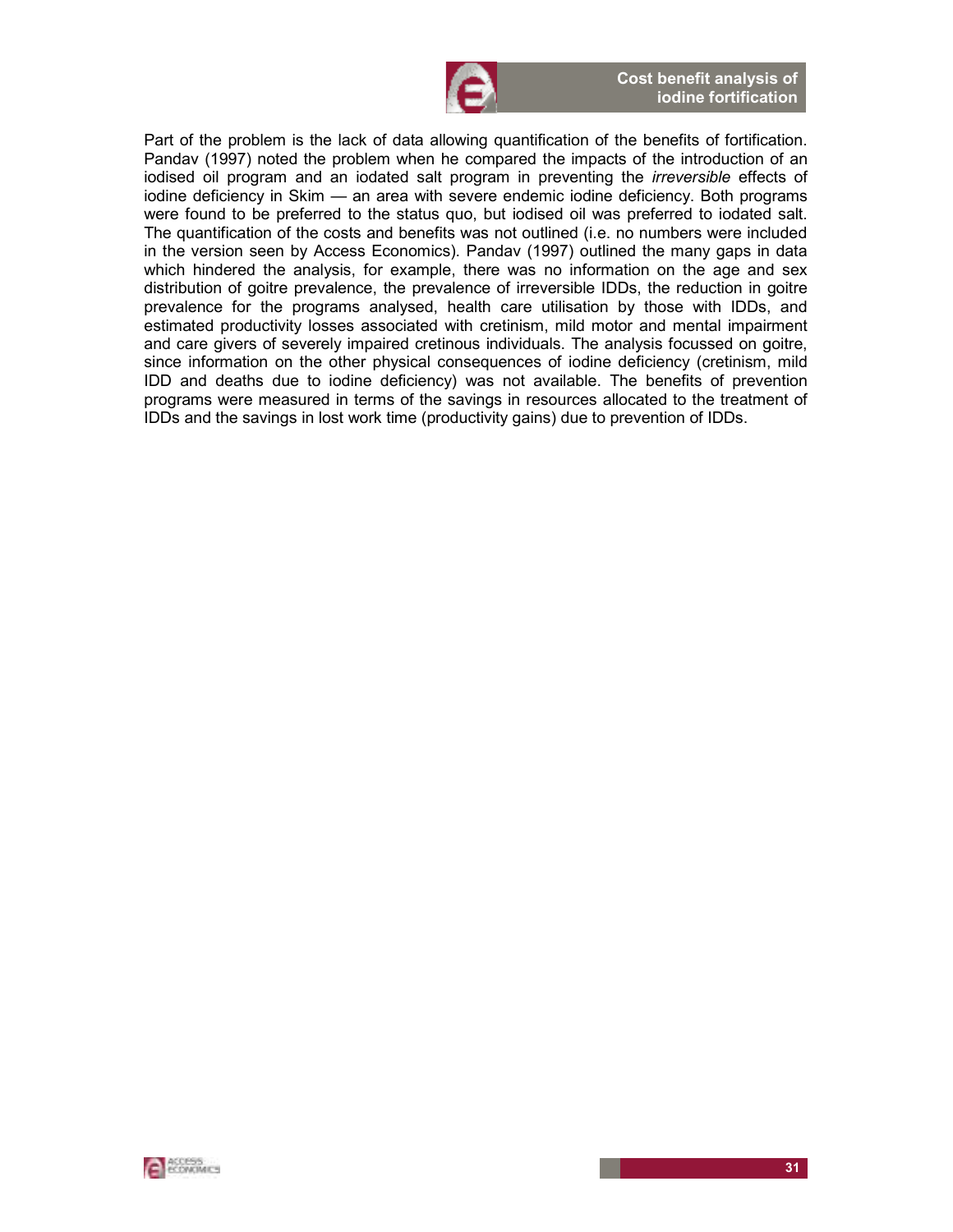

# 5. FORTIFICATION PROPOSAL AND IMPACT ON IODINE INTAKE

The FSANZ proposal has two components:

- 1 mandatory addition of iodised salt, in place of non-iodised salt, in processed cereal based foods<sup>7</sup> at 30mg iodine per kg salt and
- 2 reduction in the voluntary iodine fortification of retail salt to 20mg iodine per kg salt.

### 5.1 FSANZ MODELLING

FSANZ undertook modelling of the impact of fortification on the dietary intake of iodine in Australia and New Zealand focussing on three groups:

- $\Box$  Children aged 0-3 years;
- **Q** Women of child-bearing age; and
- The Australian population aged 2 years and above and the New Zealand population aged 15 years and above.

Measured in terms of nutritional intake, a healthy adult aged 19 years or more requires around 150µg iodine per day, which corresponds to a MUIC of 100µg/L. Children aged 1-3 years need around 65µg per day to remain healthy, but pregnant or lactating women require 160µg per day and 190µg per day respectively. The details of nutrient reference values for iodine in selected groups are outlined in Table 5:1.

| <b>Group</b>    | Age (years) | $\mathsf{EAR}^1$ (µg/d) | $UL^2$ (µg/d) |
|-----------------|-------------|-------------------------|---------------|
| Children        | $1 - 3$     | 65                      | 200           |
| Adults          | $19+$       | 150                     | 1100          |
| Pregnant women  | $14 - 18$   | 160                     | 900           |
|                 | 19-50       | 160                     | 1100          |
| Lactating women | $14 - 18$   | 190                     | 900           |
|                 | 19-50       | 190                     | 1100          |

#### TABLE 5:1 NUTRIENT REFERENCE VALUES FOR INTAKE OF IODINE BY SELECTED GROUPS

 $1$  EAR (Estimated Average Requirement) refers to: "A daily nutrient level estimated to meet the requirements of half the healthy individuals in a particular life stage and gender group."

 $2$ UL (Upper Level of Intake) refers to: "The highest average daily nutrient intake level likely to pose no adverse health effects to almost all individuals in the general population. As intake increases above the UL, the potential risk of adverse effects increases."

It should be noted that the FSANZ modelling in Table 5:1 was undertaken on a slightly broader selection of processed cereal products than is proposed in footnote 7. As a result, the costs and benefits have a different scope — the costs have been estimated based on the selection of goods actually proposed. The scope difference arises because the proposal was

<sup>&</sup>lt;sup>7</sup> Processed cereal based foods include bread and bread products (English muffins, buns, bread rolls, fruit breads, pizza bases, crumbed products and stuffings), biscuits (sweet & savoury) and breakfast cereals (pers. comm., FSANZ, 6 June 2006).



1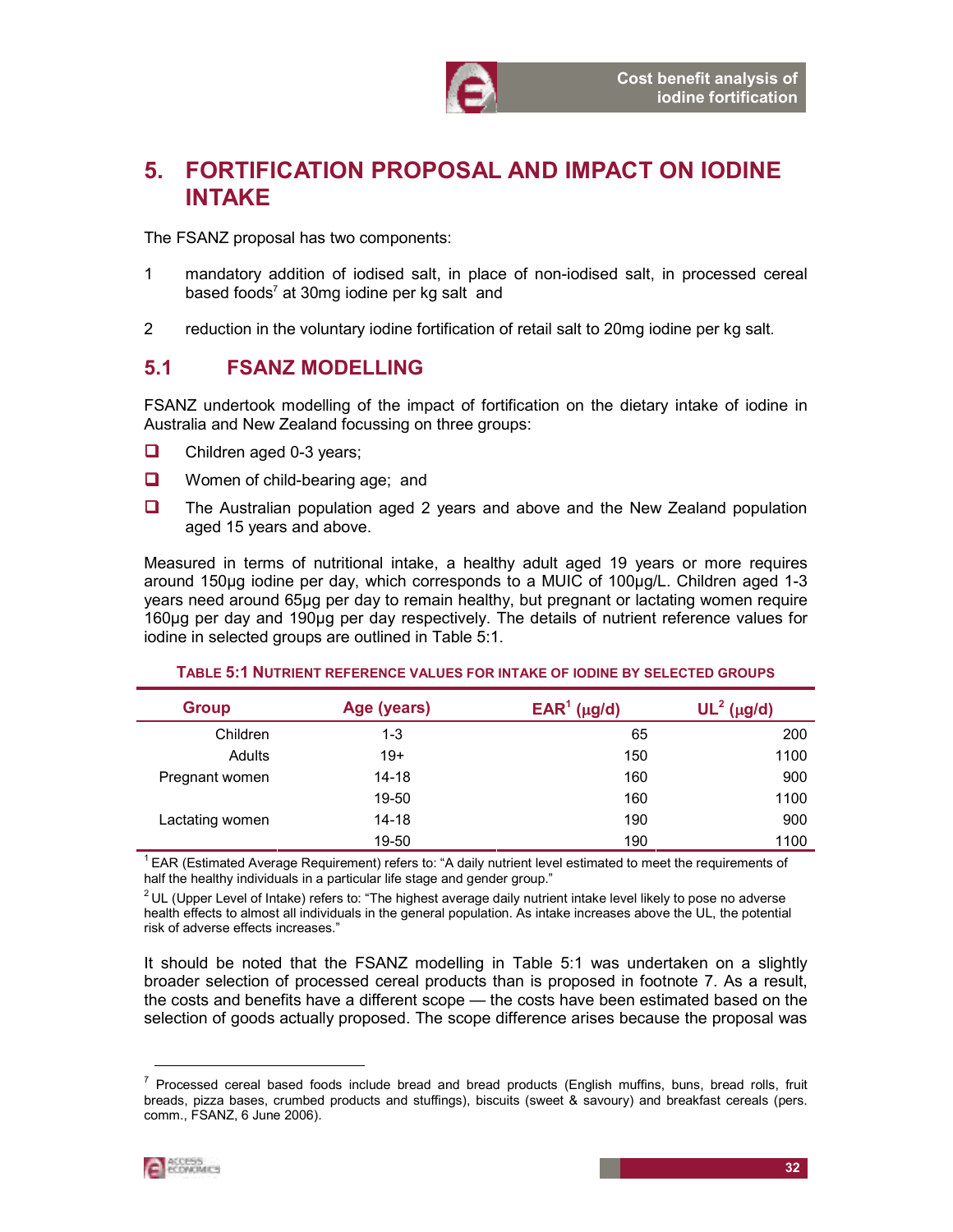

refined by FSANZ during the period of this particular analysis to better target only those products that have a material impact on intake of iodine through use of iodised salt. The modelling reflects an earlier version of the proposal which defined processed cereal based foods as: breads (sweet & savoury), biscuits (sweet & savoury), cakes, cake/biscuit style puddings, scones, slices, muffins, crumpets, pancakes & pikelets, doughnuts, pastries, pizza bases, breadcrumbs and breakfast cereals. The impact on the estimated benefits is unlikely to be material given removal of products from the proposal was based on their very small impact on intake of iodine.

### 5.2 FINDINGS OF THE FSANZ MODELLING

The impact of fortification on the three target groups is summarised in Table 5:2. The ranges reflect different assumptions about iodisation of discretionary salt:

- $\Box$  In the case of the EAR (Estimated Average Requirement), the lower number in the range is the percentage of the population group with dietary iodine intakes that are less than the EAR when all discretionary salt is iodised; the upper number in the range is the percentage of the population group with dietary iodine intakes that are less than the EAR when all discretionary salt is not iodised.
- $\Box$  In the case of the UL (Upper Level of Intake), the lower number in the range is the percentage of the population group with dietary iodine intakes that are greater than the UL when all discretionary salt is not iodised; the upper number in the range is the percentage of the population group with dietary iodine intakes that are greater than the UL when all discretionary salt is iodised.

| <b>Group</b>                 | Age (years)        | % population with<br>intake <ear<sup>a</ear<sup> |          | <b>%population with dietary</b><br>iodine intake>UL <sup>b</sup> |     |
|------------------------------|--------------------|--------------------------------------------------|----------|------------------------------------------------------------------|-----|
|                              |                    | Aust                                             | ΝZ       | Aust                                                             | NZ. |
| Children                     | $2 - 3$            |                                                  | na       | 6 to 16                                                          | na  |
| $F$ emales —<br>not pregnant | 16-44              | 6 to 14                                          | 3 to 19  | 0                                                                | 0   |
| Females —<br>pregnant        | 16-44              | 43 to 74                                         | 68 to 81 | 0                                                                | 0   |
| Females —<br>lactating       | 16-44              | 68 to 89                                         | 85 to 91 | 0                                                                | 0   |
| Total<br>population          | 2 and above (Aust) | 3 to 7                                           |          | <1                                                               |     |
|                              | 15 and above (NZ)  |                                                  | 1 to 11  |                                                                  | <1  |

#### TABLE 5:2 MODELLING PROJECTED IMPACT OF FORTIFICATION ON INTAKE OF IODINE

<sup>a</sup> EAR (Estimated Average Requirement) refers to a daily nutrient level estimated to meet the requirements of half the healthy individuals in a particular life stage and gender group. <sup>b</sup> UL (Upper Level of Intake) refers to the highest average daily nutrient intake level likely to pose no adverse health effects to almost all individuals in the general population.

The modelled projections of intake show that:

- **D** mandatory fortification of the food supply cannot deliver sufficient amounts to all pregnant and lactating women. Even after fortification, most pregnant and lactating women will have intakes below the EAR and will need to take an iodine supplement. Examination of alternative options that may capture a greater proportion of the benefits associated with preventing irreversible harm caused by iodine deficiency during pregnancy or infancy was outside the scope of this brief.
- $\Box$  In Australia, iodine intakes of a significant proportion of 2-3 year olds and possibly 0.5% and 1.2% of 4-8 year old children may exceed the upper limit depending on the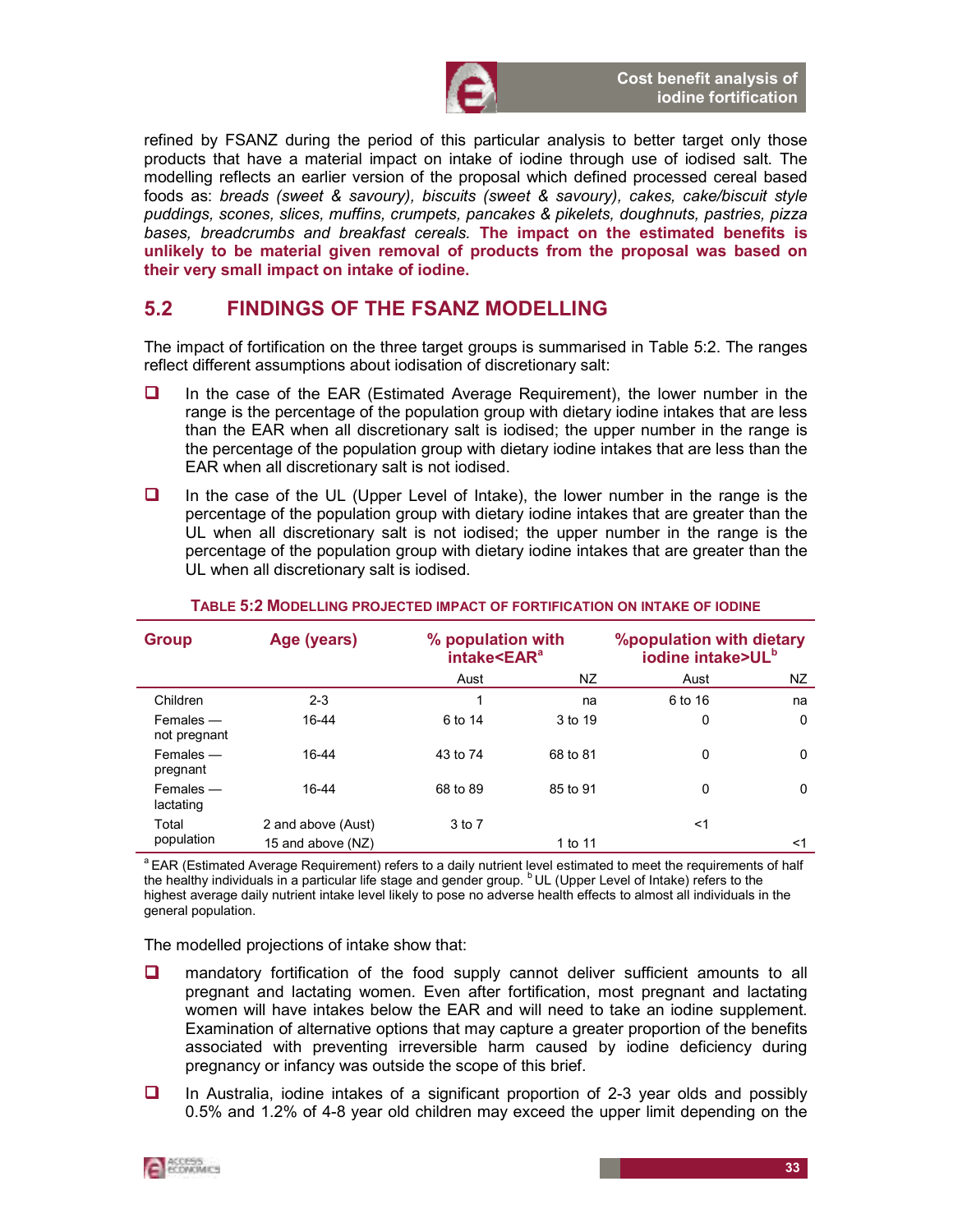

amount of discretionary iodised salt in their diet. Projections for this age group were not available for New Zealand because of the nature of the underlying data on which the modelling was based.

The modelling is based on the best available information. However, there is a high degree of uncertainty associated with the projections given gaps in the underlying data.

- $\Box$  There is uncertainty surrounding the intake of discretionary salt, and no data on consumption of iodine supplements. Supplement intake was not able to be included in the FSANZ projections.
- $\Box$  The FSANZ projections are based on nutritional/dietary intakes data from 1995 in Australia and 1997 in New Zealand (the most recent data available).
- $\Box$  In Australia, there was geographic diversity in iodine status which could not be taken into account in the projections of intake by FSANZ (because of the lack of state/territory food composition data). The projections cannot show whether fortification will result in those living in Victoria and NSW, Tasmania and SA will become replete — the modelling indicates only that the average Australian will become replete. Similarly, it cannot determine whether those already replete populations in WA and Queensland will be at greater risk of iodine intakes above the upper limit.
- $\Box$  The modelling reveals that a proportion of toddlers are likely to have intakes above the upper limit, but does not indicate where or in what demographic groups they are so it is not possible to target monitoring of possible negative health impacts. Likewise, the nature of the data available as the basis for modelling, in concert with the lack of detailed information about the prevalence or incidence of those likely to be susceptible to adverse health effects (for example, people with Graves disease), means that monitoring of these groups will be difficult.

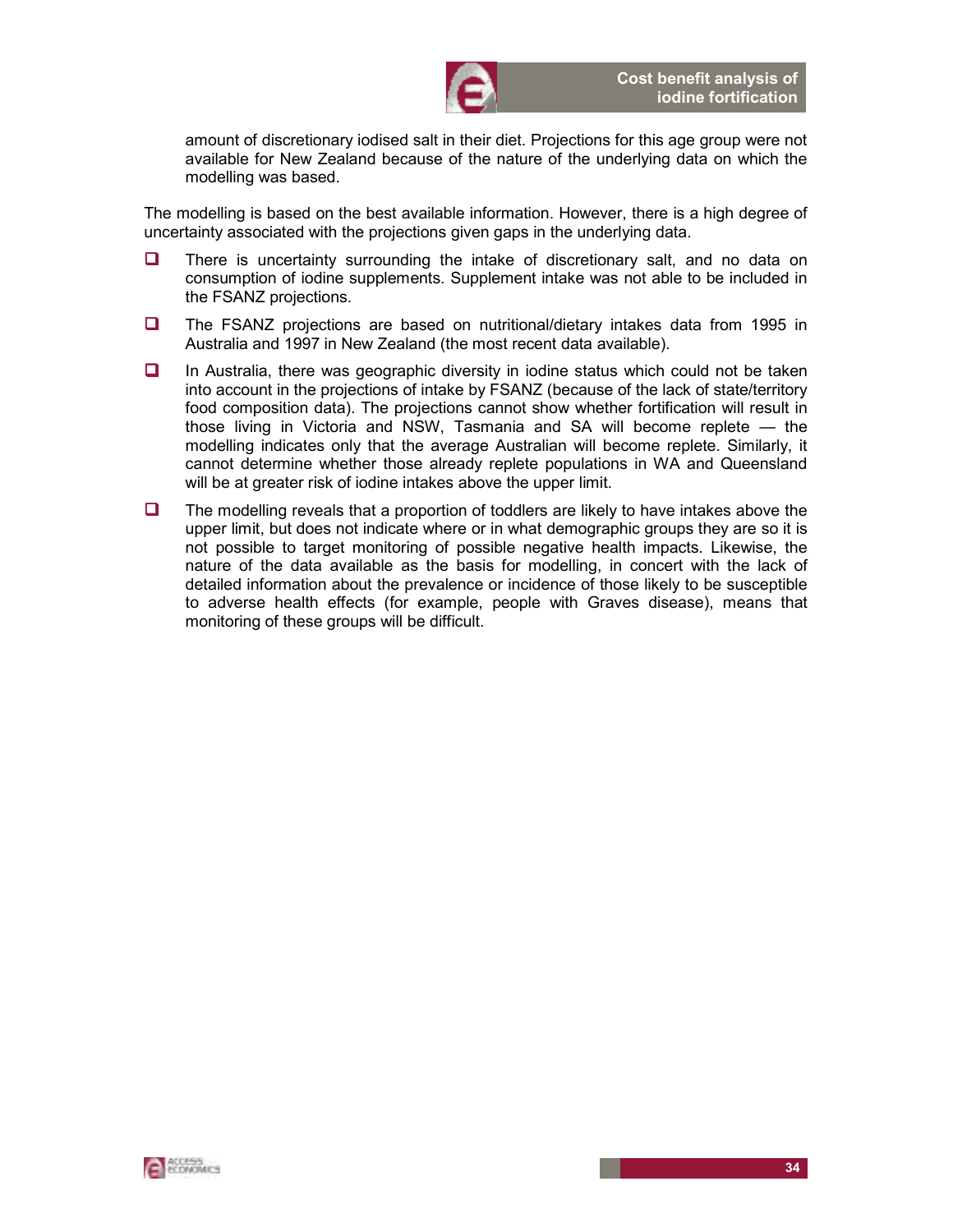

# 6. BENEFITS

As noted earlier, studies of the health impacts of iodine deficiency suggested benefits from fortification across a range of human capabilities — intelligence, hearing, concentration, reproduction, fertility and infant survival (for example). However, for the purpose of a cost benefit analysis, there is a dearth of the type of evidence required to enable the potential benefits to be quantified for Australia and New Zealand.

The most critical period of iodine nutrition is from the second trimester of pregnancy to the third year after birth (FSANZ citing ICCIDD, 2001). The key benefit of iodine fortification identified by the health benefit-risk assessment commissioned by FSANZ would be to prevent intellectual impairment of children suffering iodine deficiency up to age three years that can be irreversible. However, as noted above, not all pregnant women will become iodine replete as a result of fortification and many will still need to take supplements. Hence, the major health benefit from fortification as proposed by FSANZ — which is central to the analysis here — is the avoidance of any reversible decrease in cognitive function which may affect productivity (measured as loss of some proportion of lifetime earnings).

Given the lack of information about reversible IDDs (for example, an estimate of the quantum of their impact on quality of life [i.e. disability weight], or prevalence or incidence data) it was not possible to calculate the impact on quality of life (disability adjusted life years), or the health, education or other types of expenditure (for example on carers) avoided through iodine fortification. However, given that the impact of fortification on productivity is likely to comprise the most significant component of financial benefit for reversible illness, the analysis remains a useful basis for determining whether fortification will result in a net benefit.

## 6.1 MODELLING THE BENEFITS

## 6.1.1 METHOD

Access Economics measures the lost earnings and production due to both disability and premature death using a 'human capital' approach.

The human capital method estimates production losses based on expected lifetime earnings for an individual.

The lower end of such estimates includes only the 'friction' period until a worker can be replaced, which would be highly dependent on labour market conditions and un(der)employment levels. In an economy operating at near full capacity, as both Australia and New Zealand are at present, a better estimate includes the discounted stream of lifetime earnings lost due to lower productivity. It is likely that, by preventing cognitive impairment through mandatory fortification, those otherwise affected would participate in the labour force and obtain employment at the same rate as other Australians or New Zealanders, and earn the same average weekly earnings. In other words, the basis for the modelling is that an increase in the average IQ of a proportion of the population is linked to an increase in their average weekly earnings.

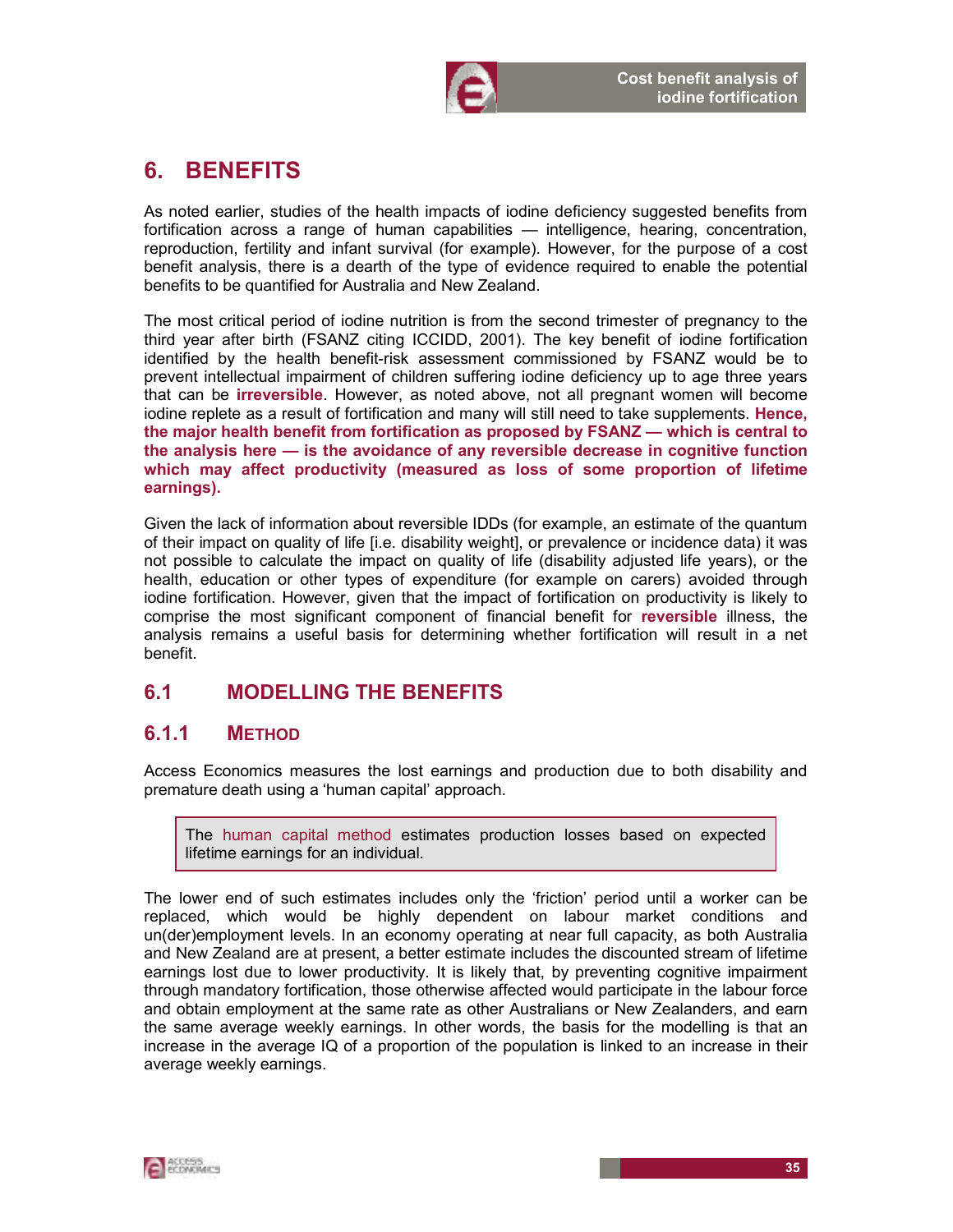

The implicit and probable economic assumption is that the numbers of such people would not be of sufficient magnitude to substantially influence the overall clearing of the labour market, thus making a net addition to productive capacity. However, if the proportion of the population was large enough, a wholesale rise in the number of people with a certain IQ may affect the level of earnings at which the market clears — more specifically, in the long term, while average IQ may increase, earnings may not be affected. A full economic analysis examining the long-run situation where the impact of an increase in average IQ would be passed on to society through adjustments in wages and prices is not in scope here. However, considerable sensitivity analysis has been undertaken to account for the partial nature of this study.

## 6.1.2 QUANTIFYING THE EXTENT OF COGNITIVE IMPAIRMENT

A literature review was undertaken to find an estimate of the number of IQ points lost due to mild or moderate iodine deficiency that might be restored with fortification.

While Bleichrodt and Born (1993) is the most cited study of the quantum of the impact of iodine deficiency on IQ, it focussed on severe deficiency and so is not relevant to the Australia or New Zealand case.

The research most relevant to the Australian and New Zealand situation (finding that mild iodine deficiency is associated with reduced cognitive abilities) is Santiago-Fernandez et. al. (2004), who studied the link between IQ and iodine status in a group of 1221 Spanish children aged between 6 and 16 years of age (mean age 10.8). The median urinary iodine level in this group was  $90\mu g/L$ , with 54.7 per cent of the children having a UIC <  $100\mu g/L$ , and 26.2 per cent with a UIC  $<$  50 $\mu$ g/L, indicating a mildly iodine deficient population. The prevalence of goitre for the group was 19.4 per cent. The authors found a significant difference of 2.63 points between the IQ of children with UIC < 100µg/L and the IQ of those with UIC ≥ 100 µg/L (96.40 ± 17.46 vs. 99.03 ± 15.81 µg/litre). Children with UIC < 100µg/L also had a greater risk of having an IQ below 70 and were significantly more likely to have an IQ below the  $25<sup>th</sup>$  percentile.

However, while demonstrating a possible quantum IQ difference due to mild iodine deficiency, this research does not exclude the possibility that at least some of the difference in IQ was due to iodine deficiency during brain development, which may therefore be irreversible. Hence, the estimate of difference in IQ between the two groups of children should be treated as the maximum increase in IQ that can be expected as a consequence of fortification.

### 6.1.2.1 REVERSIBILITY

A randomised, placebo controlled, double-blind study by Zimmerman et al. (2006) probably provides the best evidence of reversibility. The cognitive performance (as assessed by a series of 7 tests assessing different cognitive skills) of 310 Albanian children (aged 10 to 12) was assessed before receiving 400 mg of iodised oil (or placebo) and then 24 weeks after. A significant improvement was found for the iodine treatment group on four of the seven tests administered, as compared with the placebo group. These results suggested that information processing, fine motor skills, and visual problem solving are all improved by iodine repletion in moderately iodine-deficient schoolchildren. Because this study applied tests of specific cognitive skills rather than a more general test of IQ, it is not possible to quantify the degree of improvement in IQ resulting from the iodine supplementation. However, the authors note:

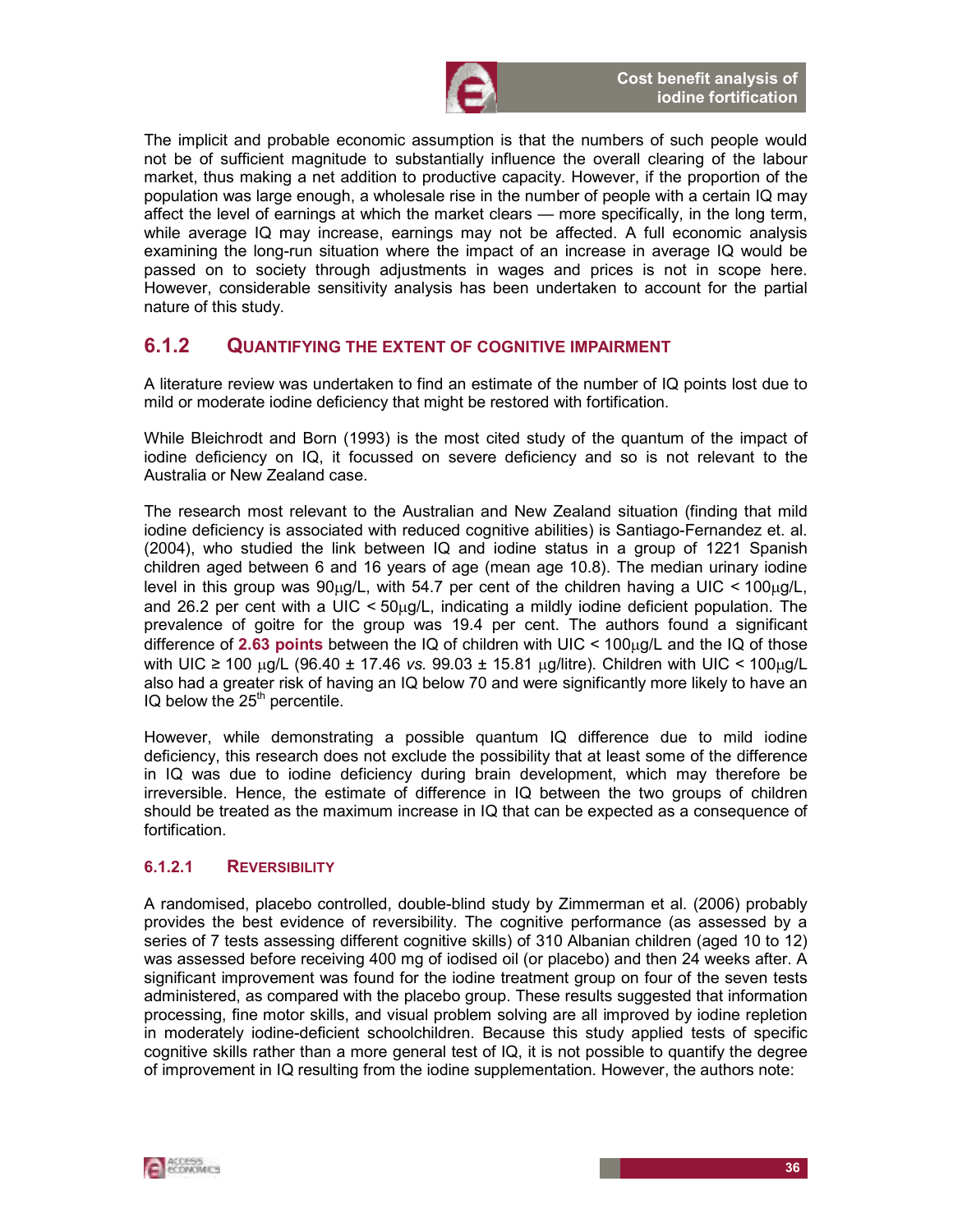

The adjusted treatment effect of 4.7 points on Raven's Coloured Progressive Matrices suggests that iodine repletion was associated with a small but significant increase in intelligence.

Given the differences between the Zimmerman et al (2006) study and the Australian and New Zealand situation and also the FSANZ fortification proposal, the study is simply noted as evidence of reversibility.

No studies were available documenting a link between the Estimated Average Requirement (EAR) for iodine and impaired cognitive ability, but there is a link between the EAR and MUIC as noted above in section 5.

Sensitivity testing was undertaken of the size of the IQ increase resulting from the proposed fortification policy. The modelling here was based on a lognormal distribution for the points increase in IQ, with a mean IQ increase of 0.8 points, and a standard deviation of 1 point.

#### Up to what age is cognitive impairment as a result of iodine deficiency reversible?

The Zimmerman et al (2006) study found improved cognitive performance in children aged 10-12. In modelling benefits from productivity gains, it was assumed that similar benefits could be achieved in younger children, on the basis that the brain is still developing in this period, and for children up to age 14 (because data are available in 5 year age groups). It is not known whether cognitive improvement is possible above the ages of 10-12.

### 6.1.3 QUANTIFYING THE LINK BETWEEN REVERSIBLE COGNITIVE IMPAIRMENT AND PRODUCTIVITY

From the economics literature, Zax and Rees (2002) assessed the effect on earnings of IQ, as well as other contextual variables including family, academic performance, and peer group. All of the variables which potentially affected IQ were observed in the last year of high school (age 17), while earnings were measured at ages 35 and 53. The study was based on a sample of 2,959 male students from a wider data set of a cohort of 10,317 students in Wisconsin in 1957 (continuing in 1964, 1975 and 1993). The study found a small, but significant effect of IQ on earnings when other effects such as academic performance and family were controlled for. Zax and Rees modelled three scenarios — IQ alone; IQ and conventional measures of family context; and the second model with the addition of variables for respondent and parental college aspirations as well as all other contextual variables.

- $\Box$  For the first model (IQ alone), Zax and Rees found that an increase in IQ of one point resulted in a 0.744 per cent increase in earnings at age 35; and a 1.39 per cent increase in earnings at age 53.
- $\Box$  Controlling for a broad range of contextual variables, Zax and Rees found an increase in IQ of one point resulted in a 0.363 per cent increase in earnings at age 35; and a 0.898 per cent increase in earnings at age 53.

As a cautionary note, the study only included males and there may be cultural or other differences between the US and Australia/New Zealand. In addition, Zax and Rees cited other studies which found no significant relationship and studies which found a larger increase in earnings (although these did not include contextual variables). While Zax and Rees found that the effect of IQ on earnings was greater for the group at age 53 than at 35, for simplicity, in our model we have assumed a constant affect on earnings.

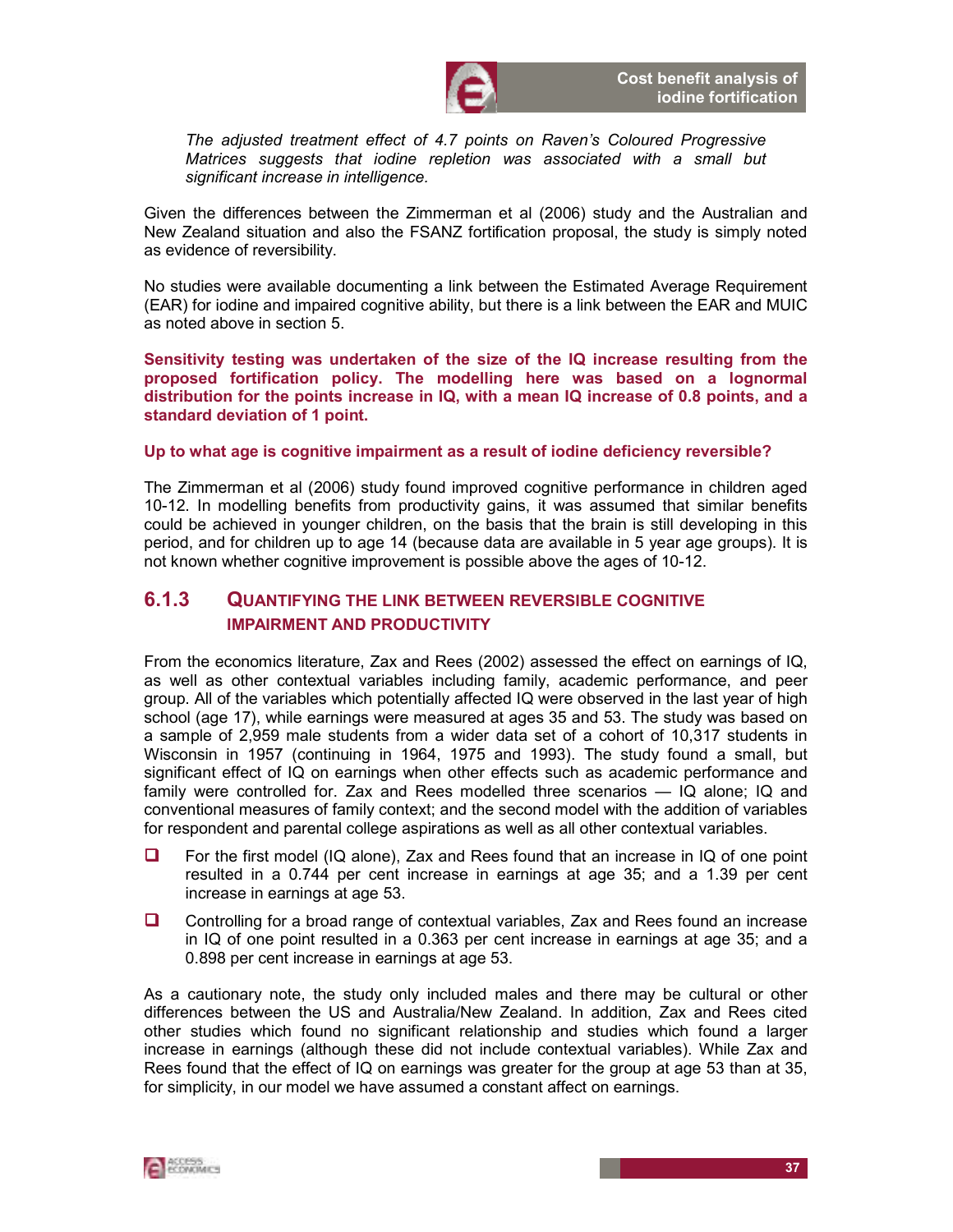

The link between IQ and earnings has been used in other studies of the economic benefits of health programs which address cognitive impairment (due for example, to lead or methyl mercury exposure) in large segments of a population (for example, Trasande et al 2005, and Grosse et al 2002). These studies based their estimates of the economic benefits of the relevant health programs on larger figures for the influence of IQ on productivity than those in Zax and Rees (2002).

- Trasande et al. (2005) use Walkover's (1995) estimate of a percentage loss in lifetime earnings per IQ point among men of 1.931 per cent and women of 3.225 percent, and assumed that this relationship remains linear across the population range of IQ. However these figures were based on the relationship between blood lead levels and earnings (and the relationship between blood lead levels and IQ), rather than being a direct study of the link between IQ and earnings.
- Grosse et al. (2002) estimated that each IQ point raises worker productivity 1.76–2.38 per cent. The results included not only the direct effect of IQ on earnings but the indirect effect whereby IQ increases educational effectiveness, hence increasing educational attainment, hence increasing earnings.

Sensitivity testing was undertaken of the relationship between IQ and earnings. A range of estimates for the increase in productivity associated with a one point increase in IQ was elicited from the three articles discussed: an increase of 0.363 per cent (Zax and Rees) to an increase of 3.225 per cent (Trasande et al.). The modelling here was based on a (truncated) lognormal distribution for the increase in productivity per IQ point, with a mean value for the impact of IQ on productivity of 0.9 per cent, a minimum of zero, and a maximum of 3.5 per cent.

#### IQ-related productivity impact per person

The total productivity impact per person experiencing a beneficial IQ effect as a result of fortification was calculated as the product of the size of the IQ increase (in terms of the number of IQ points), and the per-point productivity impact of IQ on earnings. It was assumed that individuals continue to experience this increase in productivity over their entire working life.

Using the distributions given above for the size of the increase in IQ and the size of the increase in productivity per IQ point, a simulation was run using the @Risk program to determine the potential distribution of the change in productivity (Figure 2). The results from this simulation suggest a mean change in productivity of 0.48 per cent, and a standard deviation of 1.06 per cent. The minimum change in productivity from the simulation was 0.0005 per cent, and the maximum change in productivity from the simulation was 28.25 per cent. Ninety per cent of the simulated values for the change in people's productivity due to the fortification policy were between 0.01 per cent and 1.93 per cent.

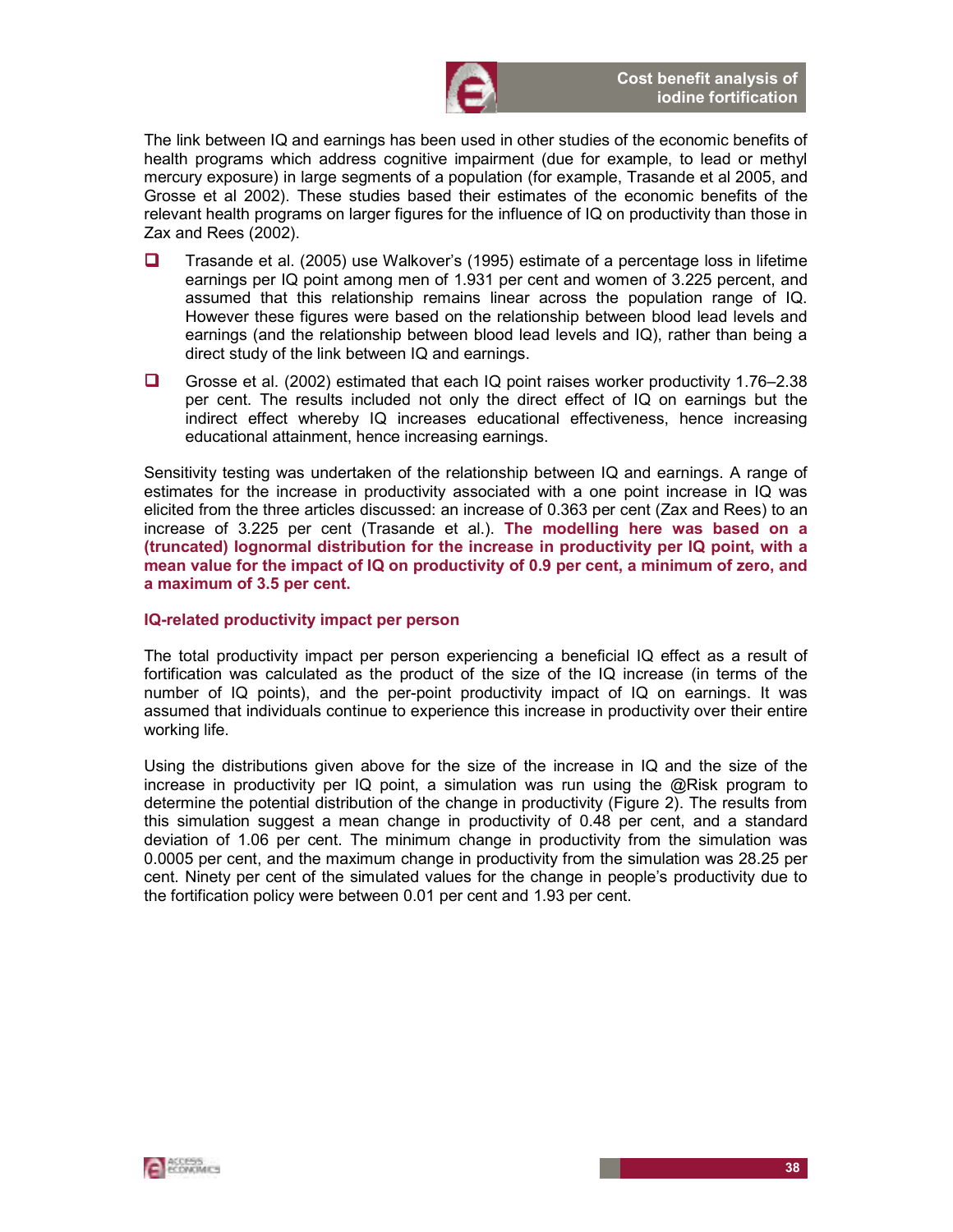



## 6.2 ESTIMATING THE POPULATION AT RISK OF IMPAIRMENT

The treatment of age, gender and iodine status in the model is outlined in Table 6:1 determined by data limitations and evidence.

| <b>Variable</b>                    | <b>Treatment</b>                                                                                                                                                                                                                                                                                                                                              |
|------------------------------------|---------------------------------------------------------------------------------------------------------------------------------------------------------------------------------------------------------------------------------------------------------------------------------------------------------------------------------------------------------------|
| Age                                | Children aged 0-14 years benefit from iodine fortification.                                                                                                                                                                                                                                                                                                   |
| groups                             | The model assumes that children must become iodine replete prior to age 15 and<br>must remain replete until age 15.                                                                                                                                                                                                                                           |
| <b>Gender</b>                      | The model treats males and females identically (except, in the Australian case, for<br>the wages and rates of employment). The proportion of the population experiencing<br>an increase in IQ, the size of the increase in IQ experienced, and the size of<br>increase in productivity per extra IQ point is assumed to be the same for males and<br>females. |
| <b>lodine</b><br><b>status</b>     | The modelled benefits reflect a reduction in the proportion of the population whose<br>iodine intake is below the EAR. More specifically, it is assumed that all those whose<br>iodine intake was below the EAR before fortification (and who use iodised salt), will<br>have an iodine intake above the EAR as a result of fortification.                    |
| <b>Increase</b><br>in IQ by<br>age | Modelling is based on all age groups reacting to fortification in the same way — that<br>is, the increase in IQ points is the same at every age.                                                                                                                                                                                                              |

#### TABLE 6:1 TREATMENT OF POPULATION VARIABLES IN MODELLING THE BENEFITS

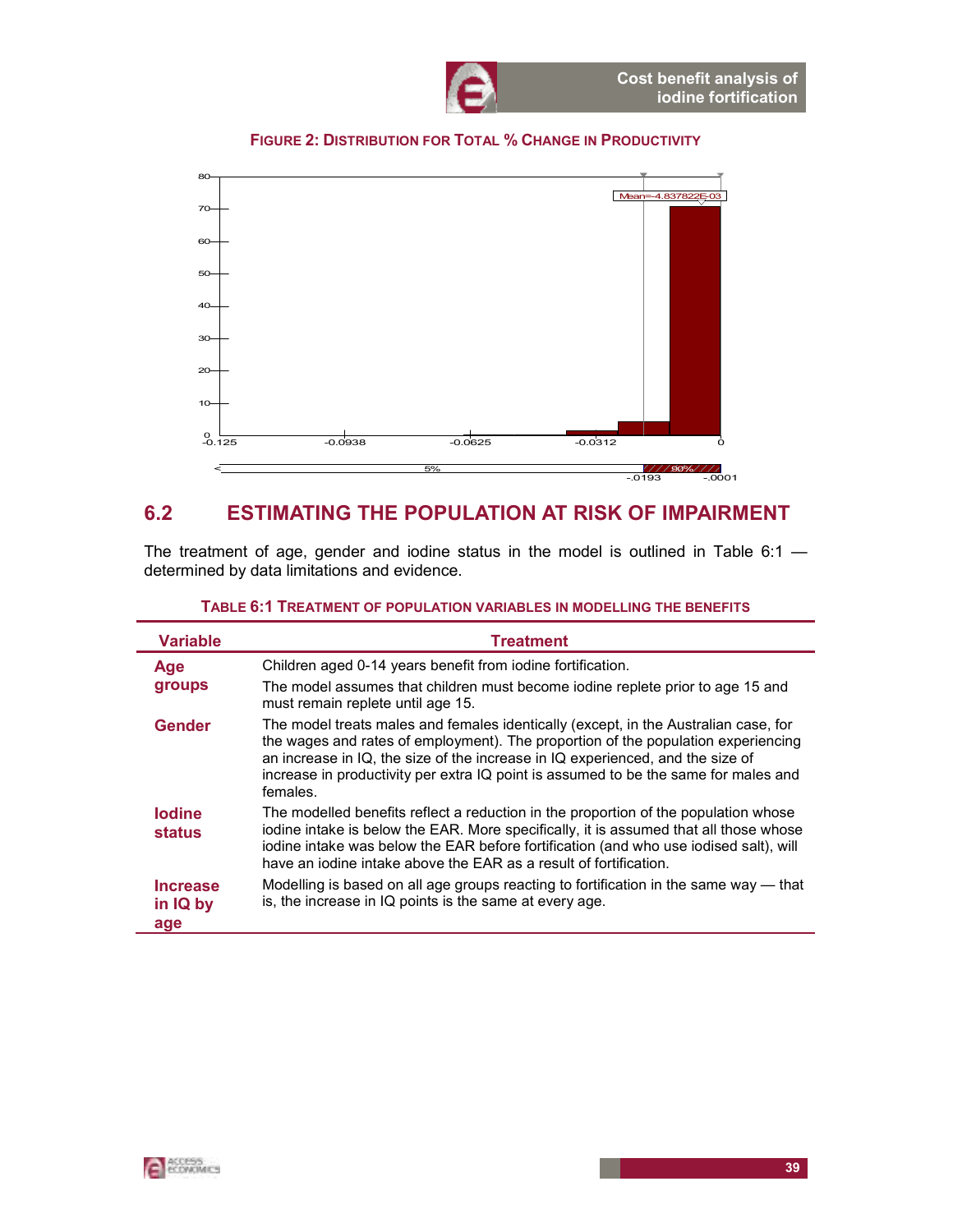

There are limited data available on how many people in the population are likely to receive a benefit (in terms of increased intelligence) as a result of iodine fortification. Modelling by FSANZ provided an estimate of the proportion of the population whose iodine intake is below the EAR for both the baseline (do nothing) scenario and under the proposed iodine fortification policy. However for New Zealand, no data was available for the entire population (people aged 0-14) for which evidence in the literature supports an increase in IQ linked to increased iodine consumption.<sup>8</sup> It was necessary to make assumptions about who benefits from the policy based on what data was available.<sup>9</sup> Table 6:2 outlines the scenario that was modelled for each country.

#### TABLE 6:2: MODELLING SCENARIOS

|                         |                                            | <b>Australia</b>                                                                                             |                                                                                                              | <b>New Zealand</b>          |  |
|-------------------------|--------------------------------------------|--------------------------------------------------------------------------------------------------------------|--------------------------------------------------------------------------------------------------------------|-----------------------------|--|
| <b>Beneficiaries</b>    |                                            | All people whose iodine intake<br>moves from below the EAR to above<br>the EAR as a result of fortification. | All people whose iodine intake<br>moves from below the EAR to above<br>the EAR as a result of fortification. |                             |  |
| <b>Population Share</b> | $0-4$ yrs<br>11 per cent                   |                                                                                                              | $0-14$ vrs                                                                                                   | 10 per cent                 |  |
|                         | 5-9yrs<br>$10-14$ yrs<br>(FSANZ modelling) | 11 per cent<br>12 per cent                                                                                   | year olds)                                                                                                   | (FSANZ modelling for 15-18) |  |

The values (based on the evidence discussed above) assigned to key variables determining the magnitude of the productivity benefit per person from mandatory fortification are summarised in Table 6:3.

#### TABLE 6:3: SIZE OF BENEFITS PER PERSON

|                                                           | Unit                                                      | <b>Distribution for</b><br>sensitivity<br>analysis                  | <b>Distribution parameters</b>                                                                                                       |
|-----------------------------------------------------------|-----------------------------------------------------------|---------------------------------------------------------------------|--------------------------------------------------------------------------------------------------------------------------------------|
| Size of IQ increase<br>from mild deficiency<br>to replete | IQ point                                                  | Lognormal                                                           | Mean = $0.8$ point,<br>standard deviation $=$ 1 point,<br>$minimum = 0$ points                                                       |
| <b>Size of productivity</b><br>increase per IQ point      | Per cent<br>increase in<br>earnings                       | Lognormal                                                           | Most likely = $0.9\%$<br>minimum = $0\%$ ,<br>maximum = $3.5\%$                                                                      |
| Size of total<br>productivity increase<br>per person      | Calculated as<br>the product of<br>the above<br>variables | Distribution<br>parameters drawn<br>from simulation<br>using @Risk. | Mean = $0.48%$ .<br>standard deviation = $1.06\%$ .<br>minimum = $0.0005%$ ,<br>maximum = $28.25%$<br>$90\%$ CI = $(0.01\%, 1.93\%)$ |

## 6.3 RESULTS

The estimated benefits arising from mandatory fortification are described in Table 6:4. The estimated mean productivity gain from the proposed fortification policy is A\$1.85 billion for Australia and NZ\$286 million for New Zealand. It is most likely that the size of productivity

 $8$  For Australia, no data was available for children aged 0 to 2 years.

<sup>&</sup>lt;sup>9</sup> It was also necessary to apply estimate across different age groups to be consistent with the population projections.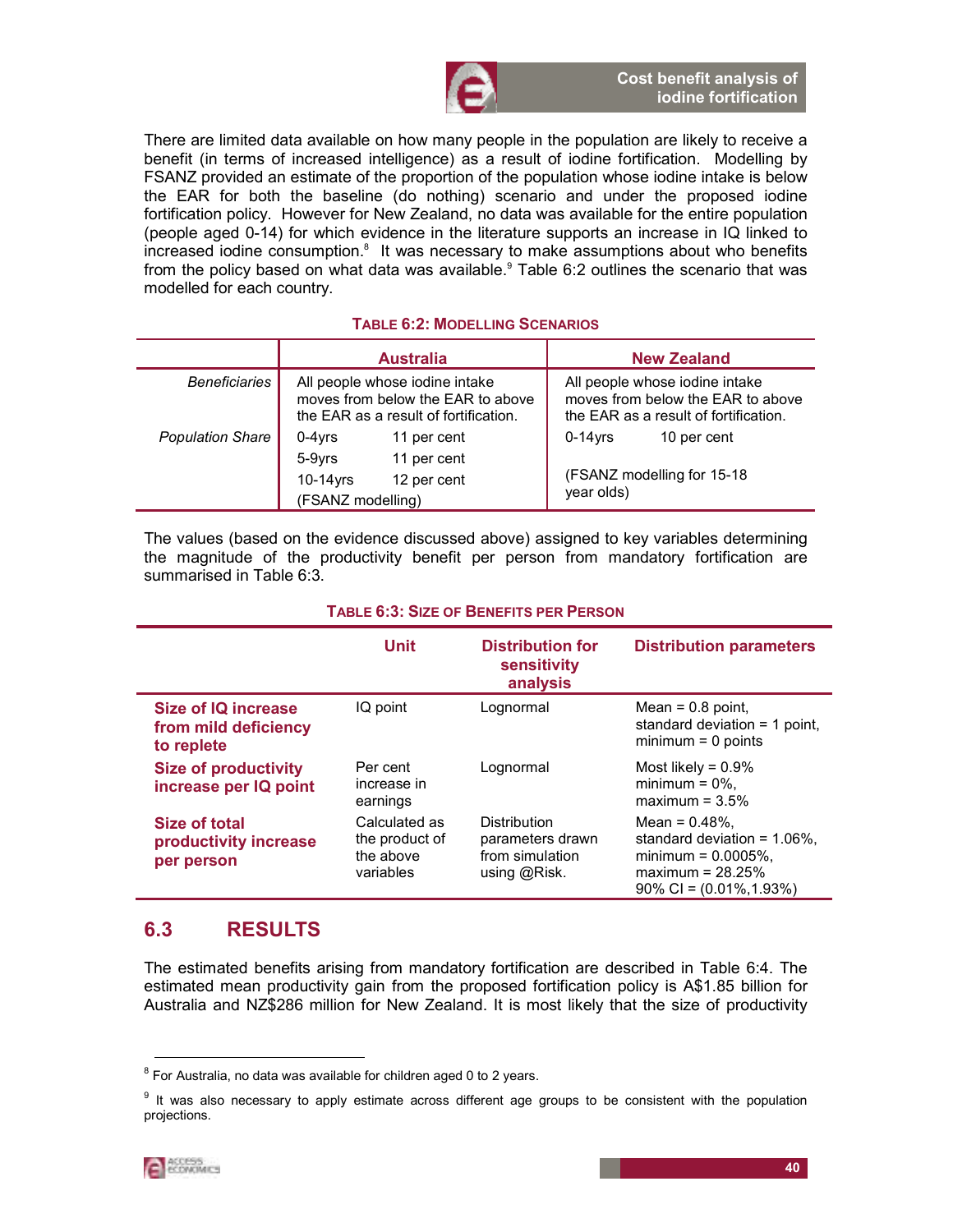gain resulting from mandatory fortification falls in the interval (A\$44.9 million, A\$7.23 billion) for Australia, and in the interval (NZ\$6.56 million, NZ\$1.14 billion) for New Zealand.

#### TABLE 6:4: DISTRIBUTION OF PRODUCTIVITY GAINS

|                             | Australia (A\$) | New Zealand (NZ\$) |
|-----------------------------|-----------------|--------------------|
| Minimum                     | 2,125,429       | 289,031            |
| Mean                        | 1,850,000,000   | 286,000,000        |
| Maximum                     | 91,300,000,000  | 16,700,000,000     |
| Std Dev                     | 3,980,000,000   | 629,000,000        |
| 5 <sup>th</sup> Percentile  | 44.900.940      | 6,560,331          |
| 95 <sup>th</sup> Percentile | 7,231,350,000   | 1,136,772,000      |

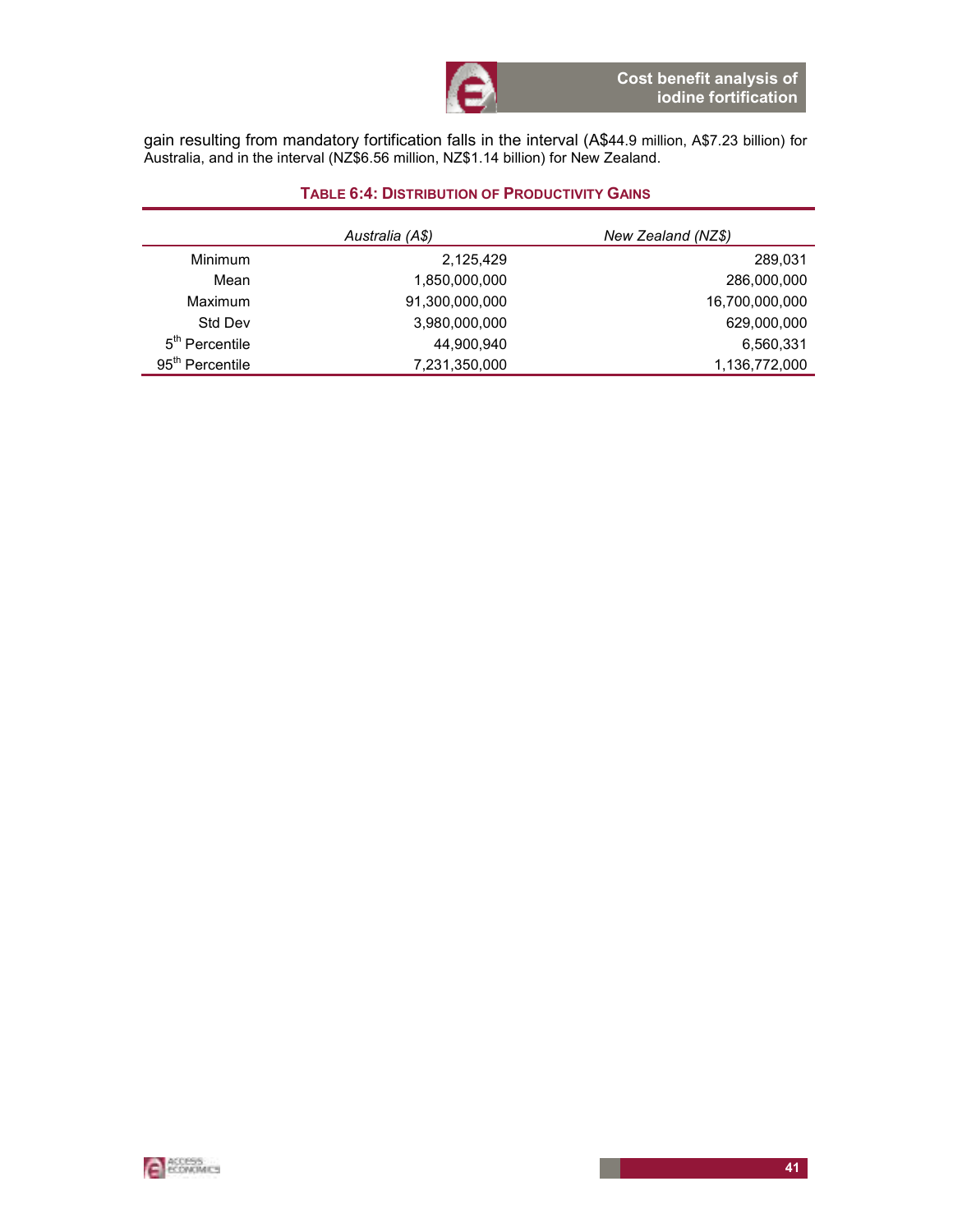

# 7. COSTS

# 7.1 CONSUMER CHOICE

Mandatory fortification aims to address the potential for under-consumption of iodine by women of childbearing age, children aged 0 to 3 years and the population in general. In a world of perfect information and foresight, where people knew of the potential social (and personal) costs of under-consumption of iodine in terms of an increased risk of cognitive and motor impairment, health and visual effects, they would alter their dietary habits. Public health information campaigns aside (not in scope here) and use of supplements aside (also not in scope), regulation in the form of voluntary or mandatory fortification of food could improve consumption outcomes by increasing iodine intake.

However, given the possible adverse effects of excess iodine intake, mandatory fortification prevents consumers from avoiding fortified products unless they make considerable changes to their dietary habits. This may result in significant costs in terms of consumer choice. A willingness-to-pay vehicle could be used to estimate this cost, but was not able to be undertaken for this project.

 $\Box$  While as part of the iodine fortification program in Tasmania, a survey was conducted amongst small to medium sized Tasmanian bakeries in 2003 with the aim of determining participation in the program. Bakeries indicated that the switch to use of iodized salt had no significant impact on consumer acceptance (Turnbull et al, 2004). However, given the survey was of bakeries rather than consumers, it is not clear whether consumers were fully aware of the impacts of iodine on healthy functioning.

As with folic acid (see Access Economics 2006), while costs will initially fall on industry, in a competitive industry such as processed cereal products, these costs will be largely (if not entirely) passed on to consumers. That is, while the legal incidence of fortification falls on industry, the economic incidence will be on the purchasers of processed cereal products. A cost benefit analysis is necessarily a partial analysis of the first round impacts of a policy change – it is beyond the scope of this analysis to estimate the second round effects as industry and consumers adjust to the increased costs of bread production. That said, we note that an across-the-board increase in the cost structure for an industry tends to be rapidly passed on to consumers. A possible exception to this is production being exported, where the scope to pass on cost increases may be less.

# 7.2 INDUSTRY

In summary, the impact of the proposal for industry would be as follows:

- $\Box$  Salt suppliers would need to alter production processes in order to produce more iodised salt for the food industry (and less non-iodised salt), and also reduce the iodine concentration in table salt.
- $\Box$  The significant number of firms that make up the cereal processing industry (more than 8000 manufacturers of bread and biscuits in 2003 $<sup>10</sup>$  alone) would need to swap to</sup> using iodised salt, instead of unfortified salt.

### Method

 $10$  BRI (2003).

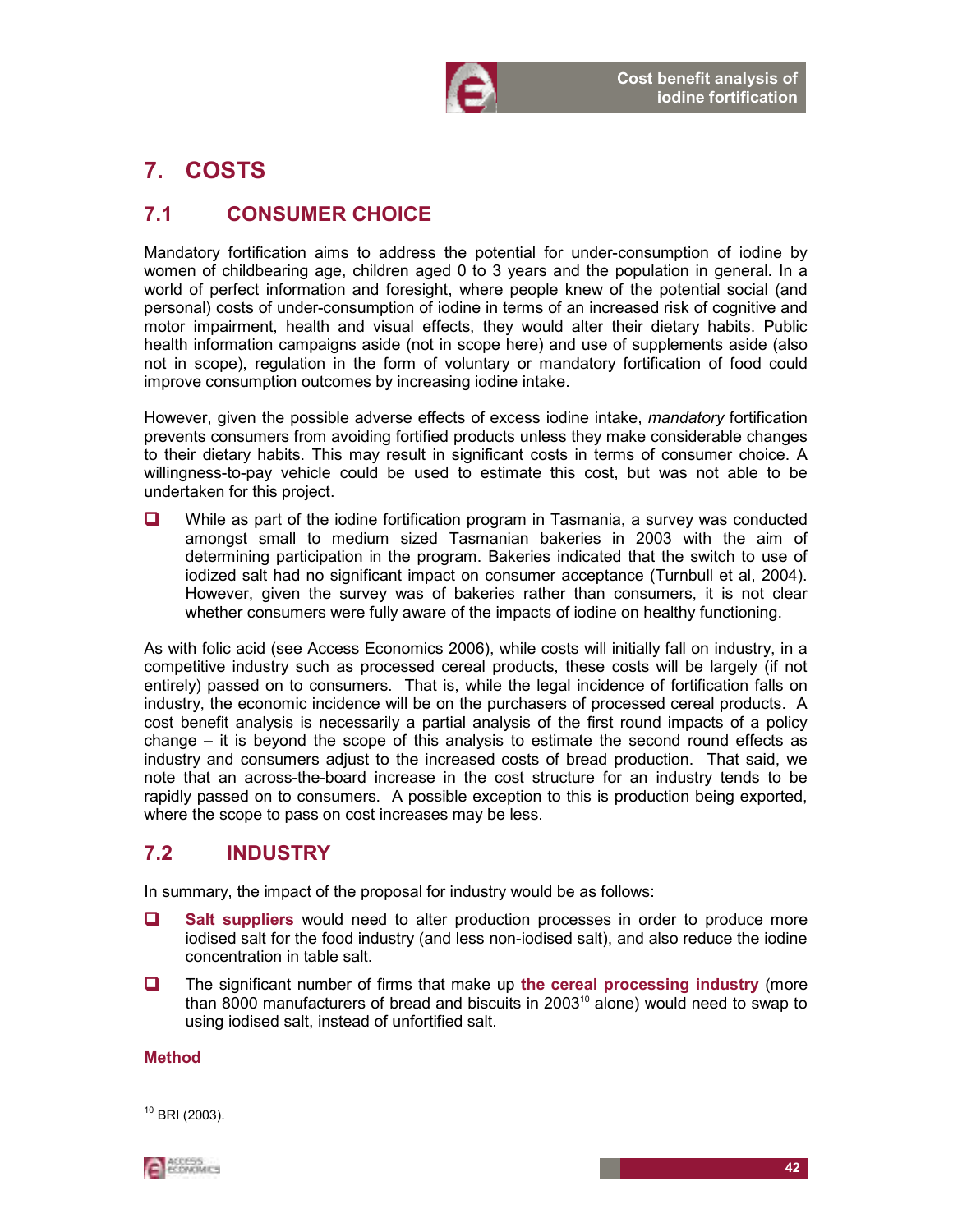

As Access Economics was able to obtain estimates of the costs of iodine fortification from close to a census of  $ANZ<sup>11</sup>$  salt suppliers, it was possible to estimate total costs to salt manufacturers simply by adding up the cost estimates from the data providers.

However, for cereal processing, cost estimates are based on data provided by a sample of companies. While the sample is small and not necessarily representative, both large and small firms from all three industry sectors provided data. Costs of iodine fortification for cereal processing were calculated by dividing total cost estimates from each company by the amount of salt input the company purchased, to obtain a cost per kilogram of salt. These unit costs were then multiplied by the total production of salt supplied to the processed cereal products industry to obtain total industry costs.

Estimates of salt production used by Australian cereal processing firms were in the range 20,000 tonnes per year to 30,000 tonnes per year. Salt production for cereal processing in New Zealand is around 2,900 tonnes.

### 7.2.1 SALT MANUFACTURERS

Major suppliers of salt to food processing businesses in Australia and New Zealand include Cheetham Salt Ltd (including Western Salt Refinery in WA and Dominion Salt in New Zealand) and Olsson's Pacific salt. The nature of the costs is outlined here, removing significant numerical detail to maintain confidentiality.

#### Machinery and equipment

In some cases, plant upgrades would be required to install a dry mixing system to enable increased production of iodised salt. In addition, where salt products are certified as an organic allowed input, firms need to ensure that there is no cross contamination, so a separate processing area would be required. The total cost of the machinery and equipment as well as installation costs have been included in the estimates. In Australia, around A\$143,000 of additional machinery and equipment would be required (including installation costs). Associated (additional) maintenance costs for the extra machinery have been included in the projections of annual ongoing costs (around A\$5000 per annum).

#### Labelling

In some cases, salt manufacturers indicated that changes to labelling would be necessary of a type to ensure that iodised and non-iodised salt are not confused. The costs incurred would be around \$1000 per plate. One manufacturer advised that the costs of changing labels would be minimal. In Australia, upfront costs associated with changing labels would amount to around A\$16,000, with no further costs modelled after the first year.

#### Iodine

Manufacturers indicated that an iodine compound would be added in a premix of fine salt. Costs were calculated on the basis of adding an average 30mg iodine per kilo salt (which equates to 51mg/kg potassium iodate), although as noted below, manufacturers noted the importance of establishing a 'working range' for concentration of iodine to compensate for normal process variation. Most indicated they would use potassium iodate which costs A\$30-40 per kg in Australia and NZ\$55-65 in New Zealand.

<sup>&</sup>lt;sup>11</sup> Australian and New Zealand.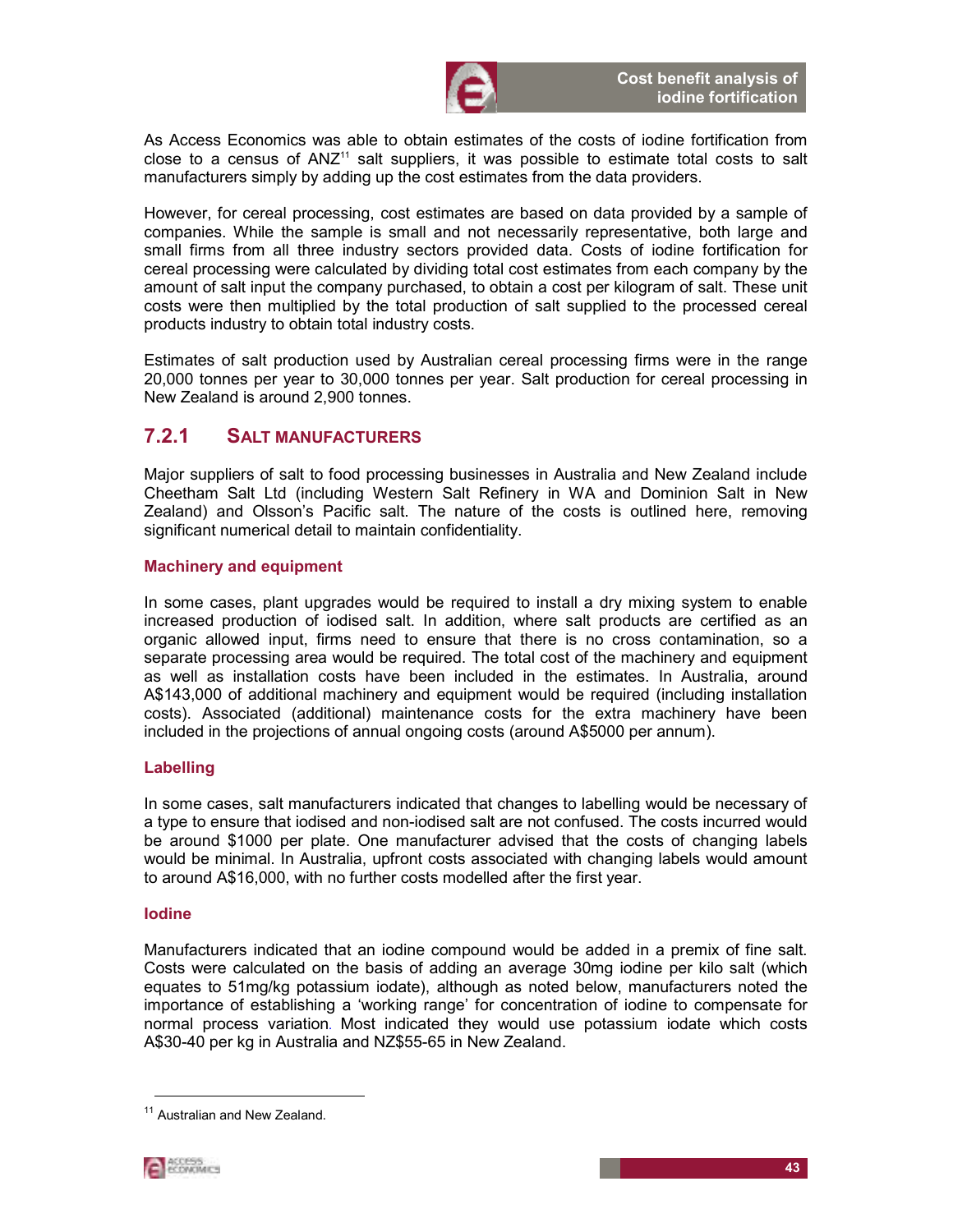

In principle, the cost benefit analysis should be based on estimates for the costs of additional iodine (i.e. iodine purchased specifically as a result of the fortification requirement — over and above that already purchased). The estimates here are based on the total costs of iodine added to salt for the whole cereal processing industry, even though some iodised salt is already provided to the industry (for example, for bakers in Tasmania). While this will overestimate the additional costs associated with iodine fortification, the current quantities of iodised salt already used in cereal processing are not known, and the impact on the estimate of net benefits should not be material given the small amounts likely to be involved.

#### Analytical testing

Responses on approaches to analytical testing differed, with the amount of product tested ranging between 6% and 20%. In Australia, estimates of test costs also differed depending on whether tests were carried out in-house or at a laboratory. Based on company estimates of test costs and the number of tests, costs of analytical testing in Australia for all salt manufacturers is \$22,000 per year.

#### Other costs

- $\Box$  One manufacturer advised that additional ware-housing costs would be incurred to separately store multipurpose non-iodised salt with sector specific iodised salt.
- $\Box$  In addition, one salt manufacturer in Australia indicated that it would incur additional transport costs because it would expand its plant in one State but not in another, and would therefore need to transport salt from the expanded plant to customers in other states. These transport costs are relatively significant, comprising 72% of annual ongoing outlays associated with fortification.

#### Transition time

With the exception of one salt manufacturer, salt manufacturers in Australia and New Zealand advised that a transition period of six to 12 months would ameliorate the costs of stock in trade and allow preparation of plant and installation of machinery.

#### Technological issues

- $\Box$  Iodine will not disperse evenly in salts with large crystals or granules the way it does in finer salt. One salt manufacturer advised that a few food manufacturing companies use larger granules, although this is diminishing as larger granules require extended dough kneading times. Most companies are moving to use of smaller salt granules. Given the scope for this project, Access Economics was not able to pursue the significance of this potential problem for those using large granule salt in food manufacture although it would appear that the costs of changing recipes or processes is unlikely to be material.
- $\Box$  Manufacturers noted the importance of establishing a 'working range' to compensate for normal process variation in concentration of iodine (for example, to achieve an average of 30mg iodine per kg, the regulation might specify a range of 20-40mg iodine per kg salt).

#### Summary of costs of fortification to salt manufacturers

 In Australia, upfront costs would be around A\$160,000 and total ongoing costs around A\$490,000 per year. The net present value of the costs of fortification for salt manufacturers over a 15 year period would be A\$5.9 million.

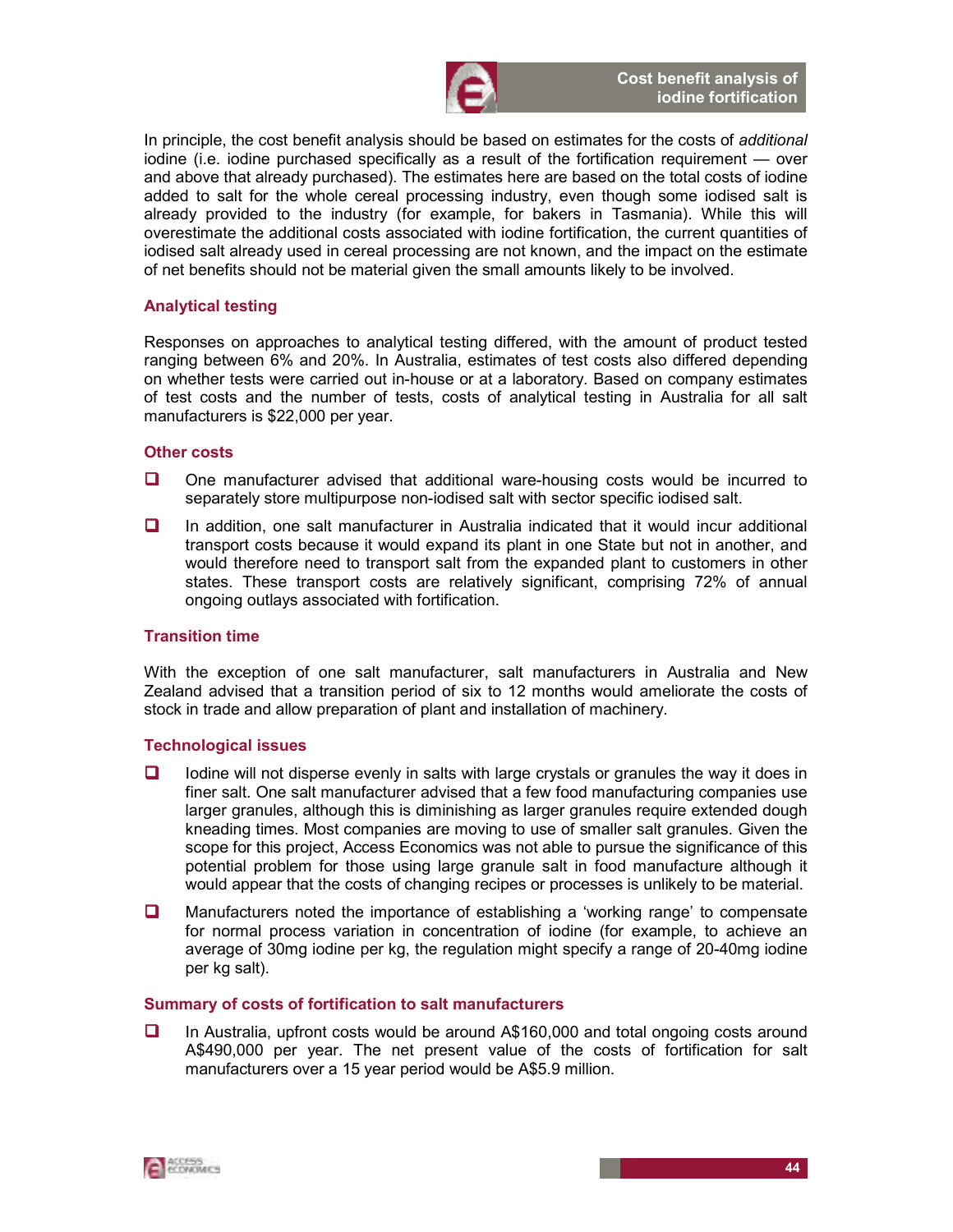

 In New Zealand, upfront costs would be around NZ\$303,000 and total ongoing costs around NZ\$18,170 per year. The net present value of the costs of fortification for salt manufacturers over a 15 year period in New Zealand would be NZ\$508,000.

Given that costs for salt manufacturers were based on close to a census of firms, no sensitivity testing has been undertaken on these costs estimates.

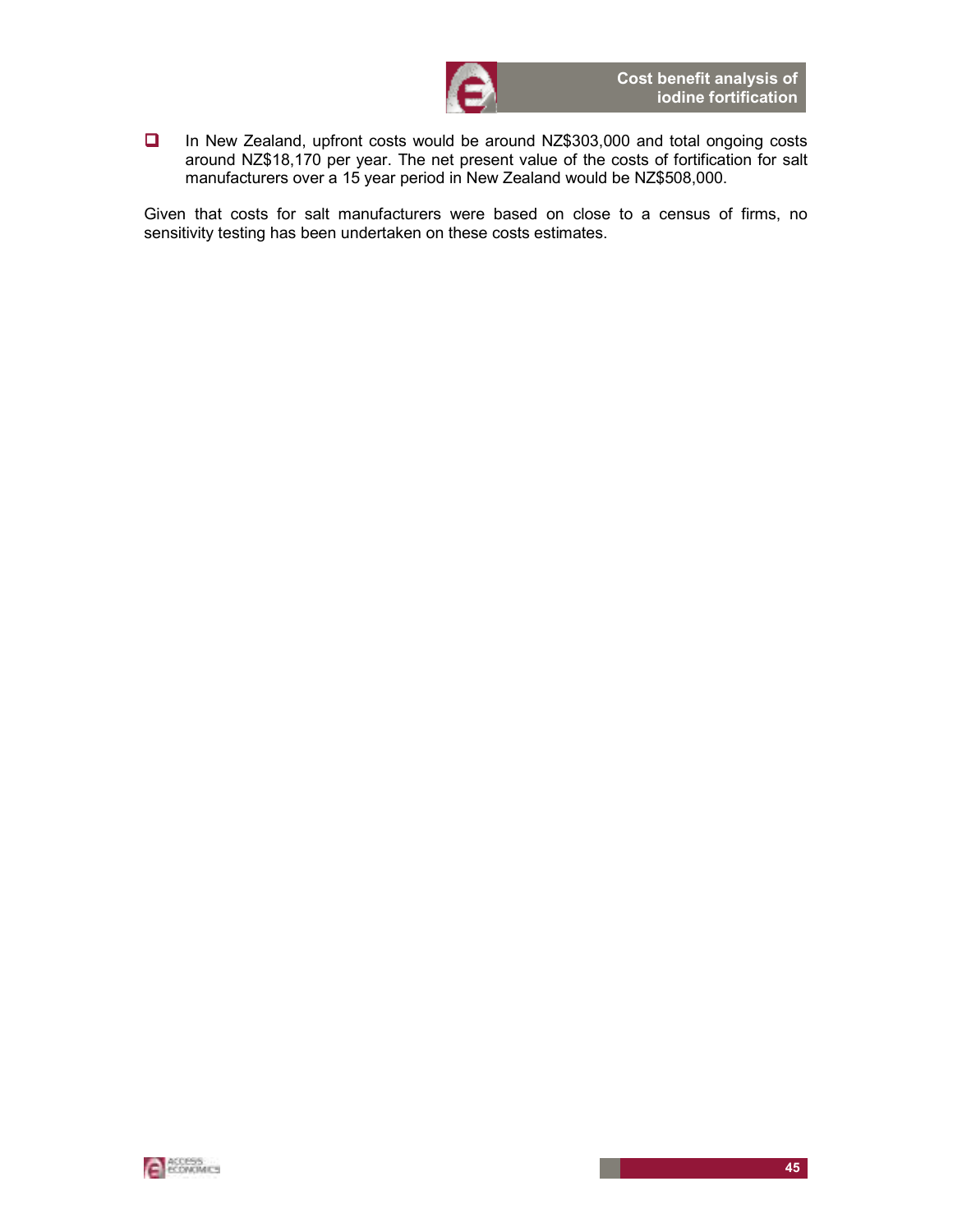

## 7.2.2 CEREAL PROCESSING INDUSTRY

Manufacturers of processed cereal products affected by the proposed iodine fortification strategy would include makers of breakfast cereals, bread and bread products, and biscuits.

Breakfast cereals: major companies include Kellogg's, Sanitarium, Goodman Fielder and Nestle. Data from a Department of Agriculture, Forestry and Fishing survey of the processed food sector undertaken in 1998-99 and cited on a Victorian Government website<sup>12</sup> suggested national turnover of cereal food and baking mix manufacturing was about \$2100 million. It is not clear what proportion of the \$2100 million comprised breakfast cereals (as opposed to baking mixes). The modelling is based on 50%.

Bread manufacturing: major companies include Goodman Fielder, George Weston Foods, and a significant number of small firms including franchise bakers (such as Bakers Delight and Brumbies) and small bakeries and hot bread shops. Data from the survey mentioned above suggested 1998-99 national turnover of bread was about \$1300 million.

Biscuit manufacturing: companies include Arnott's and George Weston Foods. Data from the survey mentioned above suggested 1998-99 national turnover of just over \$1000 million.

In the absence of more recent information, it has been assumed that the three sectors (breakfast cereals, bread and bread products and biscuits) make up around one third each of total production of foods that would be affected by iodine fortification.

Cost centres affected by the fortification proposal include: additional costs of iodised salt, changes to labels, analytical testing and trade related costs. Potential costs associated with making the transition are also discussed in this section.

### 7.2.2.1 IODISED SALT

Iodised salt would cost cereal processing firms around 10% more than non-iodised salt. However, the additional cost of iodised salt to cereal processing firms is taken into account in this analysis in the costs of fortification to salt manufacturers.

### 7.2.2.2 LABELLING AND PACKAGING

If mandatory fortification were introduced, cereal processing firms would be obliged to redesign label templates to ensure compliance with labelling standards for food containing salt. The term 'iodised salt' would need to be added to the ingredients list, and in some cases possibly the nutritional panel would also need to be changed. The redesign may be more expensive for biscuits and breakfast cereal products than for bread products, as the first two tend to have a greater range of colours on their labels.

#### For pre-packaged products:

**Q** Labelling standards require that ingredients must be declared in the statement of ingredients using a name that describes the true nature of the ingredient. To enable consumers to make informed choices and to protect public health and safety, there is a requirement that iodised salt be listed in the ingredients list. Thus labels will need to be changed to reflect this (pers. comm. FSANZ, 30 May 2006).

<sup>&</sup>lt;sup>12</sup> http://www.business.vic.gov.au/BUSVIC/STANDARD/1001/PC\_60183.html accessed 17 June 2006.

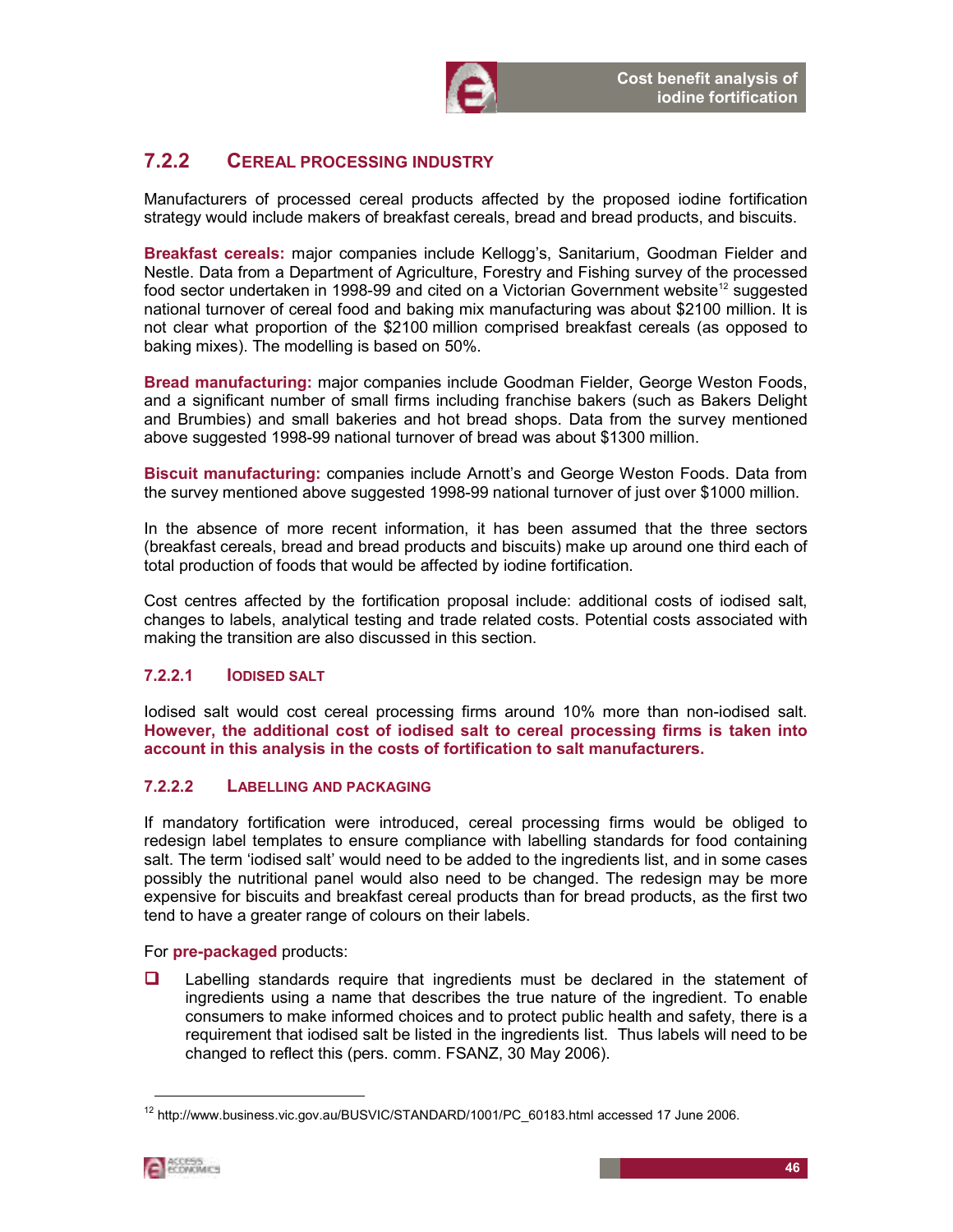

 $\Box$  Labelling standards also require that compound ingredients<sup>13</sup> (such as bread crumbs) be declared if the amount of the compound ingredient in the final food is 5% or more by weight. In other words, if mandatory fortification is introduced, labels on products with 5% or more of a compound ingredient containing iodised salt will need to be altered to reflect the inclusion of iodine in salt (pers. comm. FSANZ, 30 May 2006).

Estimates provided to Access Economics of the costs of label redesign for pre-packaged products were in the range:

- A\$500 per stock keeping unit for simpler changes in Australia and NZ\$500 in New Zealand, and around A\$1000-2000 per stock keeping unit (or NZ\$1000) for more complex changes.
- □ On a per kilogram of salt input basis, pre-packaged labelling estimates ranged from A\$0.06 to A\$0.33 to A\$2 in Australia and on average NZ\$0.11 in New Zealand.

If food is sold unpackaged, or made on the premises from which it is sold, or packed in the presence of the purchaser, no label is required. Enterprises producing unpackaged products generally provide information about ingredients via information manuals available for public perusal, label stickers, or cardboard inserts listing ingredients.

 $\Box$  Estimates of the costs of changing these items from companies producing unpackaged products were between 1 cent and 7 cents per kilogram salt input.

In Australia, labelling costs (pre-packaged and unpackaged together) were modelled in a range, with a mode of A\$0.30 per kilogram of salt input and a mean of A\$0.62, reflecting the clustering of costs (both pre-packaged and unpackaged) of A\$0.33 and below, with some firms experiencing costs at the higher end (A\$2 per kilogram of salt). In New Zealand, NZ\$0.11 was used as the basis for modelling — reflecting that this estimate was provided by a firm with a very large proportion of the market. Based on these parameters, the upfront costs of labelling changes required if fortification was introduced would be around A\$15.5 million in Australia and NZ\$341,000 in New Zealand.

Sensitivity testing of the impact of these different estimates on the net present value of costs over 15 years for cereal processing firms was conducted and the results are detailed in the section on sensitivity testing (section 7.2.2.6).

#### 7.2.2.3 ANALYTICAL TESTING

Around half of the cereal processing firms that contributed data for this analysis indicated that they would not undertake analytical testing and would instead rely on salt suppliers' guarantee that iodine concentration complied with the proposed fortification regulation. However, the modelling here is based on all cereal processing firms affected by fortification undertaking analytical testing. Three larger firms indicated that they would undertake testing and provided estimates of the associated costs. Cost estimates varied according to differences in approach. The highest projected cost estimate for testing was 3 cents per kilogram of salt purchased by that company, and the lowest was 0.3 cents per kilogram of salt. Taking an average of these (1.65 cents per kilo salt) and applying it to total salt used in cereal processing, ongoing costs per year of analytical testing would result in outlays of A\$413,000 in Australia and NZ\$51,000 in New Zealand. This estimate may or may not overestimate total expenditure per year on analytical testing because — while half the sample of firms indicated that they would not undertake any testing — it is not clear whether

 $13$  Compound ingredient means an ingredient of a food which is itself made from two or more ingredients.

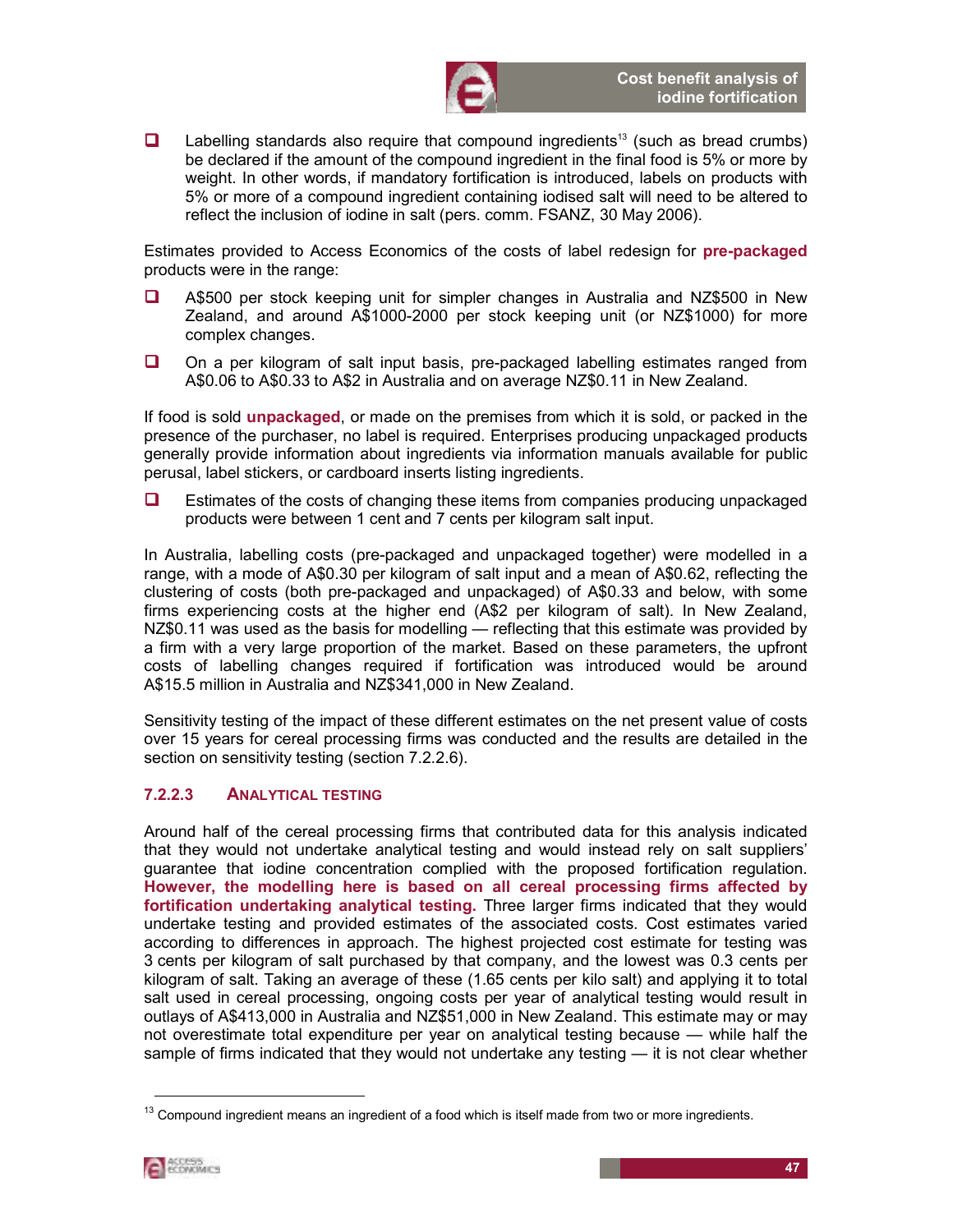

these firms would be culpable if they used salt that did not have the iodine concentration required by the regulation.

Sensitivity testing of the impact of these different estimates on the net present value of costs over 15 years for cereal processing firms was conducted and the results are detailed in the section on sensitivity testing (section 7.2.2.6).

### 7.2.2.4 TRADE RELATED COSTS

A number of stakeholders indicated in submissions to FSANZ (for example, the New Zealand Food and Grocery Council) that iodine fortification would increase trade related costs because imports of foods fortified with iodine are proscribed in some countries. For example, Japan does not permit addition of iodine compounds in foods because the Japanese population is iodine sufficient. Thus, companies exporting to these countries need to maintain separate product lines, with the associated ongoing warehousing and label switching costs<sup>14</sup>. According to estimates from one company, these costs for affected companies could be significant. While industry estimates suggested ongoing costs of around A\$36 per kg of salt used in exported products, not all of this would be attributable to iodine fortification alone. Some label switching would be necessary even without fortification to account for differences in language or other differences across export destinations. Access Economics has therefore taken 25% of trade related costs as the additional costs due to iodine fortification.

It is difficult to calculate trade related costs on an ANZ-wide basis for the cereal processing industry as a whole. However, Access Economics calculated ball park estimates of the trade related costs to the industry as a whole of iodine fortification on the following basis.

- □ % processed cereal products exported: Access Economics is not aware of the proportion of breakfast cereals made in ANZ that are exported. While less than one per cent of Australian bread turnover was exported in 2001-02, around 5% to 10% of Australian biscuits (by turnover) are exported (BRI 2003 p. 23 and company estimates). In the absence of other information, Access Economics has modelled the same proportions for New Zealand, and that the proportion of ANZ breakfast cereals exported is the same as that for ANZ biscuits.
- $\Box$  % processed cereal products exported to countries where iodised products are proscribed: Access Economics is not aware of the proportion of exports to countries in which iodine compounds in foods are proscribed. Over half of Australian biscuit exports were to NZ in 2001-02 (BRI 2003 p. 23). Other export destinations for Australian made biscuits (according to company websites) include Japan, the USA, Canada, United Kingdom, South East Asia and the Pacific. Since Canada has mandatory fortification of salt with iodine and the US allows voluntary iodisation of salt (FSANZ Initial Assessment Report), it is unlikely that these countries would proscribe imports of foods fortified with iodised salt. Access Economics conservatively modelled the proportion of exports to countries where addition of iodine compounds is proscribed with a uniform distribution between 10% and 30%.

In summary, in the base case:

 $\Box$  each element of the industry comprises a third of the output

 $14$  Man hours involved in switching labels for domestic good to labels for exported good for the same product line.

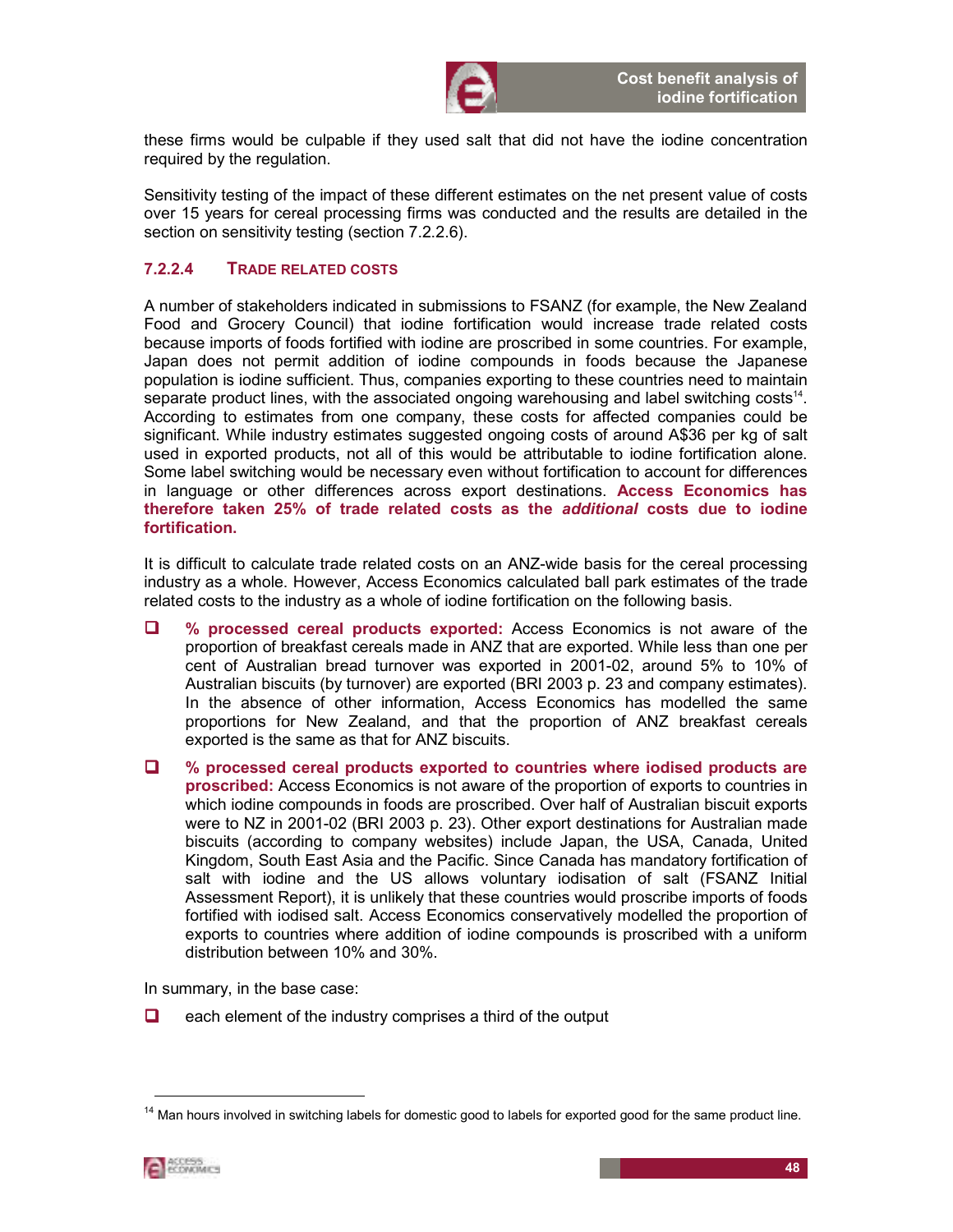

- $\Box$  bread and bread products are not exported (on the basis that less than 1% of bread turnover was exported in 2001-02 as noted above).
- □ 7.5% of output of biscuits and breakfast cereals are exported and between 10% and 30% of these are exported to countries where addition of iodine compounds to food is proscribed.

Based on these parameters, trade related costs would entail over A\$2.3 million in ongoing outlays per year in Australia and more than NZ\$280,000 in ongoing outlays per year in New Zealand. Importantly, trade related costs comprise 85% of all ongoing costs to cereal processing firms per year associated with iodine fortification.

Sensitivity testing of the impact of these different estimates on the net present value of costs over 15 years for cereal processing firms was conducted and the results are detailed in the section on sensitivity testing (section 7.2.2.6).

#### 7.2.2.5 TRANSITIONAL ISSUES

Firms have requested a transition period of 12 months to four years to ameliorate labelling costs, and facilitate adjustments necessary to accommodate exports of unfortified products.

- $\Box$  If mandatory fortification is introduced at a time when labels are redesigned in the normal course of business, then the incremental labelling costs would be minimal.
- $\Box$  Further, simultaneous implementation of a number of regulatory changes would also reduce the associated cost of labelling changes to industry (for example, combining the implementation of proposals to fortify products with iodine and folic acid). Implementation of folic acid and iodine fortification simultaneously would lead to savings for firms that would be required to use both bread making flour and iodised salt — that is, those producing bread and bread products (English muffins, buns, bread rolls, fruit breads, pizza bases, crumbed products and stuffing's). This includes plant bakeries, franchise bakers, individual bakers and hot bread shops which could redesign labels to reflect the addition of folic acid and iodine at the same time. Based on labelling estimates for the folic acid cost benefit analysis (Access Economics 2006), implementation of folic acid and iodine fortification together would save industry A\$2.5million in Australia and NZ\$220,000 in New Zealand compared with the separate implementation of these policies.

A transition period would also moderate — although not eliminate — the problem of disposing of unused labels, or unfortified products.

 $\Box$  Firms preprint labels to make the most of economies of scale and unused pre-printed packaging would need to be thrown away<sup>15</sup>. At any given time, firms may hold millions of dollars worth of pre-printed packaging. NZIER suggested that, in order to gain economies of scale in purchase, manufacturers may purchase labels for up to two years in advance, but usually for shorter periods (NZIER 2005). One firm advised Access Economics that print runs usually last three to six months. At least two firms advised that, while it might take an individual firm six months to revise and store packaging ready for the implementation of folic acid fortification, given the potentially high number of stock keeping units affected industry wide, the large size of some print runs, and the competing demands of food companies for printers, a transition period of

 $15$  One firm noted that this would be inconsistent with policies aimed at reducing waste  $-$  for example, the National Packaging Covenant.

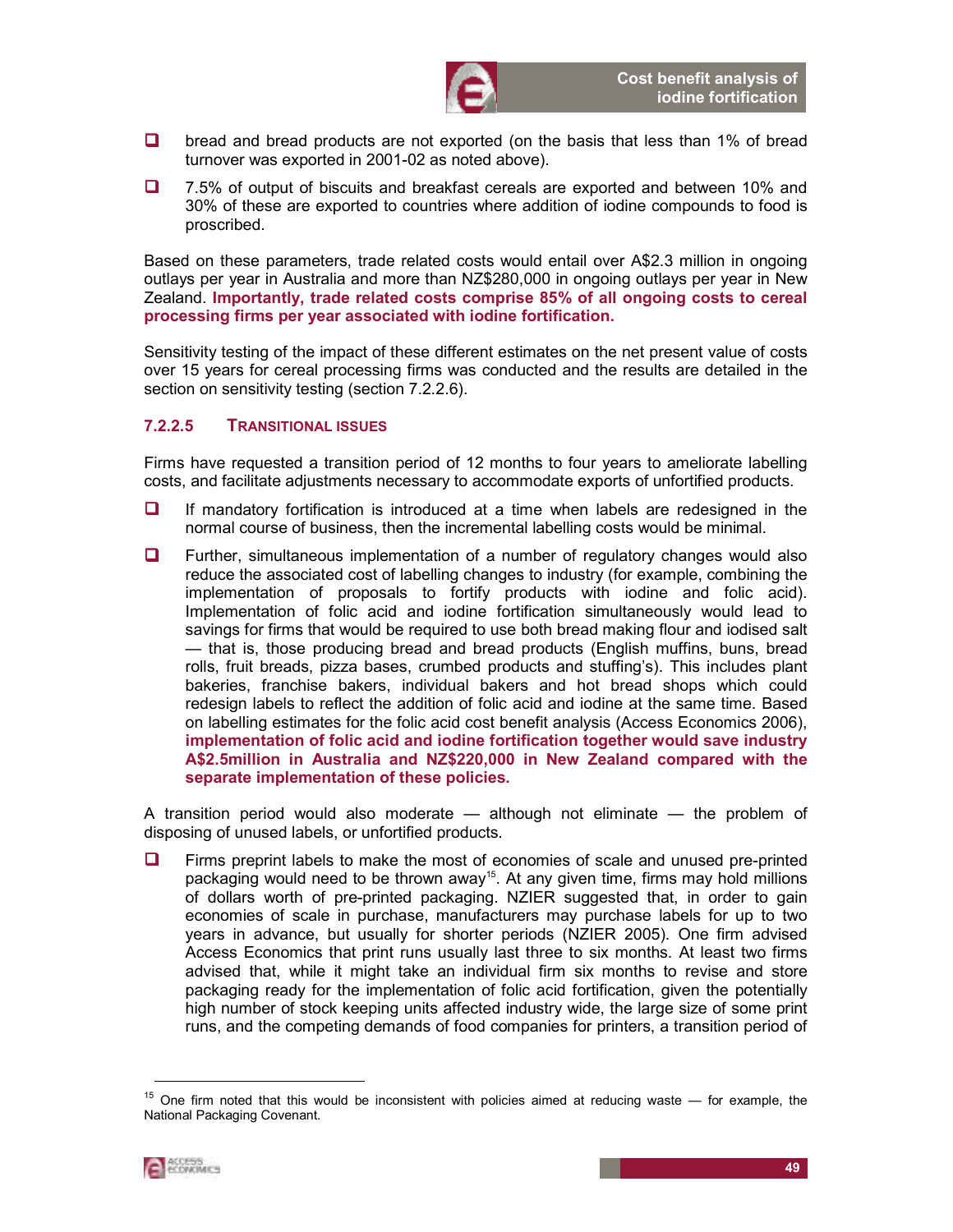

two to four years would be necessary to minimise labelling costs. This is based on experience with previous regulatory change affecting labels.

#### 7.2.2.6 SUMMARY OF BASE CASE PARAMETERS DETERMINING COSTS OF FORTIFICATION FOR CEREAL PROCESSING FIRMS

| Base case parameters                                                     | Australia      | New Zealand    |
|--------------------------------------------------------------------------|----------------|----------------|
| Salt production per year (kg)                                            | 25,000,000     | 2.900.000      |
| Labelling cost per kilo salt $(\$)$                                      | A\$0.60 (mean) | NZ\$0.11(mean) |
|                                                                          | A\$0.30 (mode) |                |
| Analytical testing cost per kilo salt (\$)                               | A\$0.0165      | NZ\$0.0165     |
| Share processed cereal products exported (%)                             | 7.5%           | 7.5%           |
| Share exports to countries where iodine is proscribed (%)                | <b>20%</b>     | 20%            |
| Trade related costs $-$ per kilo salt in exported products $(\$)$        | A\$36.20       | NZ\$36.20      |
| Share of trade related costs attributable to jodine<br>fortification (%) | 25%            | 25%            |
| Biscuits & breakfast cereals as % of all cereal processing<br>production | 67%            | 67%            |

### 7.2.3 SENSITIVITY TESTING OF COSTS FOR CEREAL PROCESSING FIRMS

Sensitivity testing was undertaken on the estimates of the net present value over 15 years of costs to cereal processing firms because of the considerable uncertainty surrounding some of the estimates. No testing was undertaken on estimates from salt manufacturers (other than the estimate for the quantity of salt used in cereal processing in Australia) because the data were based on close to a census of firms.

#### Australia

Sensitivity testing was undertaken on the costs of iodine fortification for cereal processing firms in Australia to examine the impact on the net present value of costs over 15 years for these firms on modelling assumptions about the following variables, in order to account for the significant uncertainty around the estimates for these variables:

- $\Box$  Upfront labelling costs were modelled with a log normal distribution with a mean of 60 cents per kilogram of salt and a mode of 30 cents. The long right tail associated with this distribution means there was some probability allocated to costs being over \$2 per kilogram of salt. Changes in this variable had the largest impact on the net present value of costs (Figure 4).
- $\Box$  The second largest impact was from varying the proportion of product exported to countries where the addition of iodine compounds to foods is proscribed. This was modelled with a uniform distribution with minimum 10% and maximum 30% (Figure 4).
- $\Box$  The quantity of salt used in cereal processing was modelled with a uniform distribution with a minimum of 20,000 tonnes used in the cereal processing industry per year and a maximum of 30,000 tonnes per year (Figure 4).
- $\Box$  The proportion of products exported was assumed to have a uniform distribution with minimum 5% exported and maximum 10% exported (Figure 4).
- $\Box$  Analytical testing costs were modelled with a normal distribution with a mean of 0.0165 cents per kilogram salt and a standard deviation of 0.0135 cents per kilogram salt (Figure 4).

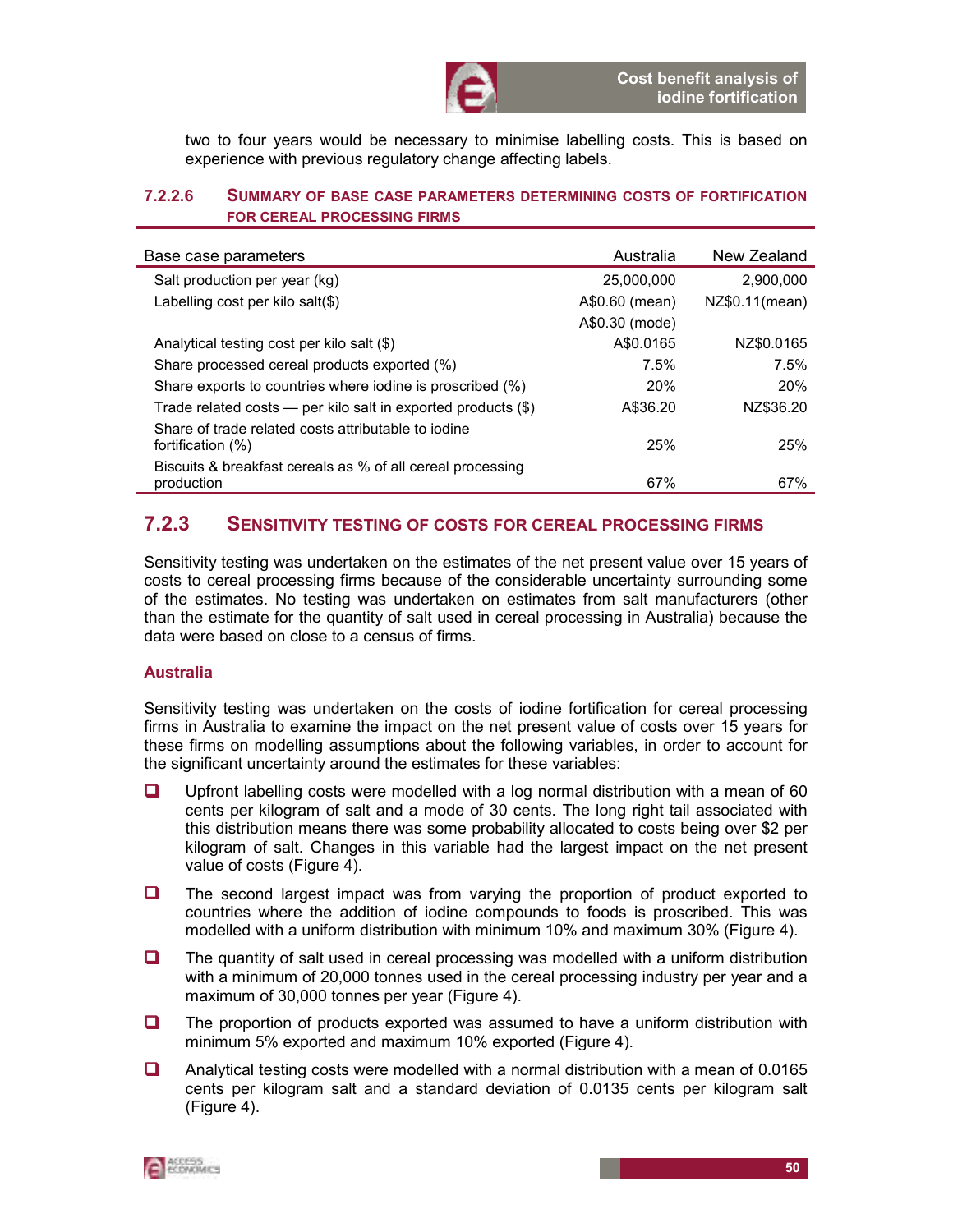

With these distributions for these variables, the likely range for the costs of iodine fortification for cereal processing firms is outlined in Table 7:1. The mean of the NPV over 15 years of costs for cereal processing firms is A\$38 million. The chart (Figure 3) shows that while the maximum possible NPV of costs could be A\$245 million, it is most likely that costs will fall below A\$64 million.

#### TABLE 7:1 DISTRIBUTION OF NPV OF COSTS FOR CEREAL PROCESSING FIRMS OF FORTIFICATION, AUSTRALIA (A\$)

| NPV Minimum        |             |
|--------------------|-------------|
|                    | 10,300,000  |
| NPV Mean           |             |
|                    | 38,000,000  |
| NPV Maximum        |             |
|                    | 245,000,000 |
| Standard deviation |             |
|                    | 15,000,000  |
| 5th percentile     |             |
|                    | 20,000,000  |
| 95th percentile    |             |
|                    | 64,000,000  |

#### FIGURE 3 DISTRIBUTION OF THE NPV OF COSTS FOR CEREAL PROCESSING FIRMS



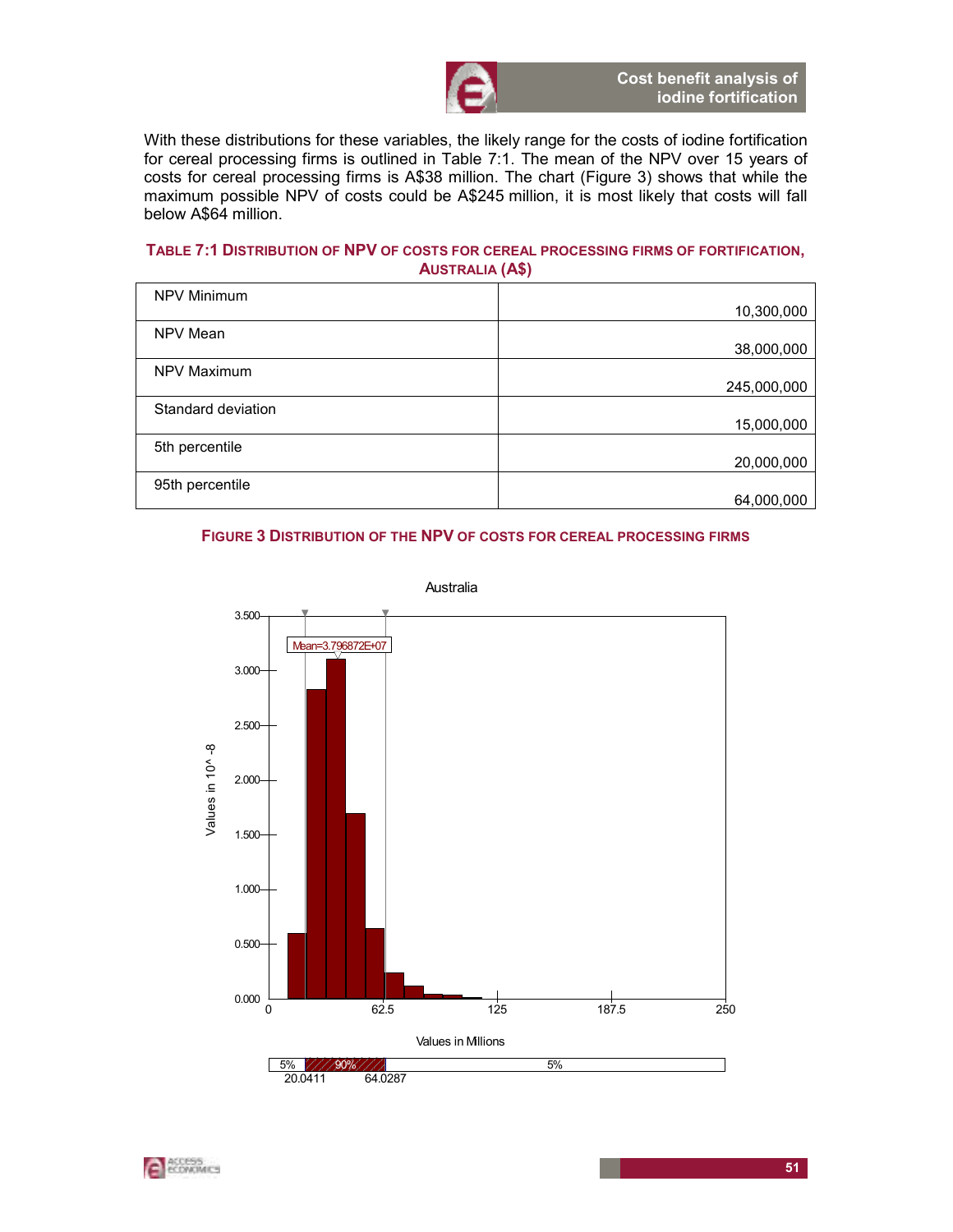#### FIGURE 4 IMPACT OF KEY VARIABLES, AUSTRALIA



Regression Sensitivity for NPV costs aust/C24

#### New Zealand

Sensitivity testing was also undertaken on the costs of iodine fortification for cereal processing firms in New Zealand to examine the impact on the net present value of costs over 15 years for these firms on assumptions about the following variables, in order to account for the significant uncertainty around the estimates for these variables:

- Analytical testing costs were assumed to have a normal distribution with a mean of 0.0165 cents per kilogram salt and a standard deviation of 0.0135 cents per kilogram salt (Figure 6).
- $\Box$  The proportion of products exported was assumed to have a uniform distribution with minimum 5% exported and maximum 10% exported (Figure 6).
- Similarly, the proportion of product exported to countries where the addition of iodine compounds to foods is proscribed was assumed to be uniform with minimum 10% and maximum 30% (Figure 6).

Based on these assumptions about the distribution of these variables, the likely range for the costs of iodine fortification for cereal processing firms is outlined in Table 7:2. The mean of the NPV of costs over 15 years for cereal processing firms is NZ\$3 million. The chart (Figure 5) shows that while the maximum possible NPV of costs could be NZ\$5.8 million, it is most likely that costs will fall below A\$4.6 million.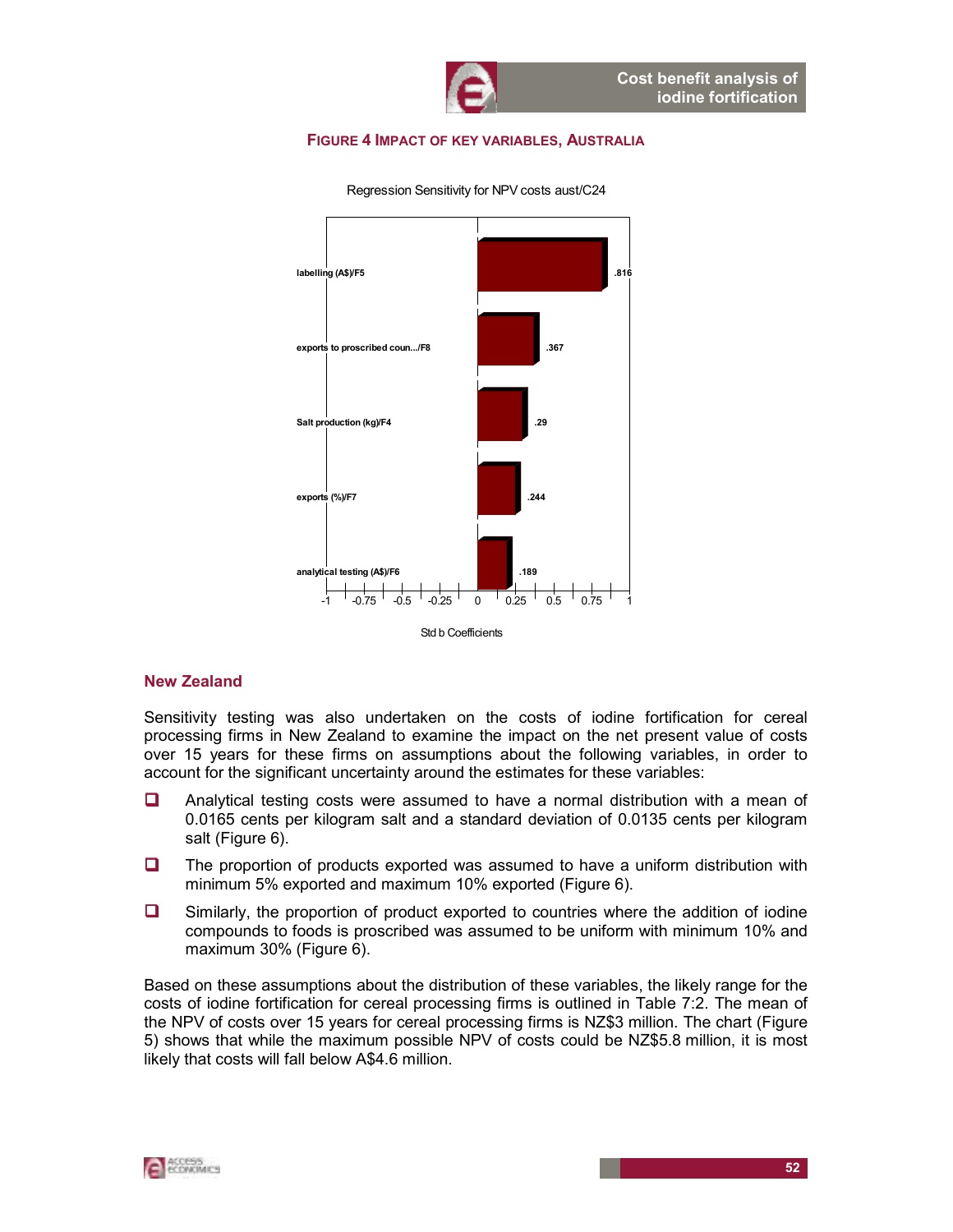

#### TABLE 7:2 DISTRIBUTION OF NPV OF COSTS FOR CEREAL PROCESSING FIRMS OF FORTIFICATION, NEW ZEALAND (NZ\$)

| NPV Minimum                 |           |
|-----------------------------|-----------|
|                             | 774,085   |
| NPV Mean                    |           |
|                             | 3,055,744 |
| NPV Maximum                 |           |
|                             | 5,841,971 |
| Standard deviation          |           |
|                             | 877,044   |
| 5 <sup>th</sup> percentile  |           |
|                             | 1,754,479 |
| 95 <sup>th</sup> percentile |           |
|                             | 4,612,788 |

#### FIGURE 5 DISTRIBUTION OF THE NPV OF COSTS FOR CEREAL PROCESSING FIRMS



New Zealand

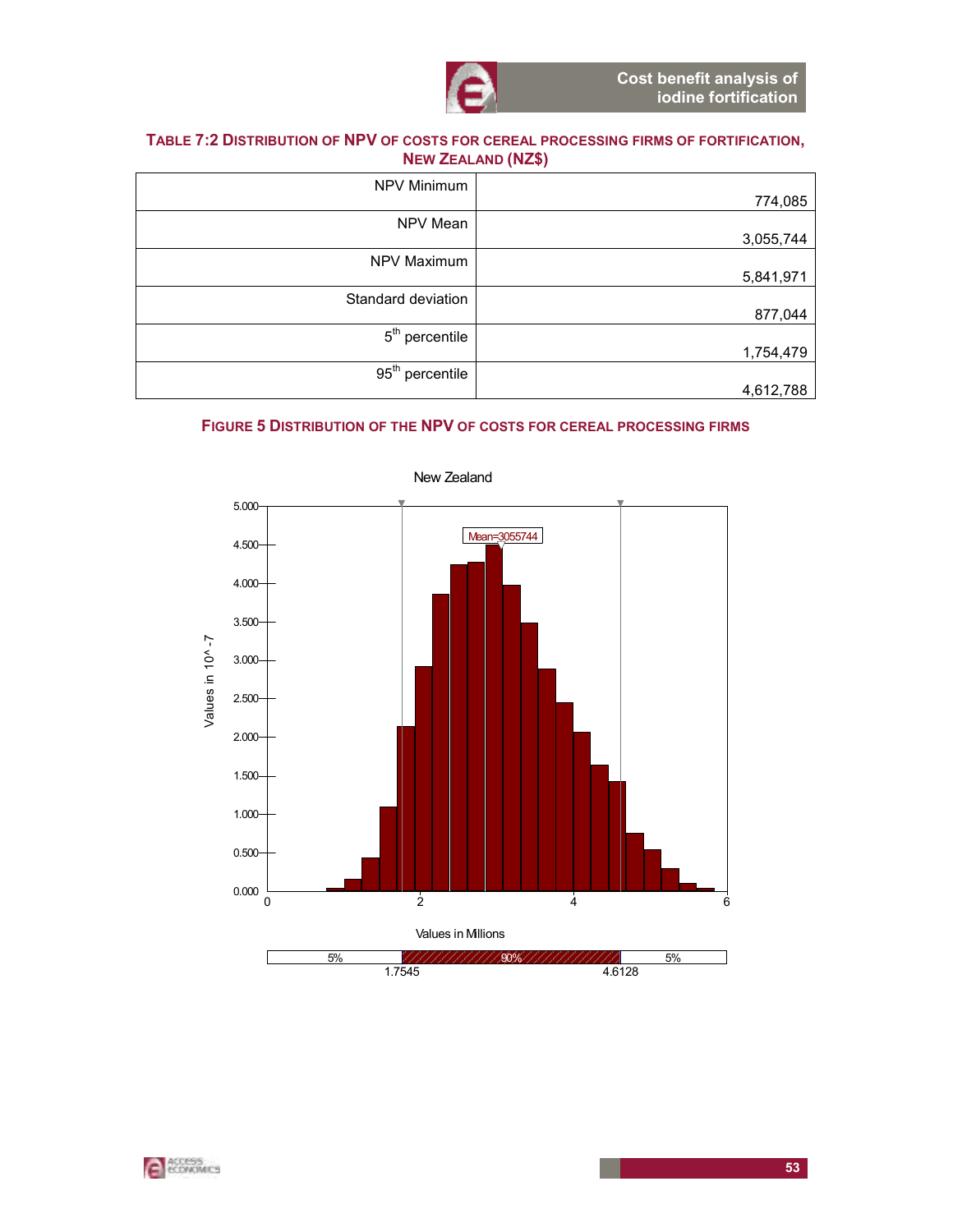#### FIGURE 6 IMPACT OF KEY VARIABLES, NEW ZEALAND



Regression Sensitivity for NPV costs NZ/C50

## 7.3 GOVERNMENT

The cost estimates in this section reflect only the value of resources allocated to activities that would not otherwise be undertaken if mandatory fortification was not introduced, ignoring costs already sunk in developing the proposal thus far.

The costs outlined here draw on estimates provided by governments in Australia and New Zealand and have also been compared with the cost estimates from a previous project for governments to administer a proposal for mandatory fortification of bread making flour with folic acid (Access Economics 2006).

 $\Box$  The costs of administering the regulation in the case of iodine fortification are likely to be higher than those for administering folic acid fortification because the iodine requirement relates to cereal processing firms of which there are thousands (more than 8,000 firms in the baking industry in Australia (BRI 2003)<sup>16</sup>), whereas the folic acid fortification requirement relates to milling companies (less than 20).

The introduction of the two fortification requirements (folic acid and iodine) together may lead to some economies of scale for governments, for example, in training and awareness raising as firms in the baking industry are affected by both policy proposals, or in auditing (as indicated by the New Zealand Food Safety Authority).

 $16$  This figure includes some companies that would not be affected by iodine fortification but excludes some companies making breakfast cereals (for example) that would be affected by iodine fortification.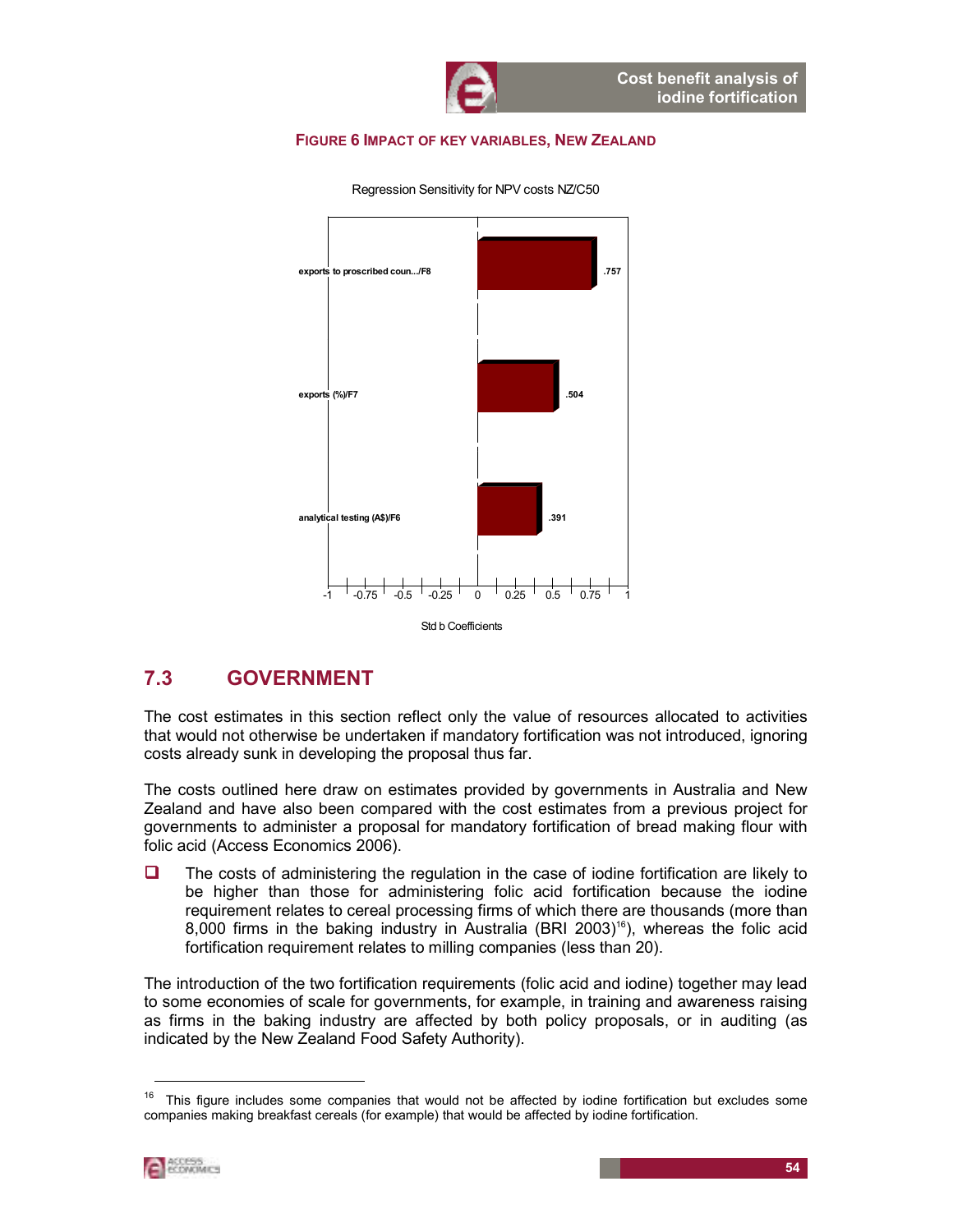

## 7.3.1 AUSTRALIA

Administration and enforcement of mandatory fortification would be undertaken by the relevant section of the health or human services department in each State and Territory.

Given fixed regulatory resources, State and Territory governments need to balance the health risks associated with iodine intake against the other health and safety risks in their purview. As with folic acid fortification, iodine intake (in controlled concentrations such as that envisaged under the fortification proposal) may be allocated a lower priority than other food safety issues (for example, preparation of seafood). Furthermore, iodine fortification does not involve significant process change (except for a proportion of salt manufacturing plants).

Access Economics requested estimates of the costs of administering and enforcing the regulation from a number of jurisdictions. One small jurisdiction and one large jurisdiction provided estimates of their costs. The costs vary according to the type of monitoring model implemented, and the different characteristics of each jurisdiction (for example, greater distances to travel in NSW, Queensland, WA and the NT). The total costs of administration and enforcement by all State and Territory governments Australia-wide were estimated by calculating the jurisdictional cost per head for those jurisdictions that provided cost estimates to Access Economics, and then applying these per capita costs to the entire Australian population (around 20.5 million people in 2005).

Cost centres for governments include awareness raising and training, auditing (surveillance), administration and responding to complaints.

- As with folic acid fortification (Access Economics 2006), the costs of prosecutions have not been included in the analysis. FSANZ advised that prosecutions are rarely mounted on food standards compliance issues (pers. comm., FSANZ, 4 May 2006), with 'encouragement' being the preferred approach.
- $\Box$  While one state noted the importance of health monitoring (or monitoring of the fortification program on population iodine status), responsibility for the costs of monitoring may be the subject of some discussion between States/Territories and the Australian Government. Health monitoring costs are discussed in section 7.4.1.2.

#### Training and awareness raising

Proposed approaches to training and raising awareness of the fortification policy differed widely. One state indicated that it would distribute a letter to those companies affected by iodine fortification, whereas another jurisdiction suggested it would hold an information session for industry, and develop information manuals and a web page.

Based on indicative estimates from one jurisdiction, introducing iodine and folic acid fortification together would save approximately A\$19,000 in training costs (Australia-wide).

#### Auditing

Cost estimates for an auditing program were provided by one jurisdiction, which indicated that each year, the products from a sample of around 20% of firms in that state would be tested for iodine concentration. Tests were estimated to cost \$150. Collecting and analysing the samples would involve around one week of work. Wages per hour across jurisdictions that provided data were in the range A\$35 to A\$51 (including on-costs).

Unlike the proposed administration of folic acid fortification, no jurisdiction indicated that it would incur additional costs in checking labels.

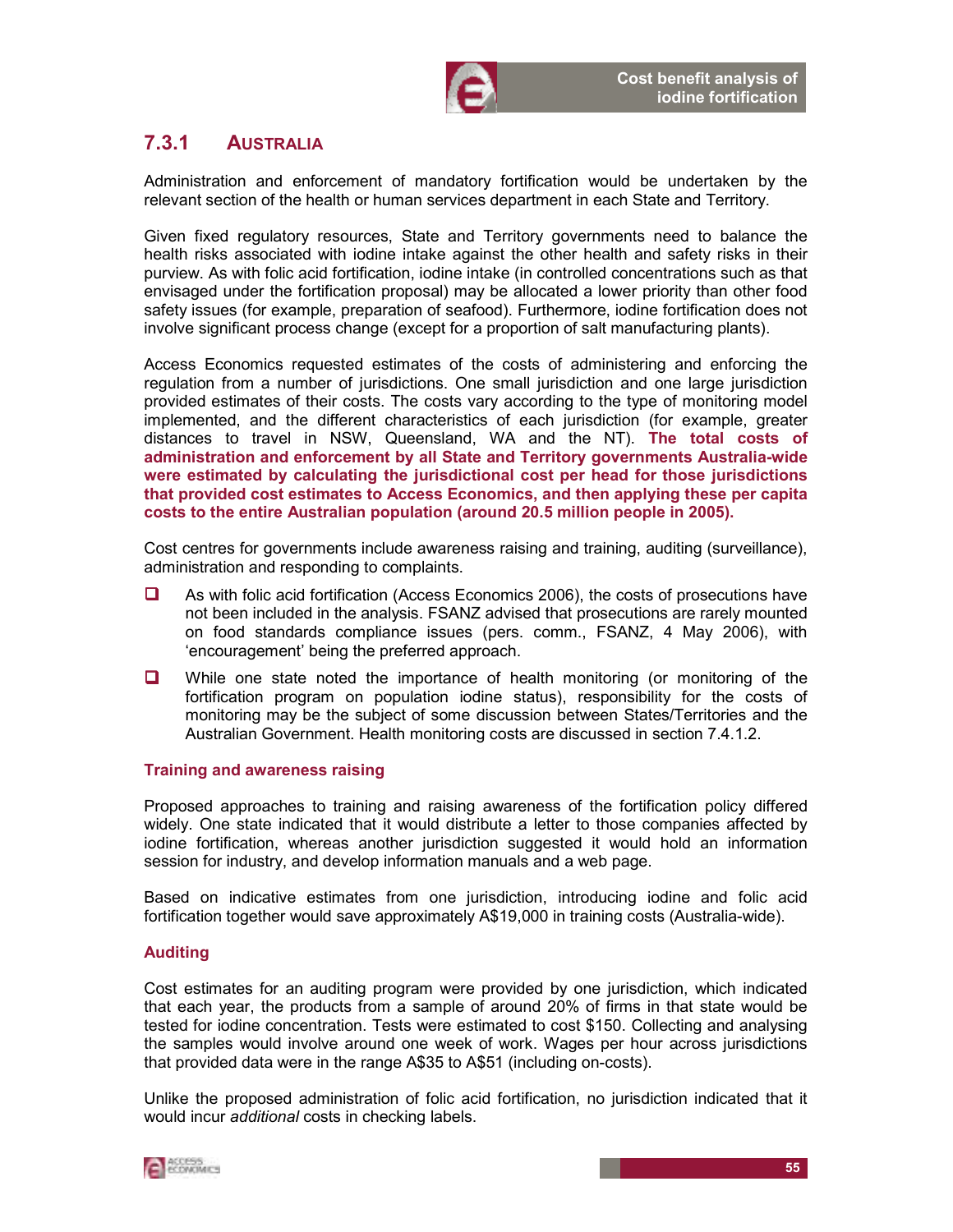

#### Administration

One state suggested nil additional administration costs, whereas another state indicated that establishing administration systems for iodine fortification would involve around four weeks work, but that ongoing costs each year thereafter would be minimal.

#### **Complaints**

One jurisdiction estimated that each complaint would involve around four hours work, however, was uncertain about how many complaints would arise. Another jurisdiction estimated that dealing with complaints would involve around one week's work each year (at the hourly wage noted above).

An approximate range for total costs is presented in Table 7:3. Given the costs are based on data from only two jurisdictions and each suggested it would take a different approach, the estimates in Table 7:3 should be interpreted as an indicative range.

- $\Box$  The higher of the two estimates for upfront costs has been adopted for the net benefit calculations (A\$138,182) on the basis that in a cost benefit analysis it is better to err on the side of overestimating rather than underestimating compliance costs.
- The average of the two estimates of ongoing costs in Table 7:3 (A\$156,045 per year), has been used to calculate the overall net benefits of the fortification proposal. This figure is very similar to the ongoing costs of administering and enforcing the folic acid fortification proposal (Access Economics 2006).

The costs provided by the Tasmanian government above (see section 4) for its iodine fortification program are significantly higher than the estimates in Table 7:3, which the Tasmanian Government has indicated in the past may reflect the voluntary nature of the Tasmanian program.

#### TABLE 7:3 COSTS OF GOVERNMENT ADMINISTRATION OF REGULATION, AUSTRALIA (A\$)

|                  | Lower estimate | Upper estimate |
|------------------|----------------|----------------|
| Upfront          | 1.835          | 138.182        |
| Ongoing per year | 96.490         | 215,600        |

Source: based on estimates from two Australian state governments.

### 7.3.2 NEW ZEALAND

Administration and enforcement of mandatory fortification in New Zealand would be undertaken by the New Zealand Food Safety Authority (NZFSA). The NZFSA estimates of the associated costs are outlined in Table 7:4. The major cost centres include:

- $\Box$  The upfront costs of training and awareness raising, including 30 hours work at \$NZ120 an hour and with around \$NZ1200 in materials;
- Auditing, likely to be contracted out at \$80,000 per year with \$NZ600 upfront in setting up the contract;
- $\Box$  The cost of administration based on 20 hours in the first year and 11 hours per year thereafter;
- $\Box$  Dealing with complaints, based on 19 hours a year; and

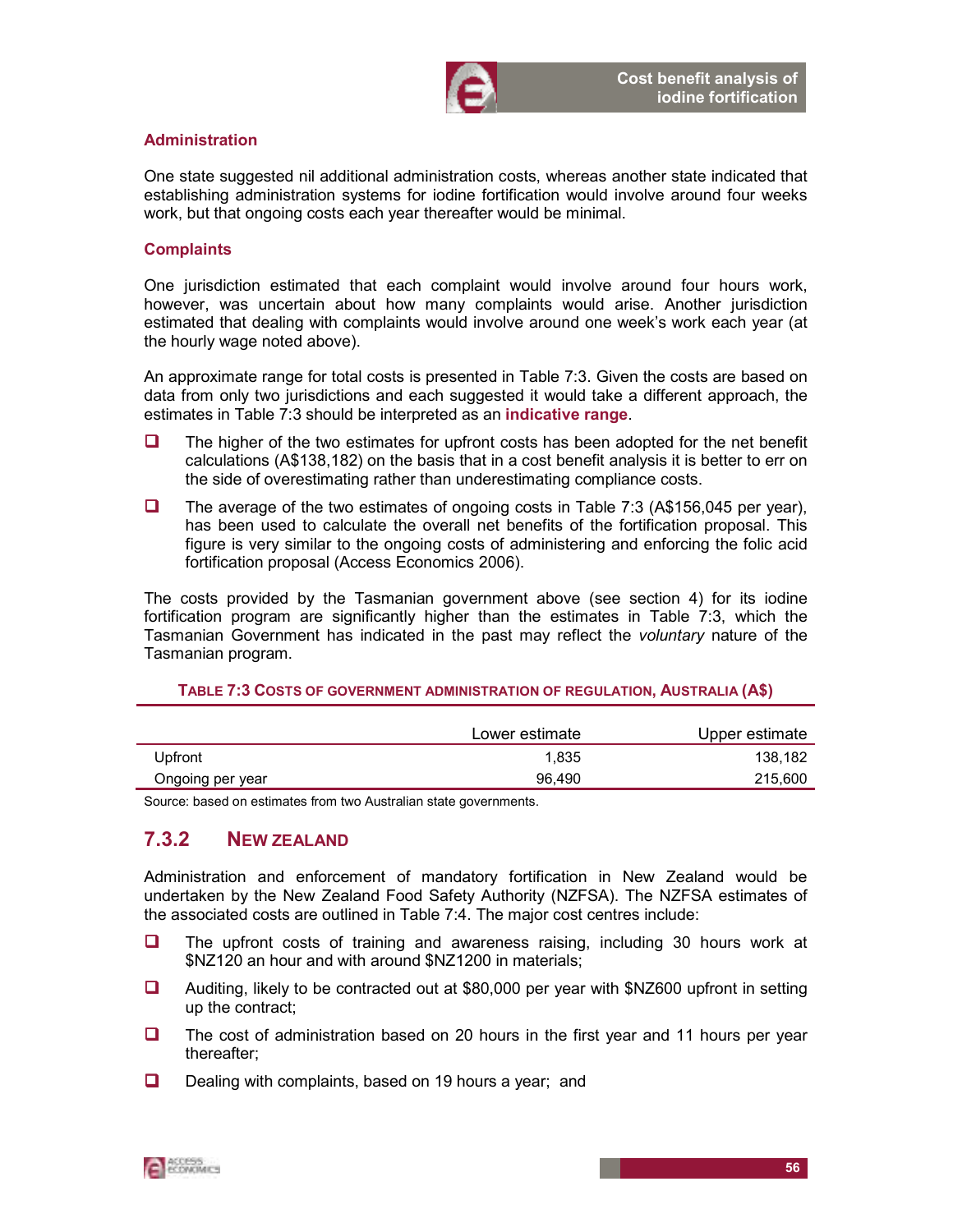$\Box$  In the event that there are repeated infringements, the NZFSA might prosecute, but the chance of this happening is very small. One prosecution would cost \$80,000.

If iodine and folic acid fortification were implemented together, the NZFSA indicated there would be economies of scale in auditing which would save \$NZ400 in upfront costs and \$NZ10,000 per year thereafter.

TABLE 7:4: COSTS OF GOVERNMENT ADMINISTRATION OF REGULATION, NEW ZEALAND (NZ\$)

|                                                  | Upfront | Ongoing cost per year |
|--------------------------------------------------|---------|-----------------------|
| Training and Awareness raising                   | 4,800   | 1,200                 |
| Auditing                                         | 600     | 80,000                |
| Administration                                   | 2.400   | 1,320                 |
| Complaints                                       |         | 2,280                 |
| Cost of one prosecution (not likely so excluded) |         | 80,000                |
| <b>Total</b>                                     | 7,800   | 84,800                |
|                                                  |         |                       |

Source: NZFSA

# 7.4 OTHER COSTS OF FORTIFICATION

### 7.4.1.1 COSTS OF ADVERSE HEALTH EFFECTS

The health benefit-risk assessment commissioned by FSANZ concluded that there may be small health risks to identified vulnerable groups, but that any adverse effects would be extremely rare. While potential adverse health effects should not be ignored, not least because of the potential impact on quality of life of those possibly affected, assessment of their costs is outside the designated scope of this particular project. Even so, there is a lack of data available to quantify the possible adverse effects. For these reasons, the associated costs are not included in the calculations here.

#### Hypothyroidism

The FSANZ health benefit-risk assessment of the impact of the proposal for iodine fortification concluded that people with pre-existing thyroiditis may experience short term hypothyroidism (2 to 3 weeks) as a result of fortification and some may need therapy.

#### Iodine induced hyperthyroidism

An increased incidence of iodine induced hyperthyroidism (IIH) is reported to be the most common adverse effect encountered following the introduction of iodine fortification. It affects principally the elderly who are the population group most likely to have developed multinodular goitres as a result of long-standing ID. Small increases in incidence have also been documented in people under 40 years old due largely to Graves' disease.

Access economics was not able to source Australian studies of the prevalence or incidence of Graves disease or autonomous multinodular goitre, precluding estimation of the possible costs to society of the adverse health effects of fortification due to IIH.

The National Health Survey (Table 7:5) suggests that around 2.4% of Australians reported a thyroid gland disorder, however, these data do not include those who were undiagnosed and are not disaggregated by type of disorder. Stevens (2000) applied the results from what he claimed was the most reliable survey of thyroid disorders available (the Wickham Survey conducted in England over 20 years from 1972) to the Australian population for 1999 and

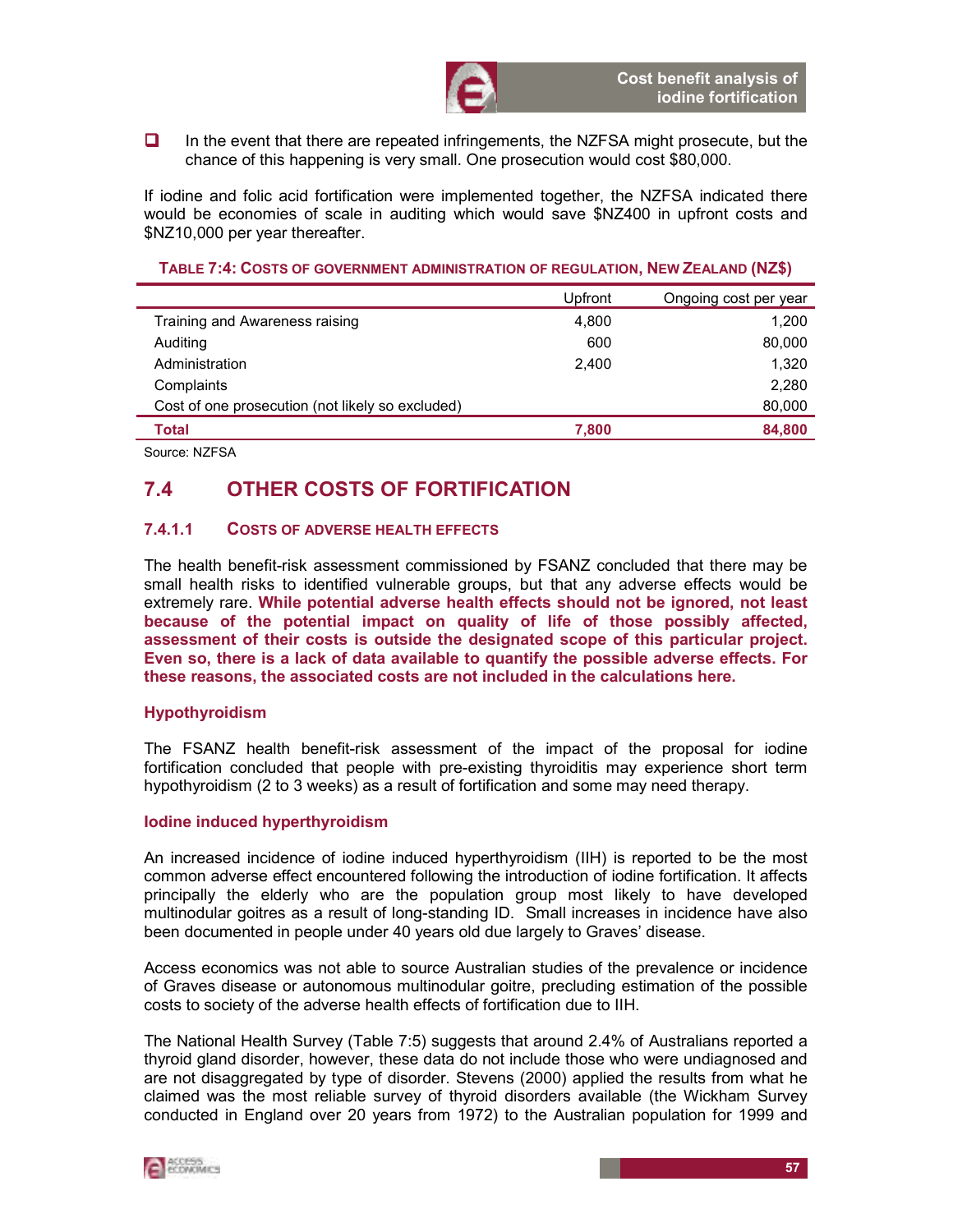found that around 7.5% of women and 1.5% of men could have spontaneous (i.e. not caused by treatment) hypothyroidism and hyperthyroidism.

| TABLE 7:5 AUSTRALIANS WITH SELF REPORTED DISORDERS OF THE THYROID GLAND, 2004-05(a) |  |  |
|-------------------------------------------------------------------------------------|--|--|
|-------------------------------------------------------------------------------------|--|--|

| $0 - 14$                                                 | $15 - 24$ | 25-34  | $35 - 44$ | 45-54  | 55-64  | 65-74  | 75 or<br>over | <b>Males</b> | <b>Females</b> | <b>Persons</b> |
|----------------------------------------------------------|-----------|--------|-----------|--------|--------|--------|---------------|--------------|----------------|----------------|
| Number people with Disorders of the thyroid gland ('000) |           |        |           |        |        |        |               |              |                |                |
| $**2.7$                                                  | $*9.4$    | 32.3   | 76.2      | 93.4   | 105.8  | 76.0   | 72.8          | 61.6         | 406.9          | 468.5          |
| Total population ('000)                                  |           |        |           |        |        |        |               |              |                |                |
| 3920.6                                                   | 2693.0    | 2813.6 | 2959.2    | 2734.8 | 2120.2 | 1353.7 | 1086.4        | 9788.4       | 9893.1         | 19681.5        |
| Per cent of population (%)                               |           |        |           |        |        |        |               |              |                |                |
| $***$                                                    | 0.35      | 1.1    | 2.6       | 3.4    | 5.0    | 5.6    | 6.7           | 0.6          | 4.1            | 2.4            |

\* estimate has a relative standard error of 25% to 50% and should be used with caution \*\* estimate has a relative standard error greater than 50% and is considered too unreliable for general use (a) Conditions which have lasted or are expected to last for 6 months or more.

Source: ABS, 2004–05, National Health Survey Summary of results, cat. no. 4364.0.

According to FSANZ, the best indicator of what might happen after fortification is the Swiss experience. After 18 years of mild deficiency, the mean iodine supply was increased from 90ug/day to 150ug/day. The impact of this was to change the population's iodine status to replete. A 27% rise in IIH was observed in the first year after the increase in iodine intake. Nearly 10 years later, the prevalence of iodine induced hyperthyroidism had fallen to 44% that of the decade before (FSANZ health risk assessment).

- $\Box$  A study of increased iodine intake due to supplementation policies in the 1960s in Tasmania suggested an even higher rise in the rate of IIH (cited in Hetzel 2004, p. 183) but it is not clear whether this is comparable with the current scenario.
- In his submission to FSANZ, Professor Cresswell Eastman noted:

Most recent example of IIH occurred in Zimbabwe where iodine fortification of salt results in a rising incidence of hyperthyroidism from 2.8 per 100,000 in 1991 to 7.4 per 100,000 in 1995. It should be noted that iodine fortification was very variable in Zimbabwe at this time with many salt samples showing iodine content of over 100ppm<sup>17</sup>. Given this data, at worst we could expect an additional 4.5 cases of hyperthyroidism per 100,000 population per year.

While these estimates of the potential increase in IIH due to fortification provide the basis for analysis of the potential associated costs, it is difficult to find data indicating the extent to which IIH might occur in Australia or New Zealand as a result of the current fortification proposal.

Overall, in FSANZ's assessment, iodine deficiency in Australia and New Zealand has emerged only in the last 10 to 15 years, so the prevalence of autonomous multinodular goitre is expected to be small, and IIH due to fortification is likely to be rare. Those with Graves'

<sup>&</sup>lt;sup>17</sup> Parts per million.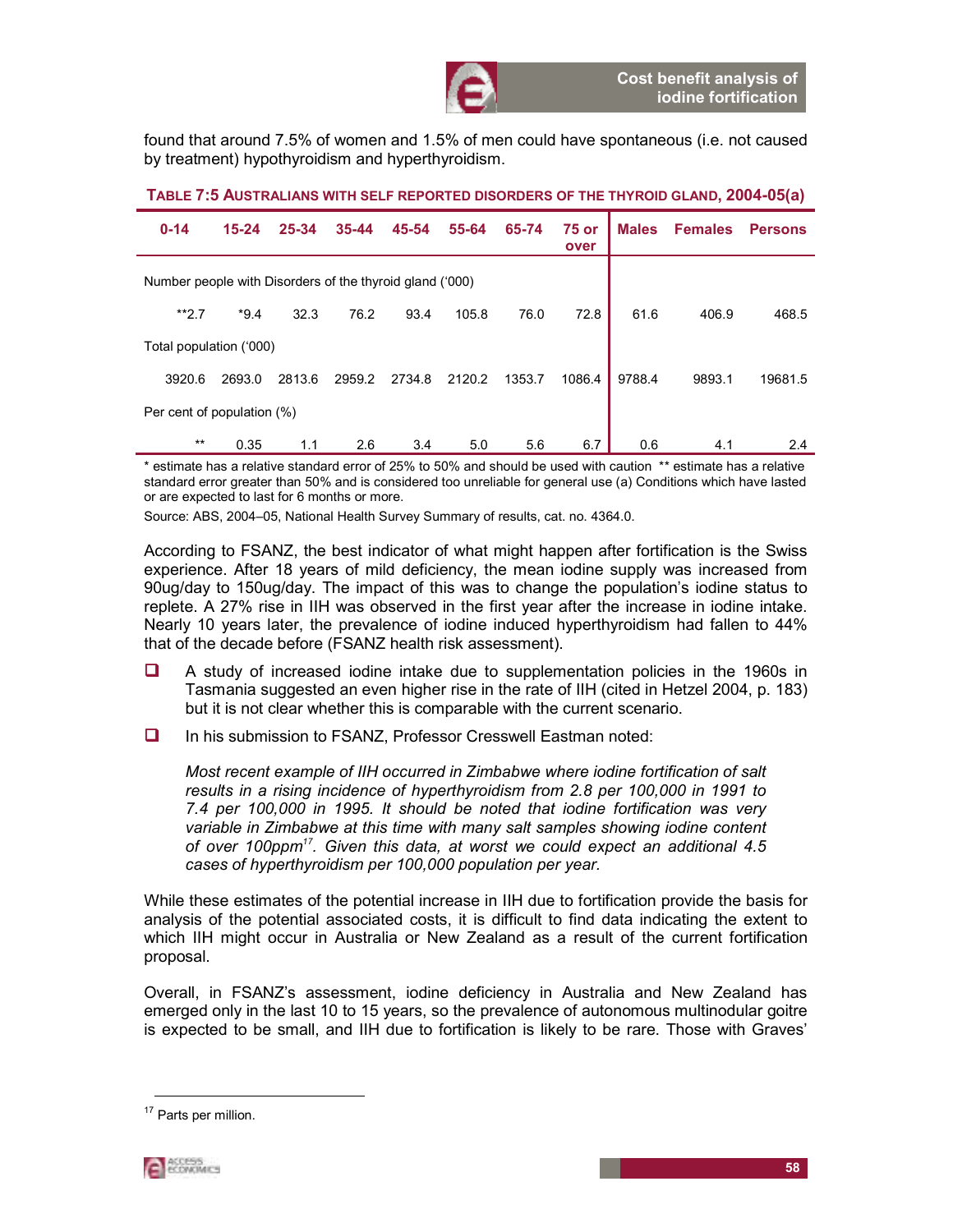

disease are likely to be under the care of a medical professional who will be able to respond appropriately.

#### 7.4.1.2 COSTS OF COMPLEMENTARY POLICIES

The programs discussed below are necessary complements to iodine fortification and should be introduced in concert with the FSANZ proposal — even though they are not necessarily within the purview of FSANZ. The scope of this project did not include costing of the last two.

#### Monitoring of population nutrition and iodine status

Monitoring and policy evaluation represent best practice policy making, and in any case, COAG Guidelines for Standard Setting Bodies specify that regulations should be reviewed at intervals of less than 10 years (COAG June 2004). Monitoring of iodine fortification is particularly important because:

- $\Box$  There is a reduced margin of safety associated with the impact of fortification on the intakes for young children.
- $\Box$  There is potential for adverse effects from fortification on those susceptible eg. those with thyroid problems due to Graves' disease or multinodular goitre.
- $\Box$  There is uncertainty surrounding the intake of discretionary salt, and those on iodine supplements were not able to be included in the FSANZ projections of iodine intake.
- The FSANZ projections are based on nutritional/dietary intakes data from 1995 in Australia and 1997 in New Zealand (the most recent data available).
- $\Box$  In Australia, there was geographic diversity in iodine status which could not be taken into account in the projections of intake by FSANZ.

FSANZ (2004) stated:

Iodine intake can also produce adverse health effects at high levels and particular care is required where populations have had low intakes of iodine over time. Iodine induced hyperthyroidism is considered a possible side effect of iodine supplementation and has been reported in almost all supplementation programs. Any program to increase the iodine status of a population has to be implemented in a controlled manner and monitored carefully. (p. 7)

Health monitoring could include both nutritional/dietary intake data, as well as urinary iodine concentration.

- $\Box$  The cost of nutritional surveys would not be attributable in full to iodine fortification as costs would be spread across all policy issues that would benefit from such survey information (for example, folic acid fortification, or other health policy issues such as obesity). FSANZ estimates (based on a nutritional survey that reported intakes of 36 nutrients and costing A\$3.6 million for the whole survey including the development of a food composition survey database) suggest that the cost attributable to monitoring iodine intake would be approximately A\$100,000 (and the same cost in New Zealand — about NZ\$107,000) (pers. comm. FSANZ, 6 July 2006). An Australian children's nutrition survey and a New Zealand adult nutrition survey are both due in 2007. The analysis here therefore allocates outlays on nutritional surveys in 2007, and again 10 years later (in 2017).
- **Monitoring of MUIC would need to occur two to three years after implementation of the** policy (for the purposes of the analysis here, this is assumed to be 2010, and a follow

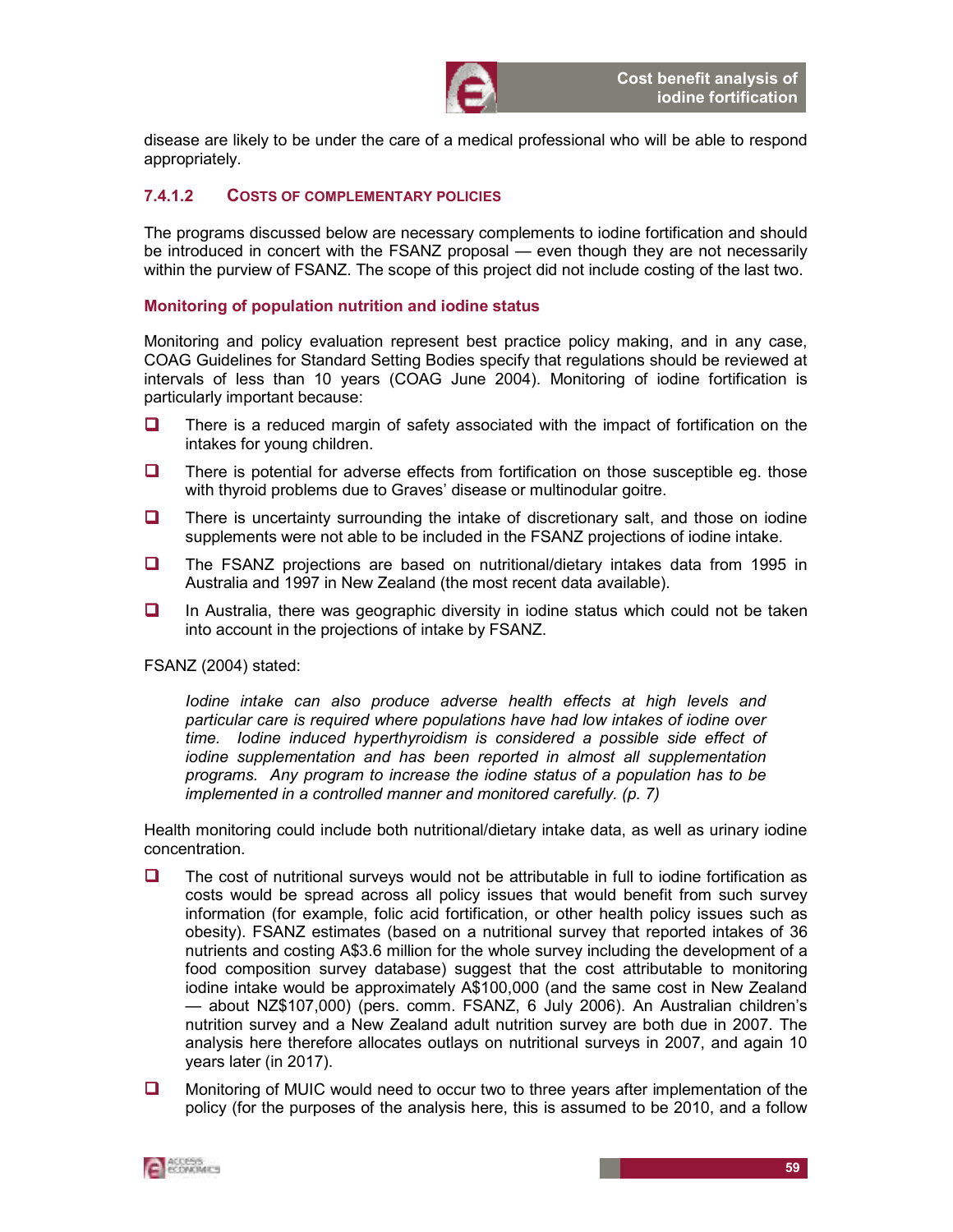

up survey is modelled in 2015). The cost of monitoring urinary iodine status has been based on the NINS. The NINS surveyed 1709 school students aged 8 to 10 years between July 2003 and December 2004, and monitored MUIC and thyroid volume in 5 states in Australia. The cost of the NINS was (ball park) \$320,000 (pers. comm., Professor Mu Li, 14 June 2006). As noted earlier, the costs of monitoring in Tasmania are around A\$100,000 per year — although this incorporates more activities than the NINS.

- In Australia, the cost estimates for monitoring have been derived on a per state basis to factor in travelling costs. The NINS cost around A\$64,000 per State. A cost estimate for monitoring the iodine status of the Australian population as a whole based on the NINS approach might be A\$320,000, plus 3 x \$64,000 (to incorporate the NT (with high travelling costs), Tasmania (with moderate travelling costs) and the ACT (with low travelling costs). In total this is (ball park) A\$512,000.
- In New Zealand, using the Australian NINS cost per child (\$320,000/1709) as the basis for calculating a ball park monitoring cost, the cost would be the product of NZ\$200 per child, and the number of children surveyed. (The last is based on the same proportion of the Australian population aged 8 to 10 years surveyed in the NINS which was 1709/775,493). The total cost for New Zealand is therefore around NZ\$79,000.

A further cost of A\$10,000 (NZ\$10,700) has been allocated to the years in which the surveys are undertaken to cover administration costs within health departments.

#### Raising awareness amongst health professionals

Information needs to be provided to medical practitioners caring for, or likely to be approached by those potentially adversely affected by iodine fortification to ensure vigilance for adverse effects — for example, health professionals caring for patients with Graves' disease or caring for toddlers who may be affected by iodine intakes above the tolerable upper limit. This is outside the purview of FSANZ.

#### Supplementation of pregnant women and those considering pregnancy

Once again, while this is outside the purview of FSANZ, it is necessary given that fortification as proposed cannot deliver sufficient amounts of iodine to all pregnant and lactating women, yet this is the population which could most benefit from increased iodine intake to prevent irreversible brain damage in infants.

## 7.5 SUMMARY OF COSTS

Financial costs, incorporating the costs to salt manufacturers, cereal processing firms, government, and monitoring costs, but excluding the costs of other complementary policies outlined in section 7.4, are presented in Table 7:6 for Australia and New Zealand.

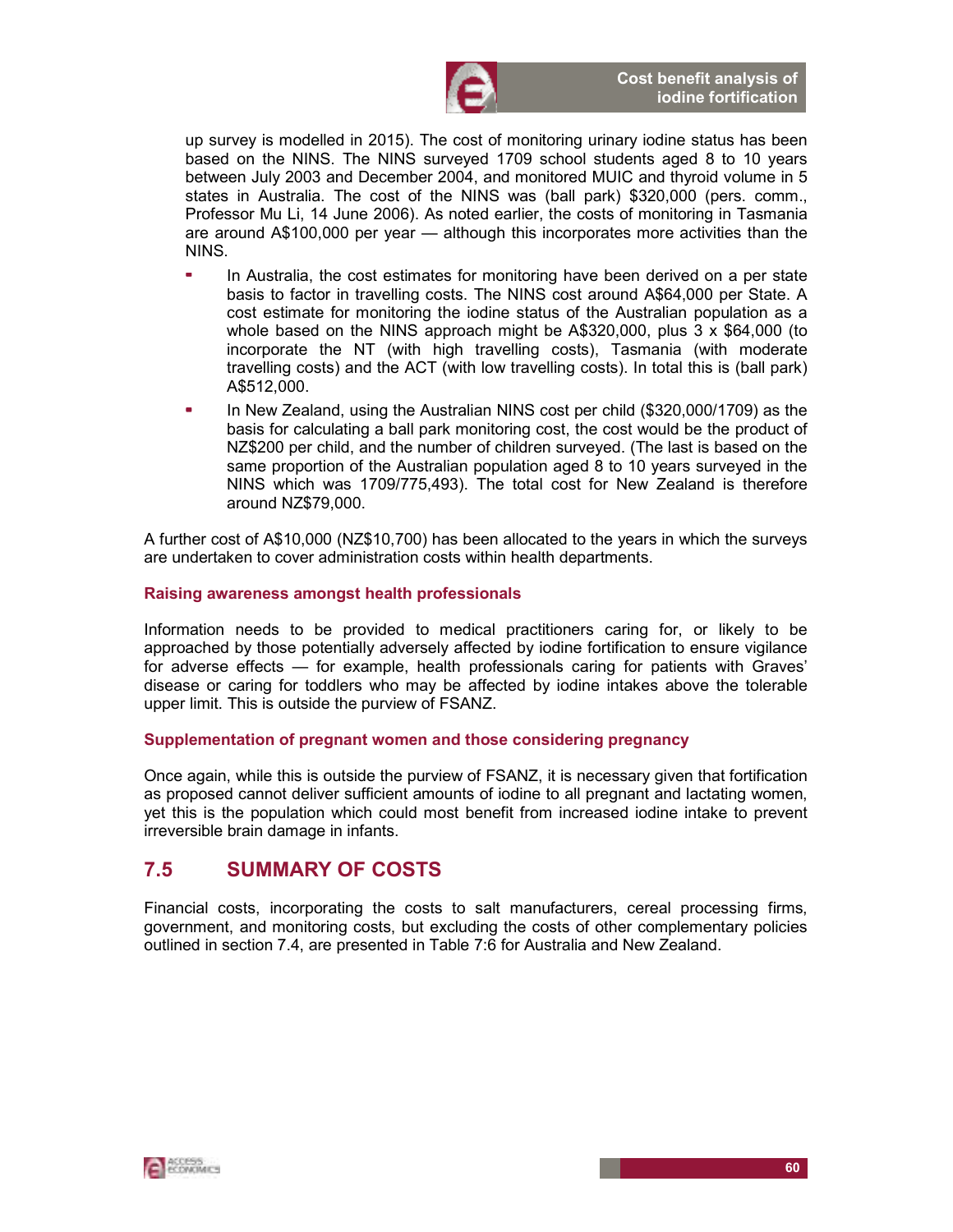|                                                                                         |            | Australia (A\$) New Zealand (NZ\$) |
|-----------------------------------------------------------------------------------------|------------|------------------------------------|
| <b>Upfront costs</b>                                                                    |            |                                    |
| Government - administration<br>enforcement<br>and<br>οf<br>regulation                   | 138,000    | 7,800                              |
| Salt industry (machines and<br>labelling)                                               | 159,000    | 303,000                            |
| Cereal processing industry<br>(labelling)                                               | 15,500,000 | 341,000                            |
| Total upfront                                                                           | 15,800,000 | 651,556                            |
| Ongoing costs (per year)                                                                |            |                                    |
| Government - administration<br>enforcement<br>and<br>οf<br>regulation                   | 156,000    | 84,800                             |
| Salt industry (maintenance,<br>iodine, analytical<br>testing,<br>transport and storage) | 488,000    | 18,170                             |
| Cereal processing industry<br>(analytical testing and trade<br>related costs)           | 2,675,000  | 331,500                            |
| Total ongoing (per year)                                                                | 3,319,000  | 434,000                            |
| <b>Monitoring costs</b>                                                                 |            |                                    |
| Monitoring<br>(nutritional<br>survey) (in 2007 and 2017)                                | 110,000    | 117,000                            |
| Monitoring (MUIC) (in 2010<br>and 2015)                                                 | 522,000    | 89,700                             |
| Discount rate                                                                           | 3.3%       | 3.8%                               |
| Net Present Value of costs (over 15<br>years)                                           | 55,600,000 | 5,882,000                          |
| Costs of iodine fortification per person                                                |            |                                    |
| Population                                                                              | 20,111,297 | 4,120,900                          |
| Upfront cost per head                                                                   | A\$0.79    | NZ\$0.16                           |
| Ongoing cost per head                                                                   | A\$0.17    | NZ\$0.11                           |

### TABLE 7:6 SUMMARY OF COSTS OF FORTIFICATION (ROUNDED), AND COST PER HEAD

ł

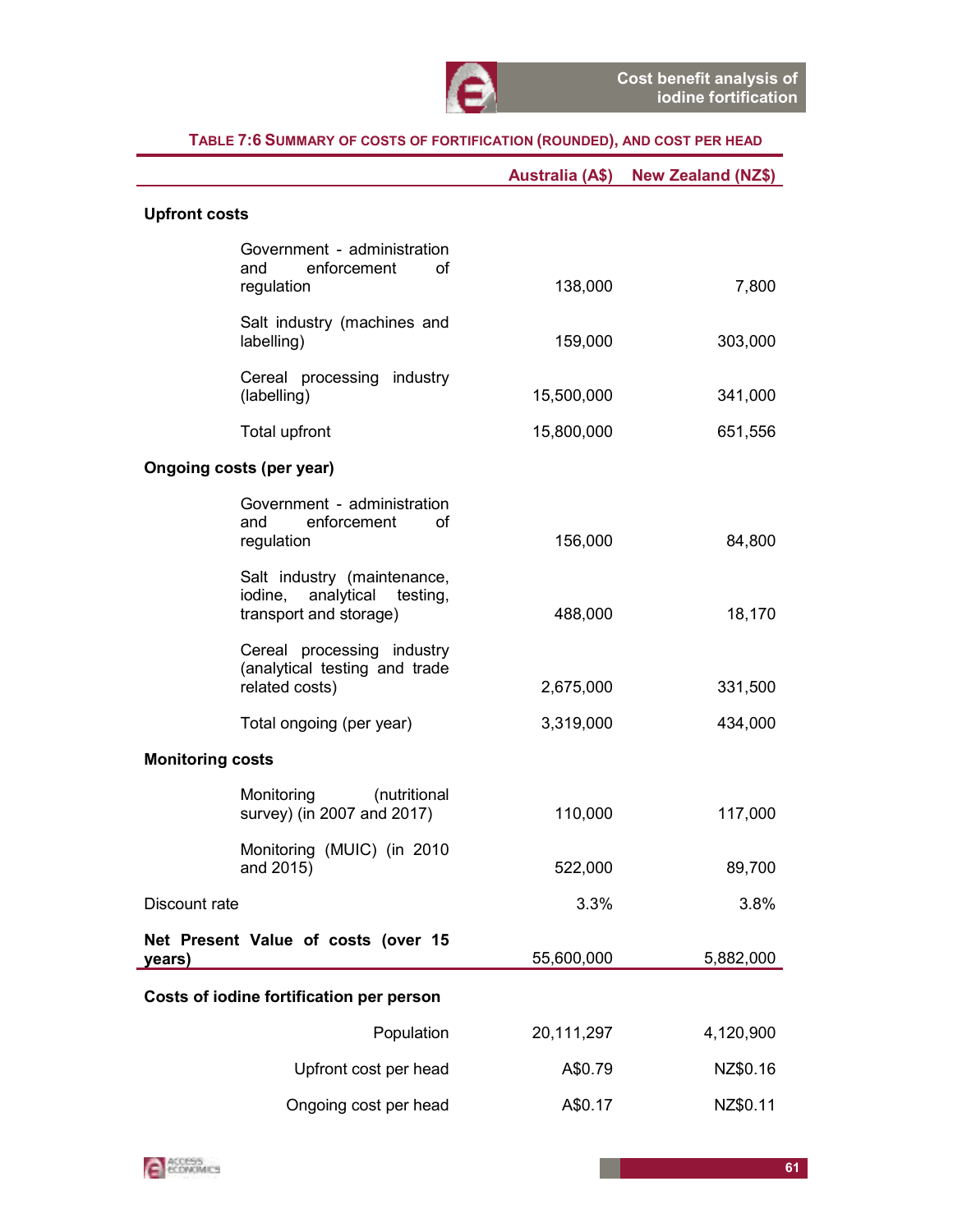| Monitoring cost per head | A\$0.03 | NZ\$0.05 |
|--------------------------|---------|----------|
|--------------------------|---------|----------|

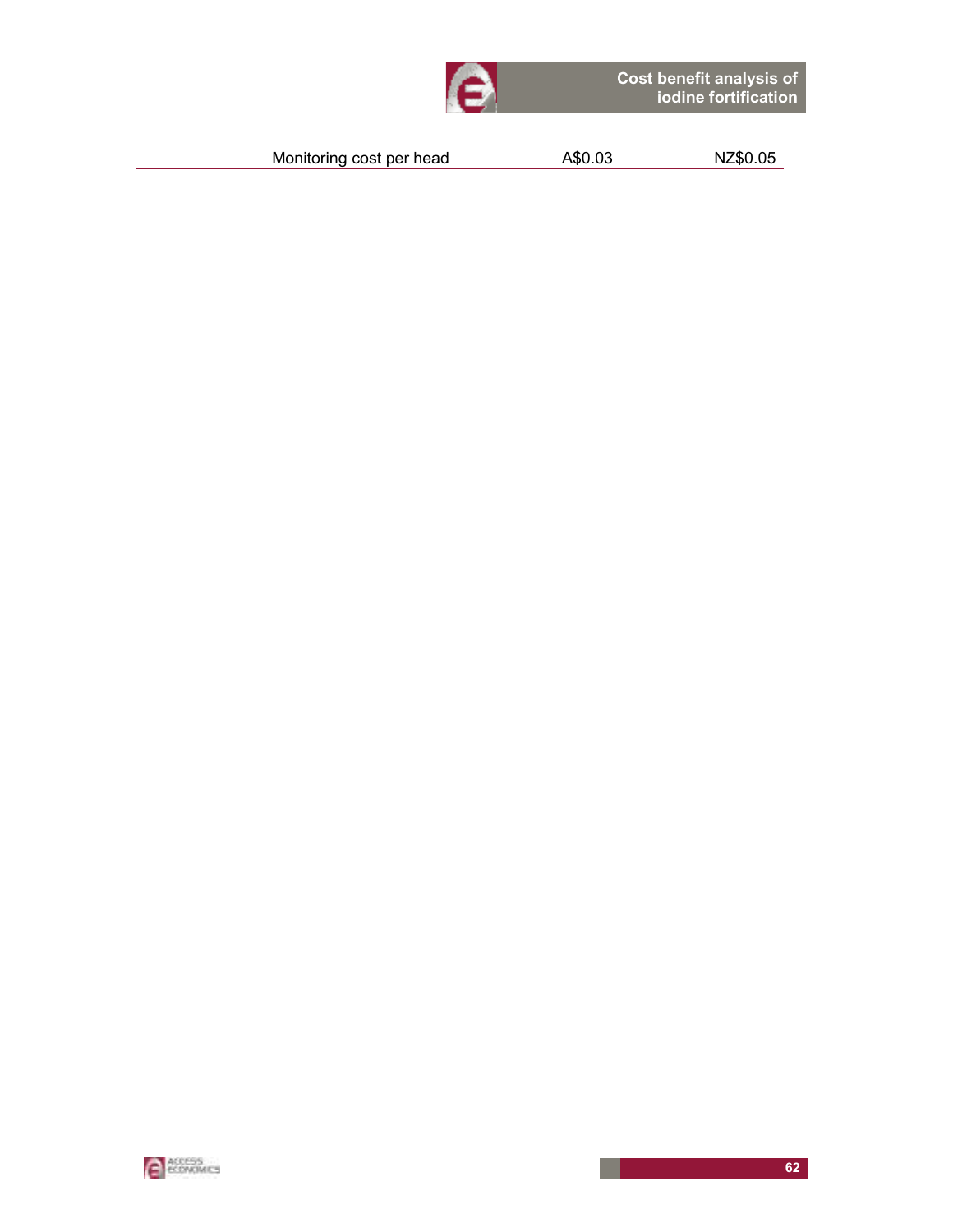

# 8. NET BENEFITS

Net benefits are calculated on the basis that iodine fortification is implemented consistently over a 15 year period. This is the minimum period required for iodine fortification to benefit all children aged between 0 and 13 years at time period zero (see Figure 1). It is envisaged that monitoring and review would occur at intervals during this time period (consistent with COAG Guidelines that regulation should be reviewed at intervals of less than 10 years (COAG 2004)).

There is a high degree of uncertainty surrounding the underlying variables contributing to the modelling of net benefits, and the caveats discussed in sections 4, 5, 6 and 7 should be kept in mind. The main caveats are repeated in brief here.

- $\Box$  There is uncertainty associated with the FSANZ projections of iodine intake given significant gaps in the underlying data, including uncertainty surrounding the intake of discretionary salt, no data on consumption of iodine supplements, the nutritional/dietary intakes data on which the modelling is based are around 10 years old, and no ability to disaggregate projections by geographic region (particularly problematic given regional variation in iodine status). There will therefore be a large variation around the national average intakes projected by FSANZ, but very little indication of the extent of this variation, or which demographic groups or which geographic areas might be most affected — if fortification is implemented — by either continued deficiency or consumption above the upper limit.
- There is a paucity of data allowing quantification of the benefits of fortification. Randomised controlled trials of the effectiveness of iodine fortification are scarce and not necessarily comparable either with the situation in Australia and New Zealand, or with iodine fortification of the type proposed by FSANZ. There is evidence of health benefits arising from addressing iodine deficiency across a range of human capabilities — intelligence, hearing, concentration, reproduction, fertility and infant survival (for example). However, for the purpose of a cost benefit analysis, there is a dearth of the type of evidence required to enable the potential benefits to be quantified for Australia and New Zealand.
- $\Box$  While the key benefit of iodine fortification would be to prevent intellectual impairment of children suffering iodine deficiency up to age three years that can be irreversible, not all pregnant women will become iodine replete as a result of fortification and many will still need to take supplements. In addition, lack of data precluded estimation of potential improvements resulting from fortification in quality of life, and the health, education or other types of expenditure (for example on carers) avoided. The likely major health benefit from fortification — which is central to the analysis here — is the avoidance of any reversible decrease in cognitive function which may affect productivity (measured as loss of some proportion of lifetime earnings). However, an empirical relationship between iodine status and improvements in productivity and health has not been established. It is therefore very difficult to quantify the benefits except within a large range to account for the high degree of uncertainty. As a specific example, while there is evidence suggesting that some iodine deficiency related cognitive damage is reversible if iodine intakes increase, there is no data available indicating the extent of reversibility or the age ranges of people who might benefit.

In addition, the implicit and probable economic assumption is that the numbers of people whose IQ increased as a result of fortification would not be of sufficient

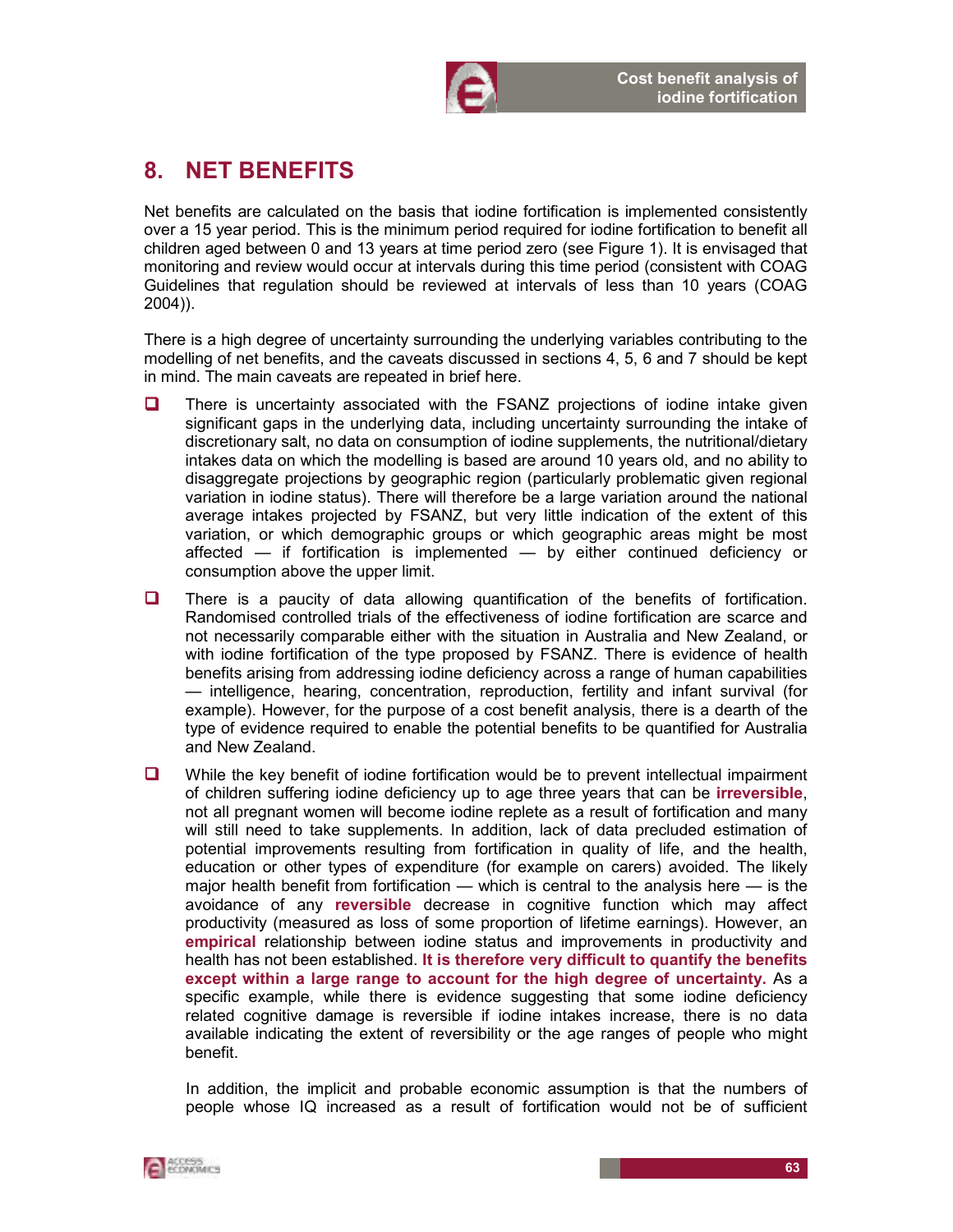

magnitude to substantially influence the overall clearing of the labour market, thus making a net addition to productive capacity. However, if the proportion of the population was large enough, a wholesale rise in the number of people with a certain IQ may affect the level of earnings at which the market clears — more specifically, in the long term, while average IQ may increase, earnings may not be affected. A full economic analysis examining the long-run situation where the impact of an increase in average IQ would be passed on to society through adjustments in wages and prices is not in scope here. However, considerable sensitivity analysis has been undertaken to account for the partial nature of this study.

**Lastly, some costs are not included in the analysis, namely, the costs of some** complementary policies, the cost of restricting consumer choice, and of potential adverse health effects associated with iodine intake.

Indicative net benefit ranges are outlined in Table 8:1. The wide ranges reflect the significant uncertainty underlying the results.

- $\Box$  For Australia, the most likely outcome is that fortification as proposed will lead to net benefits of A\$1.8 billion. While there is a chance that the proposal will result in a net cost of (A\$162 million), it is more likely that net benefits will be in the range (–A\$9.8 million) and A\$7.3 billion. The probabilities associated with these results are depicted in Figure 7.
- $\Box$  For New Zealand, the likely outcome is that fortification as proposed will lead to net benefits of NZ\$265 million. While there is a chance that the proposal will results in a net cost of (NZ\$7.9 million), it is more likely that net benefits will be in the range NZ\$910,000 to NZ\$1.0 billion. The probabilities associated with these results are depicted in Figure 8.

|                             | Australia (A\$) | New Zealand (NZ\$) |
|-----------------------------|-----------------|--------------------|
| Minimum                     | $-161,840,400$  | $-7,885,350$       |
| Mean                        | 1,759,772,000   | 265,180,900        |
| Maximum                     | 124,026,500,000 | 10,706,680,000     |
| <b>Standard Deviation</b>   | 3,991,378,000   | 559,302,000        |
| 5th percentile              | $-9,835,839$    | 909,763            |
| 10th percentile             | 27.649.490      | 6,078,189          |
| 50 <sup>th</sup> percentile | 571,817,400     | 89,968,930         |
| 85th percentile             | 2,986,907,000   | 471,879,400        |
| 90th percentile             | 4,168,812,000   | 664,897,800        |
| 95th percentile             | 7,329,940,000   | 1,044,035,000      |

#### TABLE 8:1 NET BENEFITS OF IODINE FORTIFICATION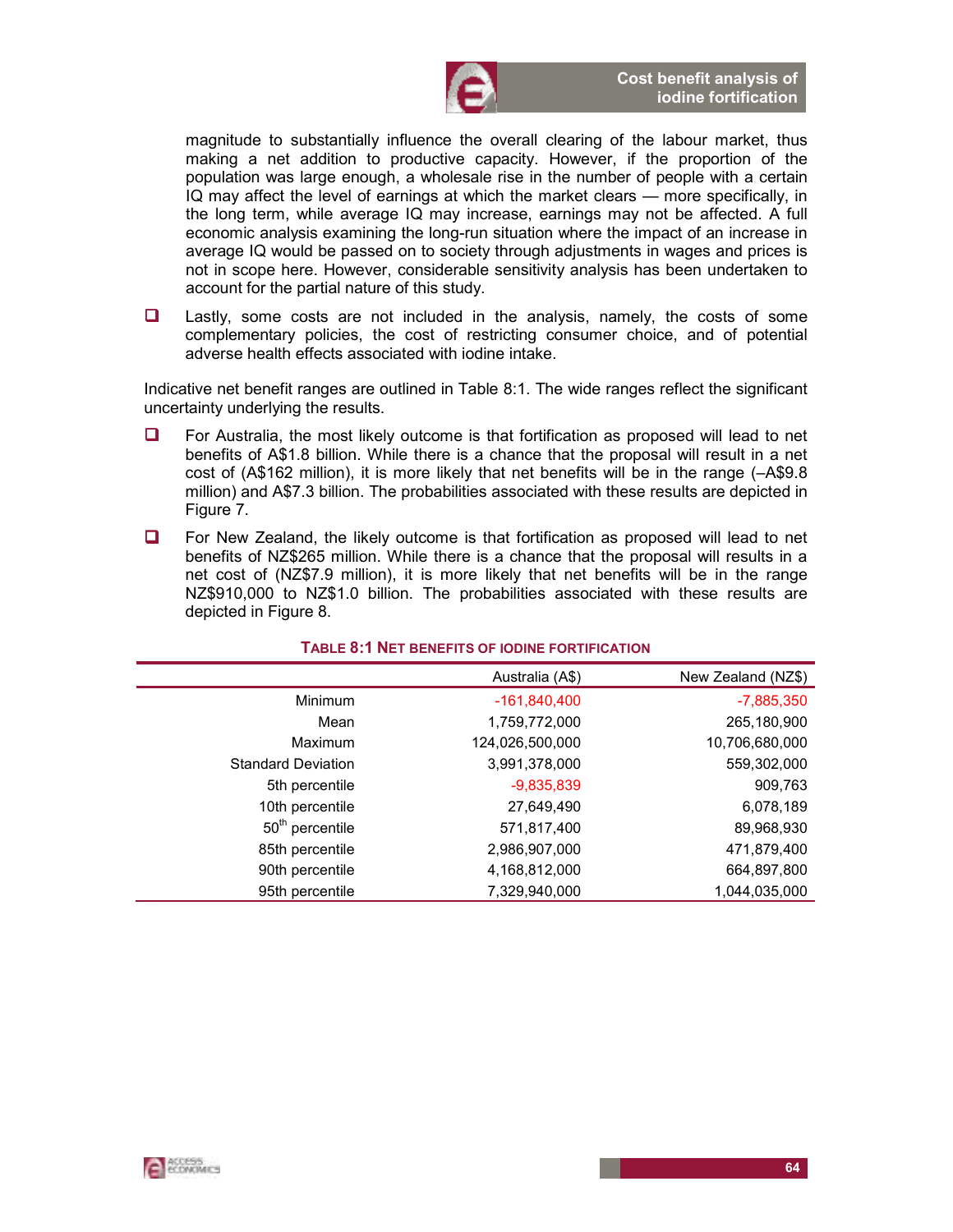

### FIGURE 7 DISTRIBUTION OF NET BENEFITS, AUSTRALIA



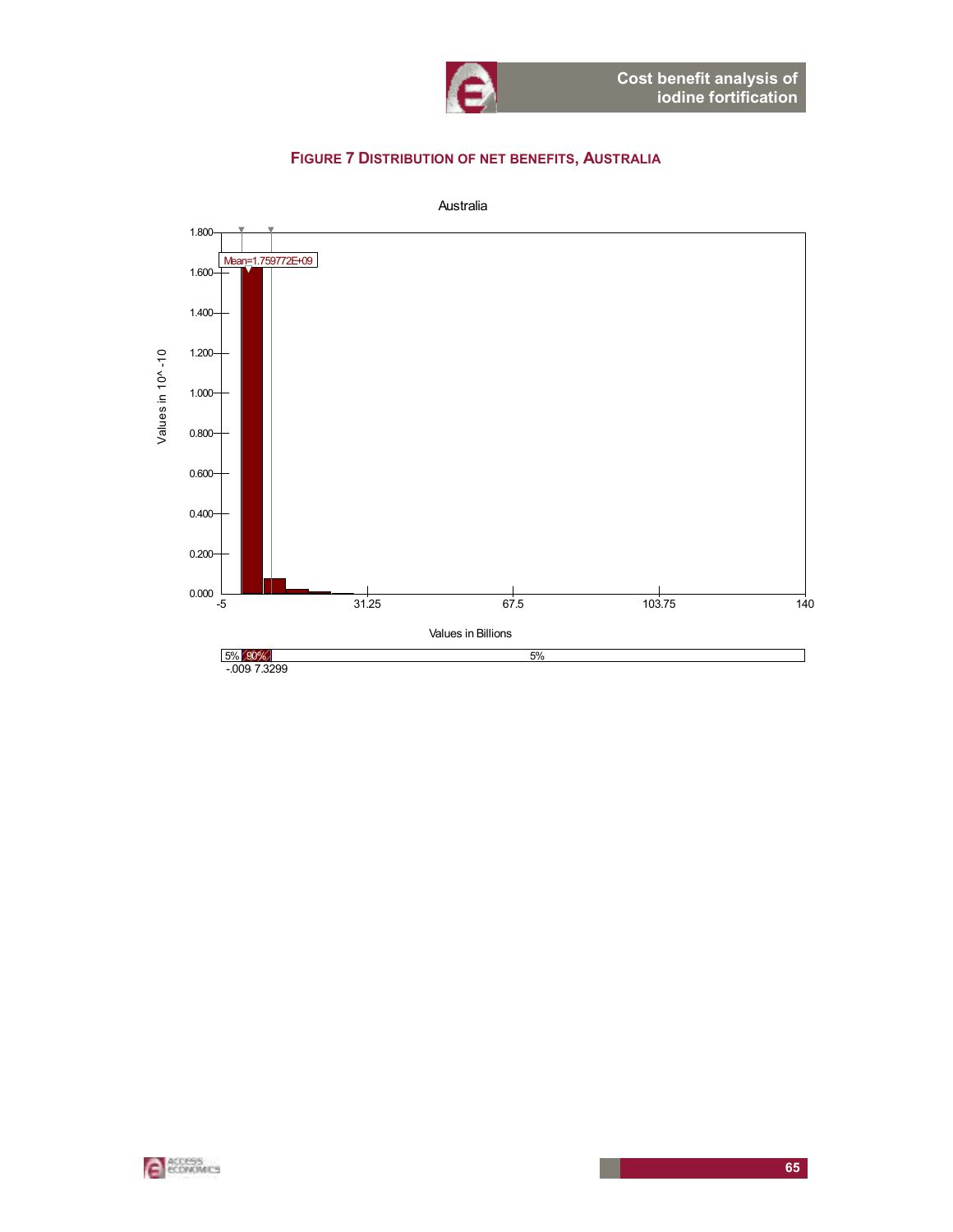

#### FIGURE 8 DISTRIBUTION OF NET BENEFITS, NEW ZEALAND



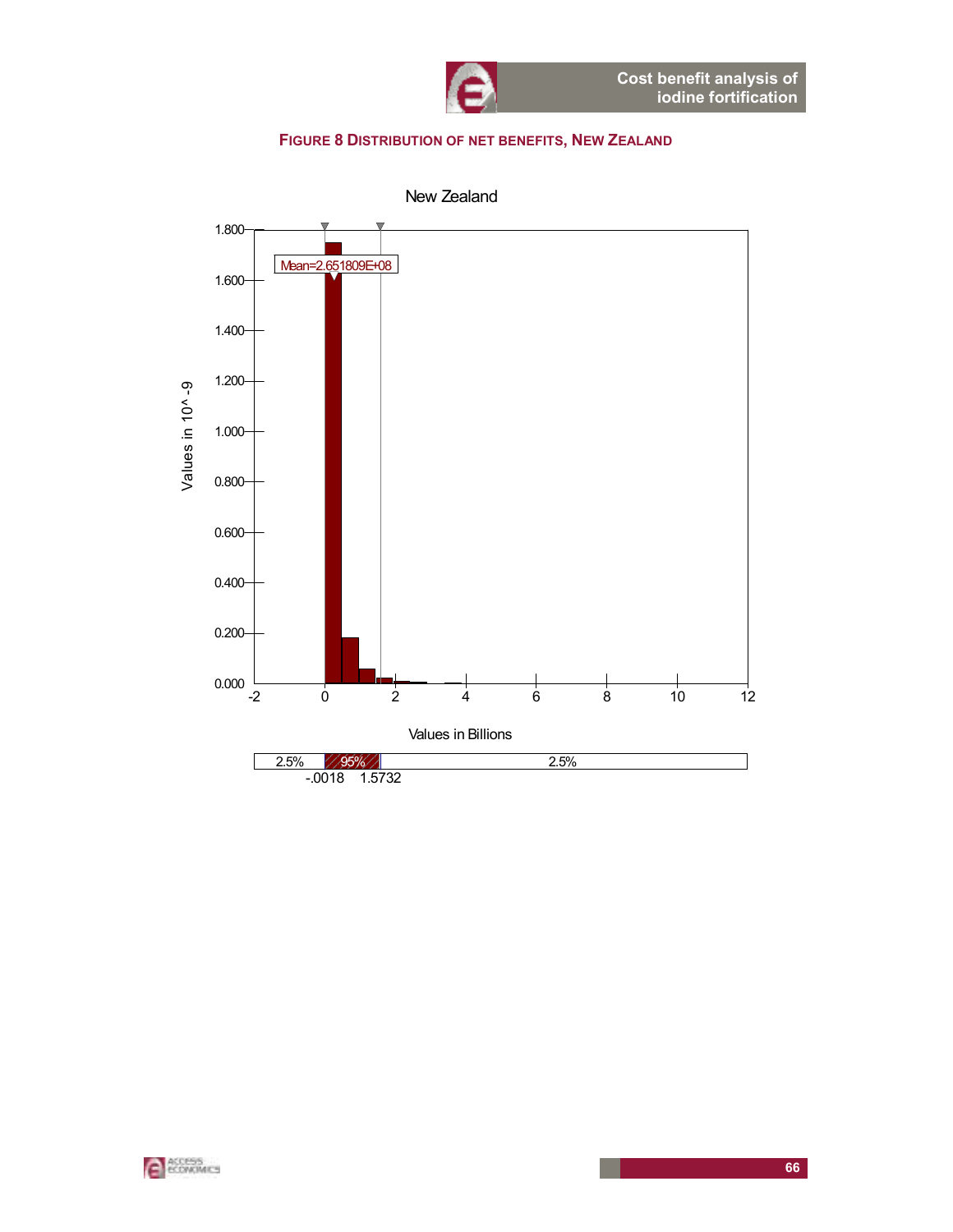

# 9. CONCLUSION

In conclusion, there is a large degree of uncertainty surrounding the calculation of net benefits for the FSANZ proposal. This high degree of uncertainty in the results reflects the lack of research of a nature which facilitates quantification of the links between iodine status, cognitive impairment and productivity.

It should be noted that

- $\Box$  the benefits as estimated do not include all potential benefits of the proposal. Lack of data precluded the estimation of other potential benefits of fortification — such as the potentially positive impact on improvement in quality of life for those with IDDs, and the benefits of reducing harm from lack of iodine on hearing ability, concentration, reproduction, fertility and infant survival.
- $\Box$  There are also some elements of costs that were not able to be covered by the analysis, including the costs of complementary policies such as supplementation of most pregnant and lactating women, and the costs associated with possible adverse health outcomes for those susceptible to IIH, or hypothyroidism.
- $\Box$  The basis for the modelling is that population iodine status will remain the same in future. However, iodine concentrations have not been tracked over time so from the information available, it is not possible to know whether iodine status is trending down over time, or whether current levels reflect a new steady state. Iodine status may conceivably fall in future or it may not. If iodine status continued to fall, the benefits of a fortification program would increase.

The current proposal does not capture all the benefits that may arise from assisting those who are currently iodine deficient to repletion, and it may therefore be worth exploring an alternative proposal that embraces all of the potential benefits. Further, another vehicle may be available which better targets those in need, including targeting those in geographic regions in Australia where iodine deficiency was identified.

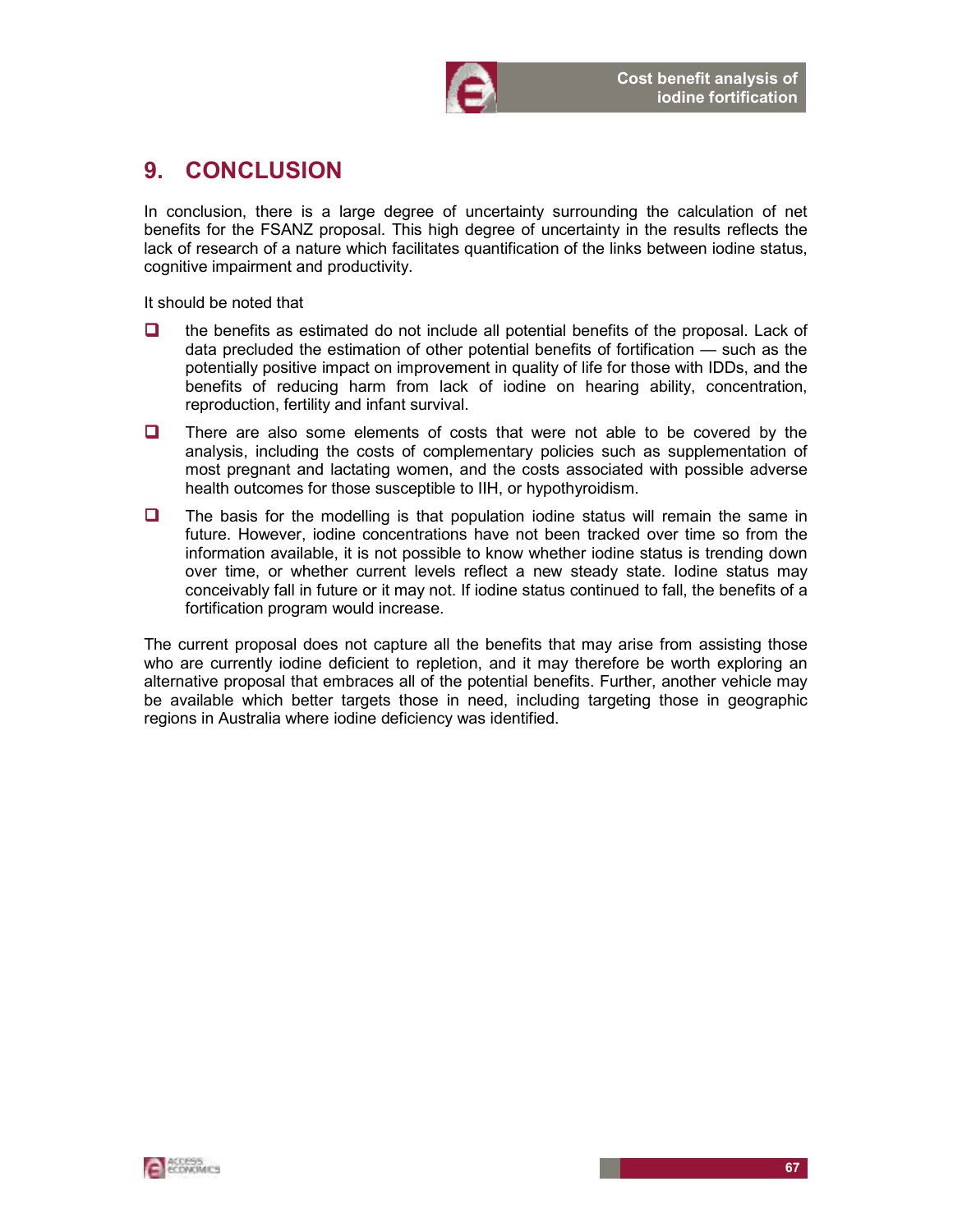

# 10. REFERENCES

Access Economics, 2006, Cost benefit analysis of fortifying the food supply with folic acid.

- Allen L. and Gillespie S, 2001, What Works? A Review of the Efficacy and Effectiveness of Nutrition Interventions, ACC/SCN NUTRITION POLICY PAPER No. 19 ADB NUTRITION AND DEVELOPMENT SERIES No. 5, United Nations Administrative Committee on Coordination Sub-Committee on Nutrition (ACC/SCN) in collaboration with the Asian Development Bank (ADB) September
- Bleichrodt N, Born MA. 1993, A meta-analysis of research on iodine and its relationship to cognitive function. In: Stansbury J, ed. The damaged brain of iodine deficiency: cognitive, behavioural, neuromotor, educative aspects. New York: Cognizant Communication,:195-200.
- Bleichrodt N, Sheathe RM, West CE, Haut vast JG, van der Vivere FJ, Born, MP. The benefits of adequate iodine intake. Nut Rev 1996;54(4, Pt 2):S72–8.
- BRI (Bread Research Institute) 2003, A profile of the Australian Baking Industry.
- Connolly and Pharaoh, 1993, Subclinical effects of iodine deficiency: problems of assessment, in Stansbury J, The damaged brain of iodine deficiency, Cognizant Communication Corporation, New York.
- COAG (Council of Australian Governments) 2004, Principles and guidelines for National Standard Setting and Regulatory Action by Ministerial Councils and Standard-Setting Bodies, amended by COAG June 2004.
- Darn ton-Hill I, Webb P, Harvey P, Hunt J, Dahlia N, Chopra M, Ball M, Bloom M, Ebonist B, 2005, Macronutrient deficiencies and gender: social and economic costs, American Journal of Clinical Nutrition, 81(supple): 1198S-1205S.
- Dunn, J., Derange, F., (2001), "Damaged reproduction: the most important consequence of iodine deficiency," The Journal of Clinical Endocrinology and Metabolism, 86(6), 2360- 2363.
- Ferro-Benitez R. Impact of iodine deficiency on development of the Andean world: a philosophical perspective In: Stansbury J, ed. The damaged brain of iodine deficiency: cognitive, behavioural, neuromotor, educative aspects. New York: Cognizant Communication, 1994:157-72.
- FSANZ (Food Standards Australia New Zealand) 2004, Initial Assessment Report, Proposal P230 - Iodine Fortification, 15 December
- Health Matters library, 2006, Thyroid disorders fact file, http://www.abc.net.au/health/library/thyroid\_ff.htm, accessed 18 May 2006.
- Hetzel B, 2004, Towards the global elimination of brain damage due to iodine deficiency, a global program for human development with a model applicable to a variety of health, social and environmental problems, Oxford University Press, New Delhi

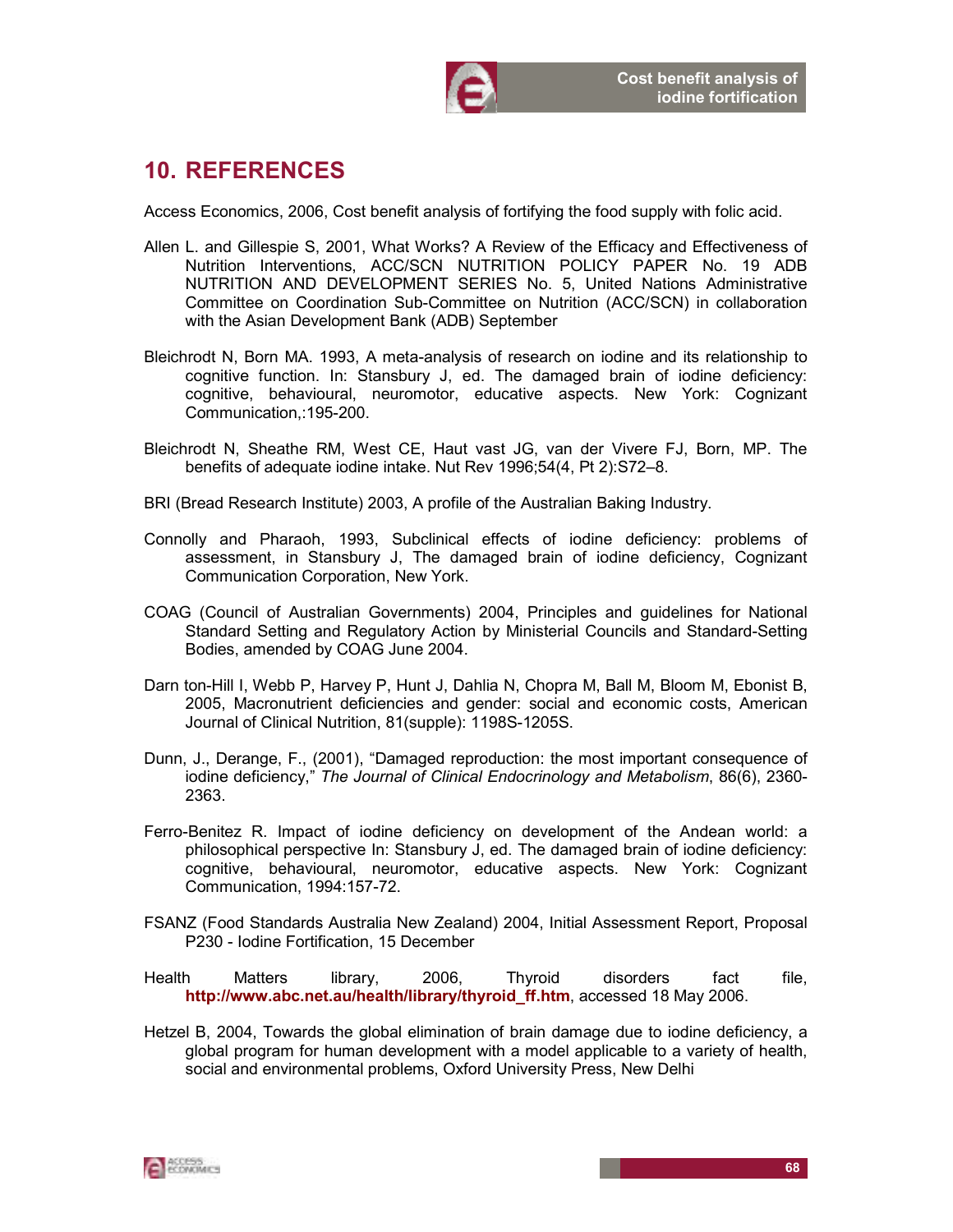

- Horton S, 1999, Opportunities for investments in nutrition in low income Asia, Asian Development Review, v 17, nos. 1,2, pp 246-273
- Grosse, S., Matte, T., Schwartz, J., Jackson, R., (2002), "Economic Gains Resulting from the Reduction in children's Exposure to Lead in the United States" in *Environmental Health* Perspectives, 110(6), pp.563-569.
- Laurberg P, Jorgensen T, Knudsen N, Below Pedersen I, Periled H, Banker Rasmussen L, Overseen L, 2003, Implementation and monitoring of iodine supplementation in Denmark: the Dan Third program, IDD Newsletter, November, pp. 55-59.
- Li M, Eastman C, Waite K, Ma G, Saccharin M, Topless D, Harding P, Walsh J, Ward L, Mortimer R, Mackenzie E, Blyth K, Doyle Z, 2006, Are Australian children iodine deficient? Results of the Australian national Iodine Nutrition Study, Medical Journal of Australia, 184(4), pp. 165-169.
- Mathers C, Voss T, and Stevenson C, 1999, The burden of disease and injury in Australia. AIHW cat. no. PHE 17. Canberra AIHW.
- Ministry of Health. (2003). of the 2002 National Children's Nutrition Survey. Wellington: Ministry of Health. NZ Food NZ Children: Key results
- NZIER (2005) Cool Revisited, Benefit cost analysis of country of origin labelling, prepared for Food Standards Australia New Zealand, 21<sup>st</sup> September.
- Pandav C 1997 Yes. Worthwhile investment in health. Economic evaluation of IDDs control programme in Skim. Delhi: Oxford University Press.
- Phillips M, Shanghais T, Suarez R, McKinney J, Fiedler J. 1996 The costs and effectiveness of three vitamin A interventions in Guatemala. Soc Sic Med;42:1661-8.
- Santiago-Fernandez, P., Torres-Baritone, R., Muela-Martínez, J. A., Rojo-Martínez, G., García-Fuentes, E., Garriga, M.,J., García León, A., and Soriguer, F., (2004) "Intelligence Quotient and Iodine Intake: A Cross-Sectional Study in Children," The Journal of Clinical Endocrinology and Metabolism, 89(8):3851-3857
- Skeaff, S., Ferguson, E., McKenzie J., Valeix P., Gibson R., Thomson C., (2005), "Are breast-fed infants and toddlers in New Zealand at risk of iodine deficiency?," Nutrition, Mar; 21(3): 325-31.
- Stansbury J, 1993, The damaged brain of iodine deficiency, Cognizant Communication Corporation, New York
- Stevens A, 2000, How Many Australians Have Thyroid Conditions An Actuarial Doodle Thyroid Flyer, Newsletter of Thyroid Australia Volume 1 No 3 July
- Thomson, C., Colls, A., Conaglen, J., Macormack, M., Stiles, M., Mann, J., (1997), "Iodine status of New Zealand residents as assessed by urinary iodide excretion and thyroid hormones.," The British Journal of Nutrition, Dec; 78(6): 901-12.
- Thomson, C., Packer, M., Butler, J., Duffield, A., O'Donaghue, K., Whanger, P., (2001a), "Urinary selenium and iodine during pregnancy and lactation.," Journal of Trace Elements in Medicine and Biology, Apr; 14(4): 210-7.